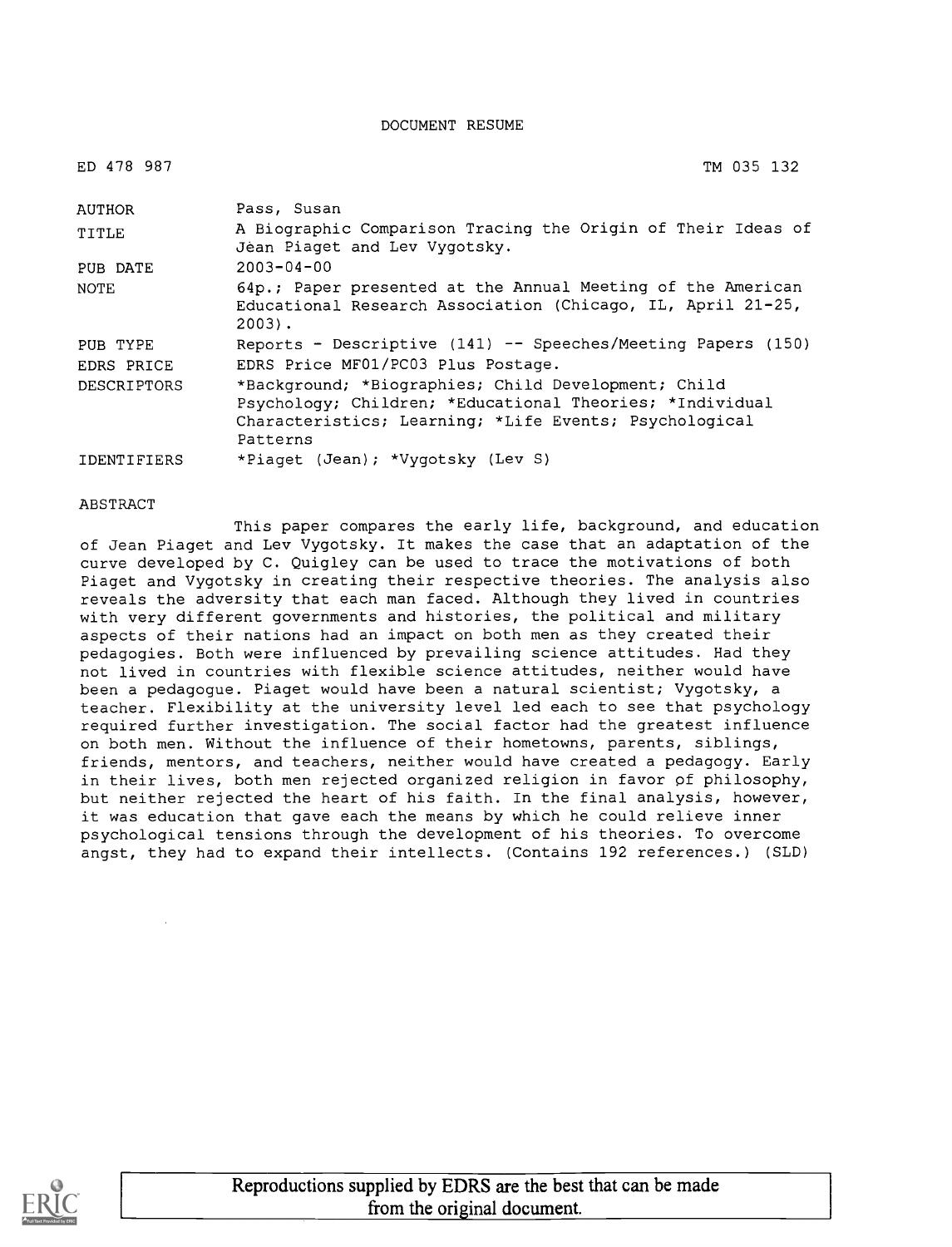# A Biographic Comparison Tracing the Origin of Their Ideas of Jean Piaget and Lev Vygotsky

By Susan Pass

PERMISSION TO REPRODUCE AND DISSEMINATE THIS MATERIAL HAS BEEN GRANTED BY

S <u>Pass</u>

TO THE EDUCATIONAL RESOURCES INFORMATION CENTER (ERIC)  $\mathbf{1}$ 

U.S. DEPARTMENT OF EDUCATION<br>
EDUCATIONAL RESOURCES INFORMATION<br>
CENTER (ERIC)<br>
This document has been reproduced as<br>
received from the person or organization<br>
originating it.

Minor changes have been made to improve reproduction quality.

Points of view or opinions stated in this document do not necessarily represent official OERI position or policy.

This paper is prepared for the: Annual Meeting of the American Educational Research Association Chicago, IL - April 2003



BEST COPY AVAILABLE 2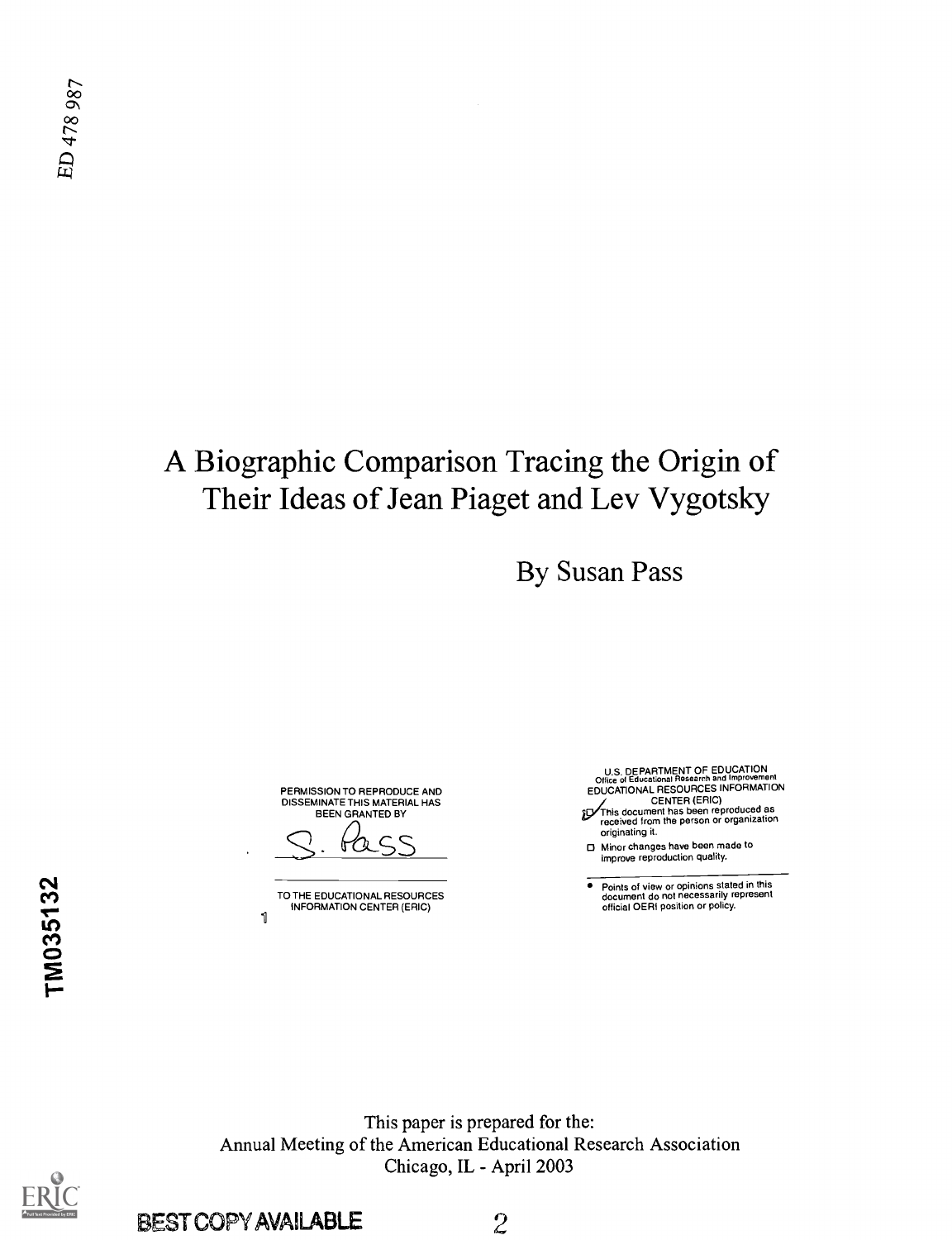#### AERA: Jean Piaget and Lev Vygotsky - the Origins of Their Ideas

#### Susan Pass, Ed.D

The lives, problems, work, and efforts of both Piaget and Vygotsky came together to delineate lesson theories that created a pedagogy that contained an epistemology. Pedagogy is graphing childhood development and this includes the cognitive. Epistemology is how a person comes to know the world and obtain knowledge in it. These men did not create their works in a vacuum.

The following five factors influence all human thought and actions: political/military, economic, science/technology, social, religious/philosophical, and arts/education. Studying this biographical five-factor tool can also show the germ the led to the creation of their theories. The germinal image is the origin of a creative work (Sophia Andres, lecture UTPB, June 5, 1998). It is an emotional experience so intense that the individual is compelled to create (Andres, 1988).

For both Piaget and Vygotsky, their germinal image is found in the "angst" that arose within them when facing their respective adversities. Angst is the German word for nervous tension. For Piaget, it arose because of a dysfunctional family. For Vygotsky, it arose because of a dysfunctional country. These two situations are found within two pillars of the curve (social for Piaget and political/military for Vygotsky). Knowing how these situations resulted in the formation of ideas is the focus of this study.

Thus, this curve is able to analyze not only a person's chronological stages of development but also their ideas. This study presents the argument that an adaptation of Quigley's curve can be used to trace the motivations of both Piaget and Vygotsky in

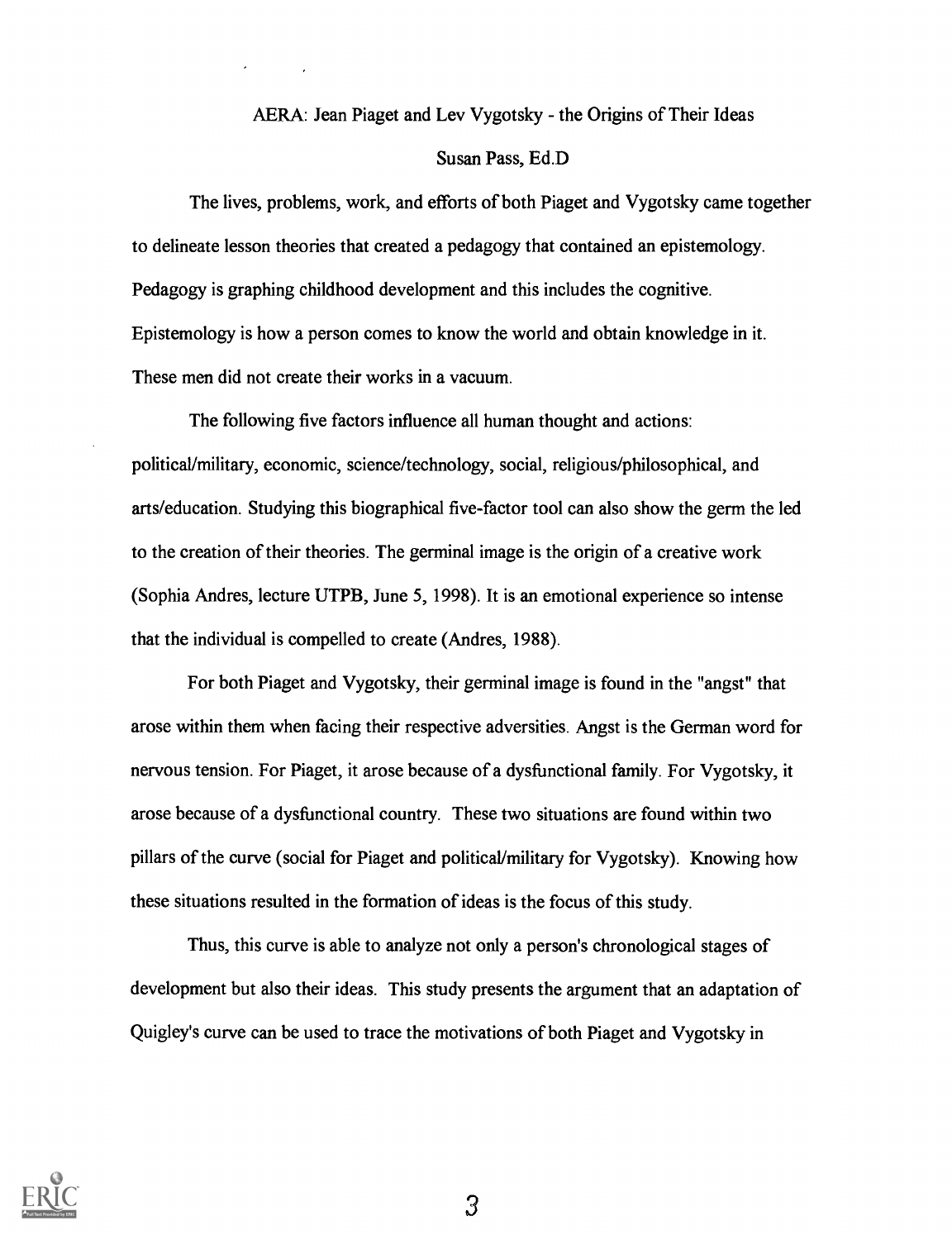creating their respective theories. This curve can also be used to trace the origin of the ideas enclosed within those respective theories.

This analysis also indicated the adversity that each man faced. There is no creativity without adversity (John-Steiner, 1985). In addition, where and when you live engenders your identity (R.Hamilton, personal communication, May 1998). Noting how Piaget and Vygotsky faced their difficult situations and how this molded both their identities and their ideas has implications for teachers who need to understand not only how to deal with their own difficult situations but also how to help their students deal with their own adversities.

#### Political/ Military

The lives and ideas of Piaget and Vygotsky were most opposite when seen in the light of their respective country's government and involvement in wars. Both lived during World War I. Both lived during the start and spread of communism. Both lived during Stalin's reign of terror when all communication between the USSR and Europe was cut off. However, because his country was a democracy that did not fight during the turbulent 20th century, the war had less impact on Piaget.

#### Piaget.

As stated, Piaget's peaceful, democratic Switzerland, which was neutral in wartime provided a more stable, less stressful environment. Nevertheless, World War I did affect Piaget's psyche. Piaget helped his mother as she volunteered assistance to prisoners of war from both sides of the conflict. What Piaget saw encouraged him to reject organized, established religion. In its place, he discovered a personal God "within you" (Piaget, 1952). He then turned completely to philosophy. Piaget believed that the

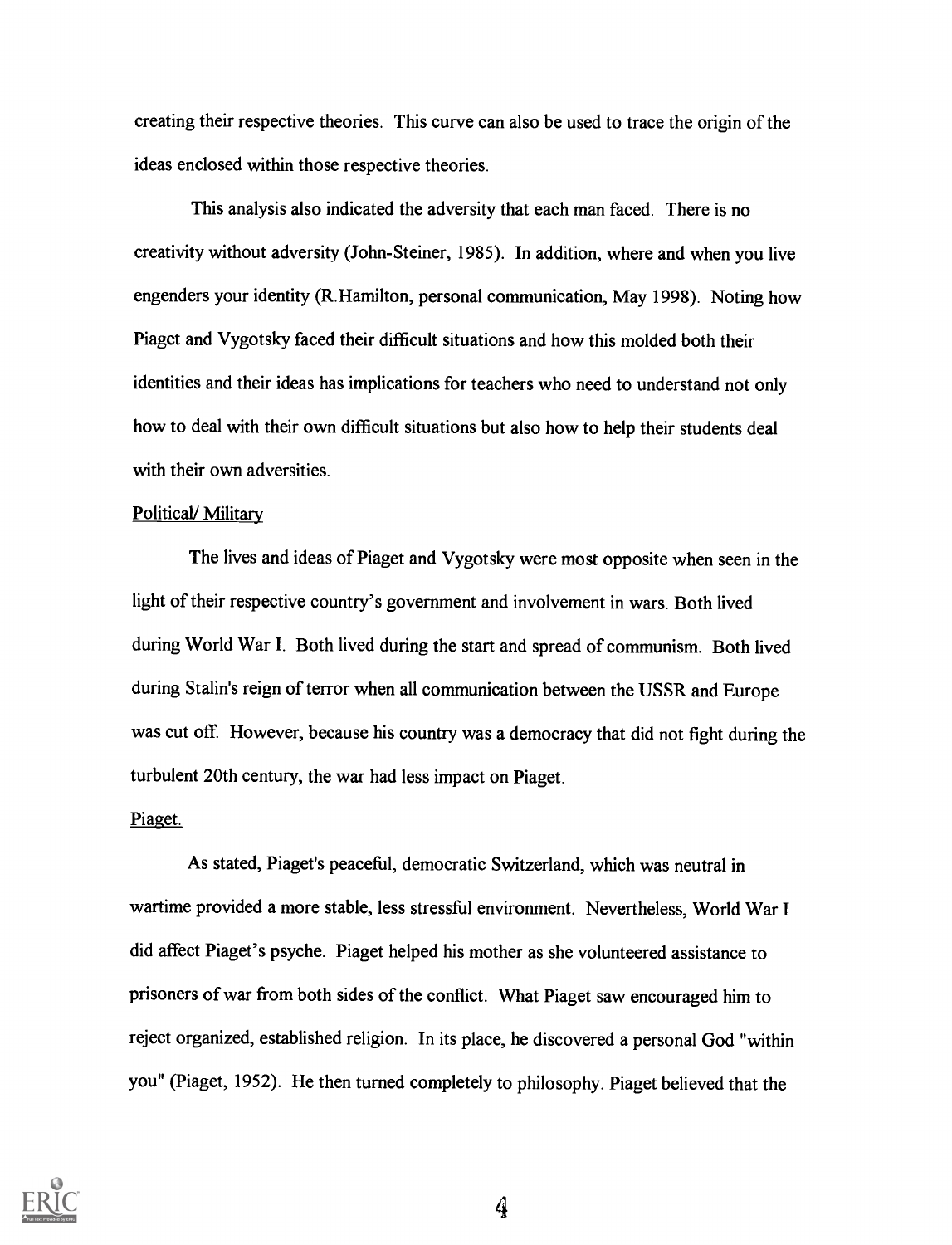heart of philosophy is epistemology. Piaget strove to reconcile science and religion by purging philosophy of its irrational subjectivity (Montangero, Maurice-Naville, 1997). It was irrational subjectivity that caused World War I. In demographically and ideologically homogeneous Switzerland, individualism and freedom were preserved and encouraged. Because of this, Piaget felt comfortable concentrating on how an individual learns, rather than group influences.

#### Vvgotsky.

Vygotsky, on the other hand, had his identity rooted in: first, autocratic Czarist repression; second, World War I; third, the Russian Revolution and Leninism; and, finally, Stalin's dictatorship and purges. These events caused adversities out of which Vygotsky created cultural-historical theory. While still a child, Vygotsky experienced anti-Jewish pogroms in 1903 (Pinkus, 1988) and 1906 (Gilbert, 1979). He also experienced watching his father being put on trial for organizing a successful defense of Gomel (Blanck, 1990). Although acquitted, Vygotsky's father became "embittered" by Czarist persecutions (van der Veer & Valsiner, 1991, p.5). Vygotsky, himself, would later write on anti-Semitism (Vygotsky, 1916). Vygotsky would also become interested in literary pathos and tragedy (van der Veer & Valsiner, 1991).

While neither man fought in World War I, it impacted both. The conflict, however, impacted Vygotsky more than it did Piaget. Besides bringing about the Russian Revolution, World War I also deprived Vygotsky and his family of adequate food and fuel. The result was that both Vygotsky and his favorite brother, Dodik, would contract tuberculosis. Both would eventually die from the disease. Dodik died during the Russian Revolution and his death made Vygotsky's psyche deteriorate into a deeper nervous

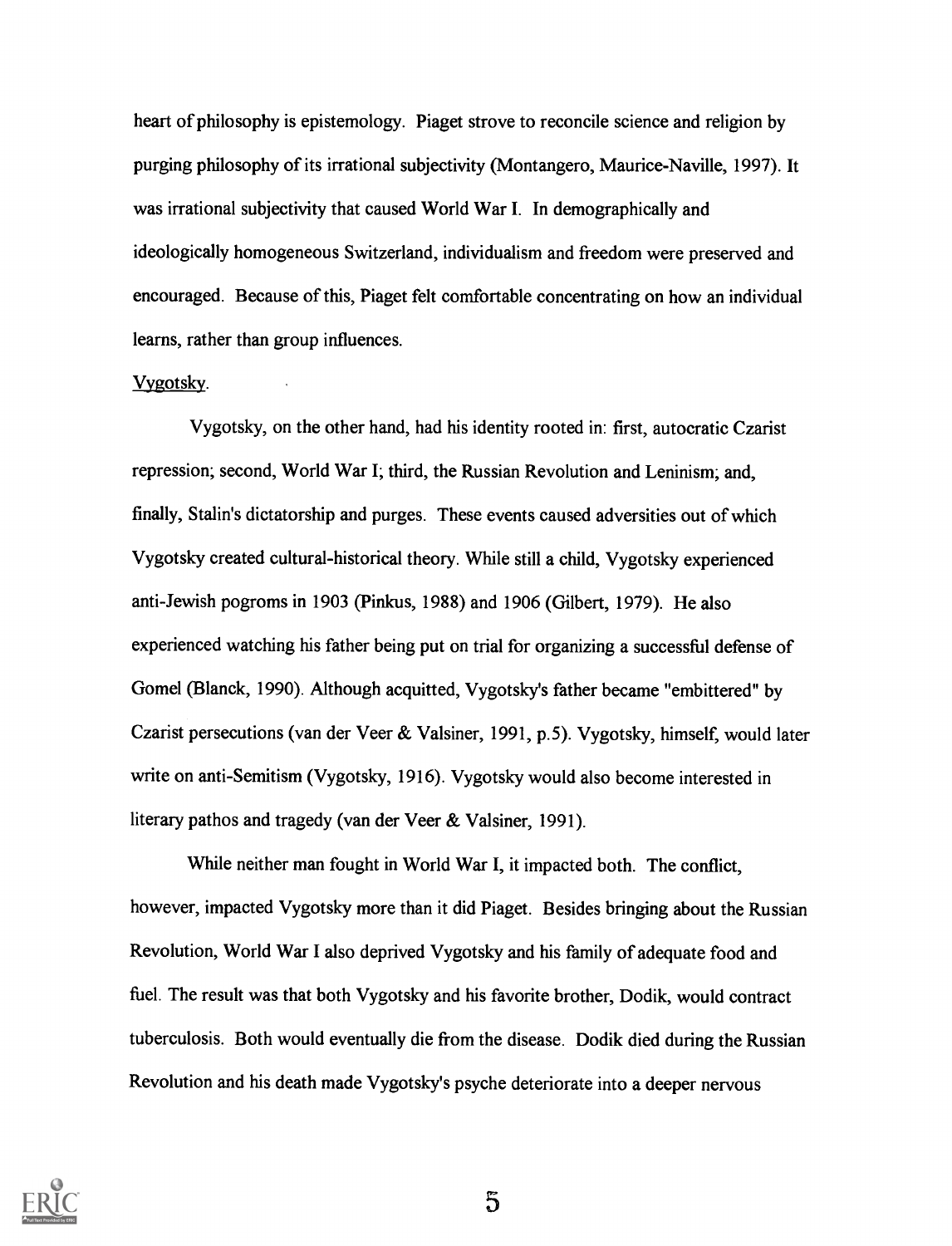tension (Blanck, 1990). The treatment for tuberculosis back then was plenty of rest at a sanitarium. Vygotsky would have plenty of time to think and reflect during his multiple hospitalizations, until his death in 1934. Although he was allowed some visitors, his family and friends could not spend a great deal of time with him. Time for individual reflection is needed in all creative endeavors. During hospitalization for a 1924 attack, Vygotsky finished The Psychology of Art, his dissertation thesis on Shakespeare's Hamlet. In 1925, still confined to the sanitarium, he wrote The Historical Meaning of the Crisis in Psychology. He was hospitalized again in 1933. From his deathbed at the sanitarium in 1934, he dictated the last chapter of *Thinking and Speech*, which is said to be, "In my opinion, one of the most beautiful pieces of psychological literature of all time" (Blanck, 1990).

The Russian Revolution also impacted Vygotsky more than it did Piaget. Despite his mother being a Christian socialist, Piaget saw communist repression (especially under Stalin) as particularly negative -- so much so that, during part of his professional career, he would reject some of Vygotsky's ideas as examples of what a Stalinist dictatorship could use to imprison young minds.

Without the Russian Revolution, Vygotsky would not have become trapped in Kiev. In Kiev, he saw that many intellectuals were doing jobs for which they were not trained (Wertsch, Culture, Communication, and Cognition, 1985) in order to establish a workers' paradise. Vygotsky became caught up in this movement and changed careers from a public high school teacher to a psychologist. Returning to Gomel after his brother's death in Kiev, Vygotsky had time to reflect on the Russian Revolution. He stayed in Gomel from 1920 until 1924. This was partly to protect his parents from roving

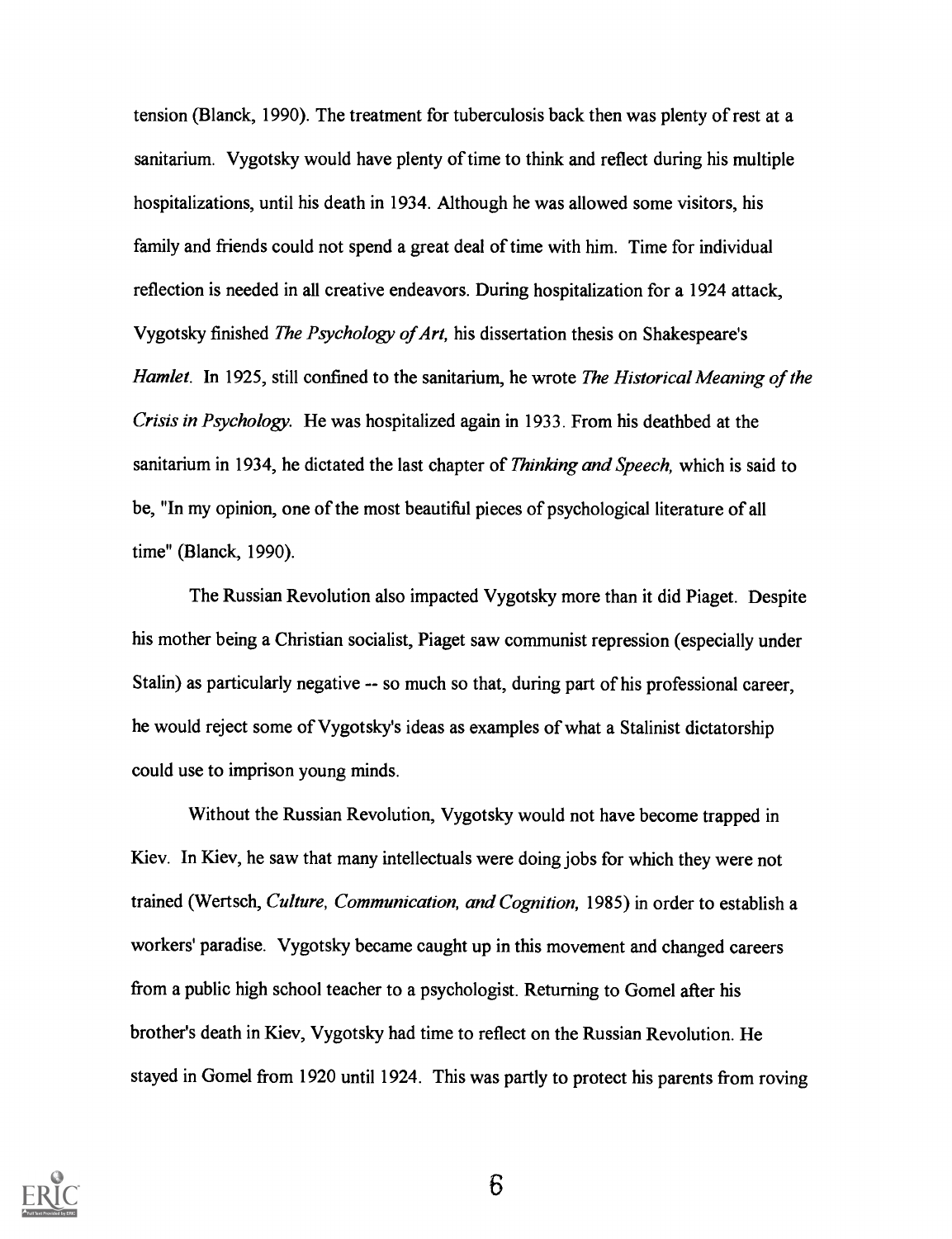bands of bandits, partly because he met his future wife, Rosa, and partly because he was not yet sure if he wanted to support communism (Blanck, 1990). What made him decide to launch a theory that proved Marx's dialectical materialism correct? It was a combination of attacks by the White Army, a history of Czarist repression, and the fact that Lenin would not allow anti-Semitism in his new USSR. So, Vygotsky saw Leninism as liberating. It was this war that opened up opportunities for him that he would not have had under the Czar. In Czarist Russia, Vygotsky would never have been allowed to be a public high school teacher. Thus, his first psychological laboratory and experiments would not have taken place. Also, under the Czar, Vygotsky would have been either a lawyer or a doctor. His cultural-historical theory would never have been written because he would have never received the opportunity to do so.

#### Conclusion.

Despite living in countries with completely opposite governments and histories, the political and military pillars of their nations did impact both Piaget and Vygotsky to create their respective pedagogues in an attempt to prevent similar unhappiness from impacting others. Indeed, one may ask what would Vygotsky have created if he was raised in democratic, peaceful Switzerland and what would Piaget have created if he had been born in Czarist Russia with all the tragedy endured by its people in this century? Economic

Revolutions are middle class movements. Both Piaget and Vygotsky were revolutionary. The pedagogues that they created revolutionized education. Because both their hometowns and families were middle class, both Piaget and Vygotsky were products of middle class environments. The middle class morality adhered to by both

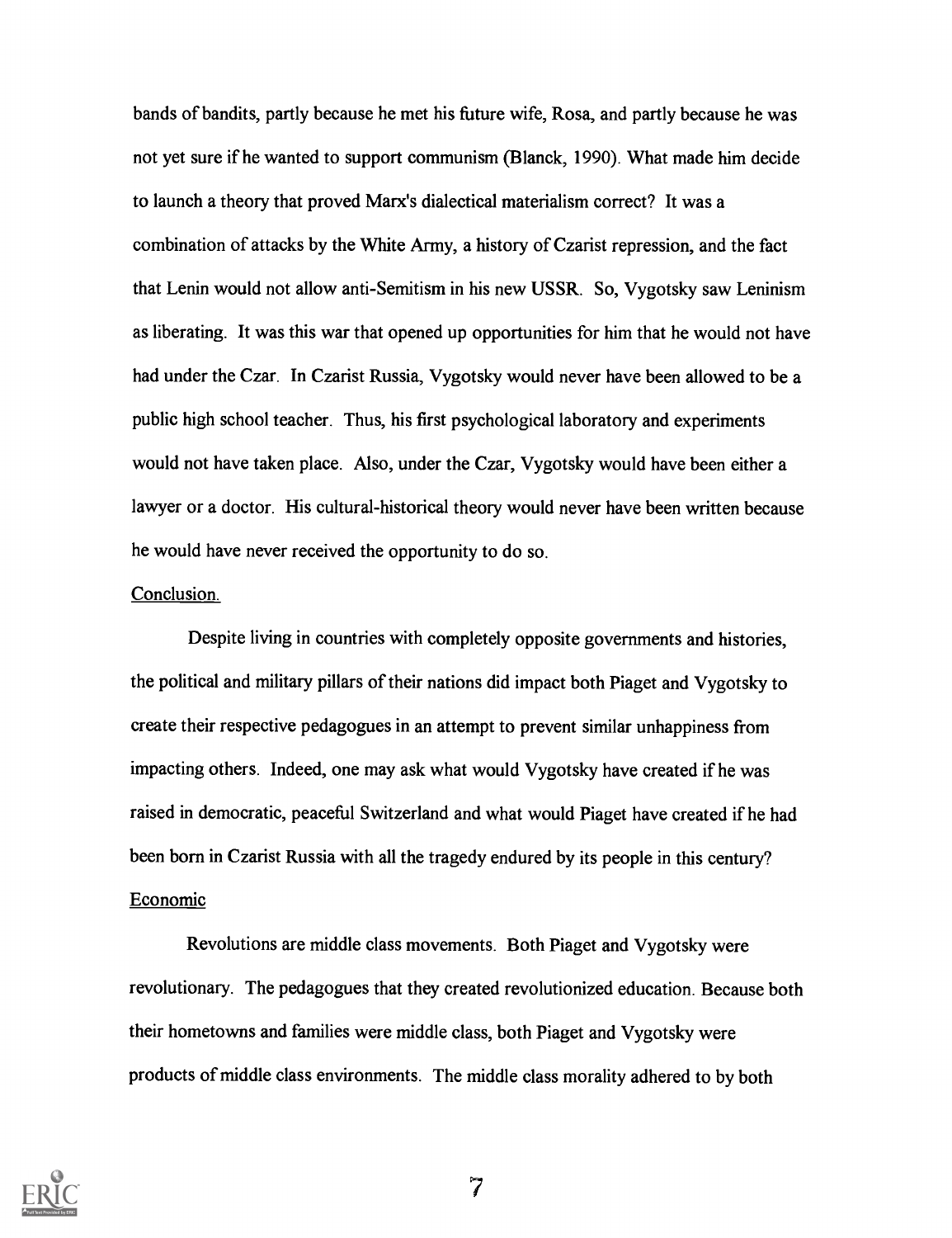encouraged intellectual pursuits and academic endeavors. Both sets of parents were supporters of their town's culture. Piaget's father wrote a book about the town's history and his mother worked for humane treatment of POWs from both sides of the war. Vygotsky's parents started their town's library. They also supported many cultural activities for Gomel, such as literary debating societies and plays.

Swiss prosperity continued despite world wars and the Great Depression. Piaget's students enjoyed all that was necessary for a rich, inquiring academic environment. The people of the USSR faced severe economic depression during World War I, during the Russian Revolution, and during the 1930s. Thus, Vygotsky chose to use a cheaper "social other" (teachers) rather than an inquiry-rich environment to format his ideas. However, both men, raised in middle class families, received the best education that their families and countries could provide. This made education important to both Piaget and Vygotsky.

The final part of the economic factor is employment. The learning and ideas for both men came to fruition during their postgraduate employment. It was their on-the-job activities during their first employment after getting their baccalaureate that allowed both men to begin preliminary research on all the ideas that their life experiences gave them. This research, based on all that they had learned, proved their ideas correct. Indeed, it was the freedom of their on-the-job research that allowed both men to start their professional lives with their respective pedagogues already created.

Piaget.

Piaget learned about chronological stages of development, assimilation, and equilibration from his job at the Neuchatel Museum of Natural History under the tutelage of Paul Godet (Piaget, 1952, 1966, & 1976). He was paid in specimens (i.e., mollusks

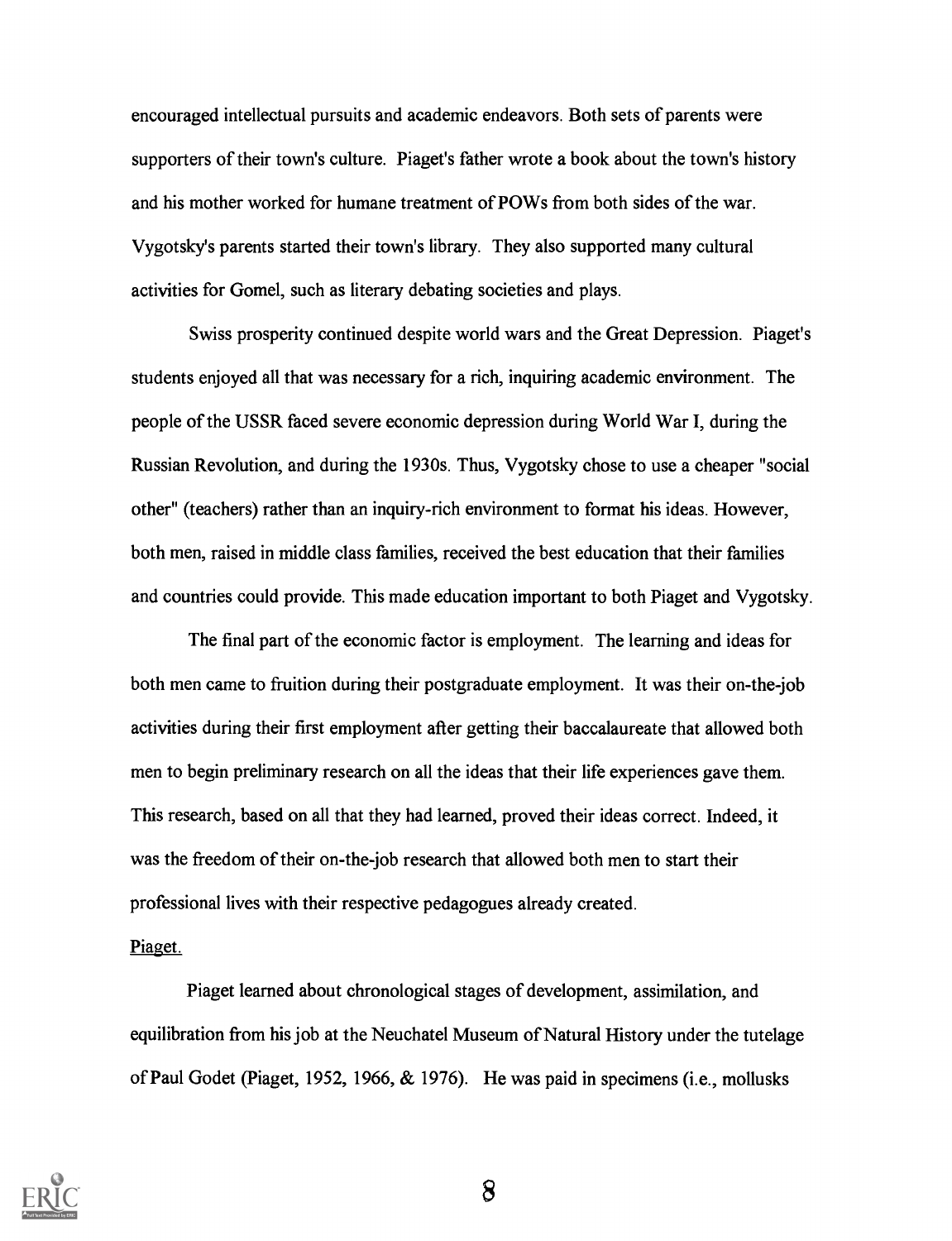and snails) that he collected and catalogued. This collection and the reading of Herbert Spencer, suggested that Piaget could apply the evolutionist approach to studying the psychology of knowledge (Spencer, 1855; Piaget, 1952).

Piaget's employment after a semester studying psychology at the University of Zurich also influenced him. In Paris, Piaget worked with Dr. Theodore Simon, Dr. Pierre Janet, and Dr. Henri Pieron developing an intelligence test in Dr. Alfred Binet's laboratories. Dr. Simon and Dr. Binet divided children's development into stages (Binet & Simon, 1905). This endorsed what Piaget learned while a child at the Neuchatel Museum of Natural History. Dr. Pierre Janet worked on a genetic approach to the psychology of behavior. He also formulated ideas about the hierarchical organization of psychological functions (Amann-Gainotti, 1992). These ideas also confirmed Piaget's childhood observations.

However, while working in the rue de la Grange aux Belles, Piaget became more interested in why children fail to learn. Offered Dr. Binet's laboratory, Piaget started research there to prove his earlier pedagogical ideas correct. "What had been at the outset nothing but a boring and annoying situation became a real dialogue with suggestions..." (Gruber & Voneche, 1980, p. 53). A new method of interrogating children was born. Piaget used this method to lead the child to show how he formulates, solves, and thinks. From Dr. Simon and Dr. Pieron, Piaget became interested in child psychology.

However, it was while working directly for Dr. Janet that Piaget observed the notion of intelligence as an adaptation to new circumstances. Later, at the Jean Jacques Rousseau Institute, Piaget observed that his boss and former mentor, Euoard Claparede,

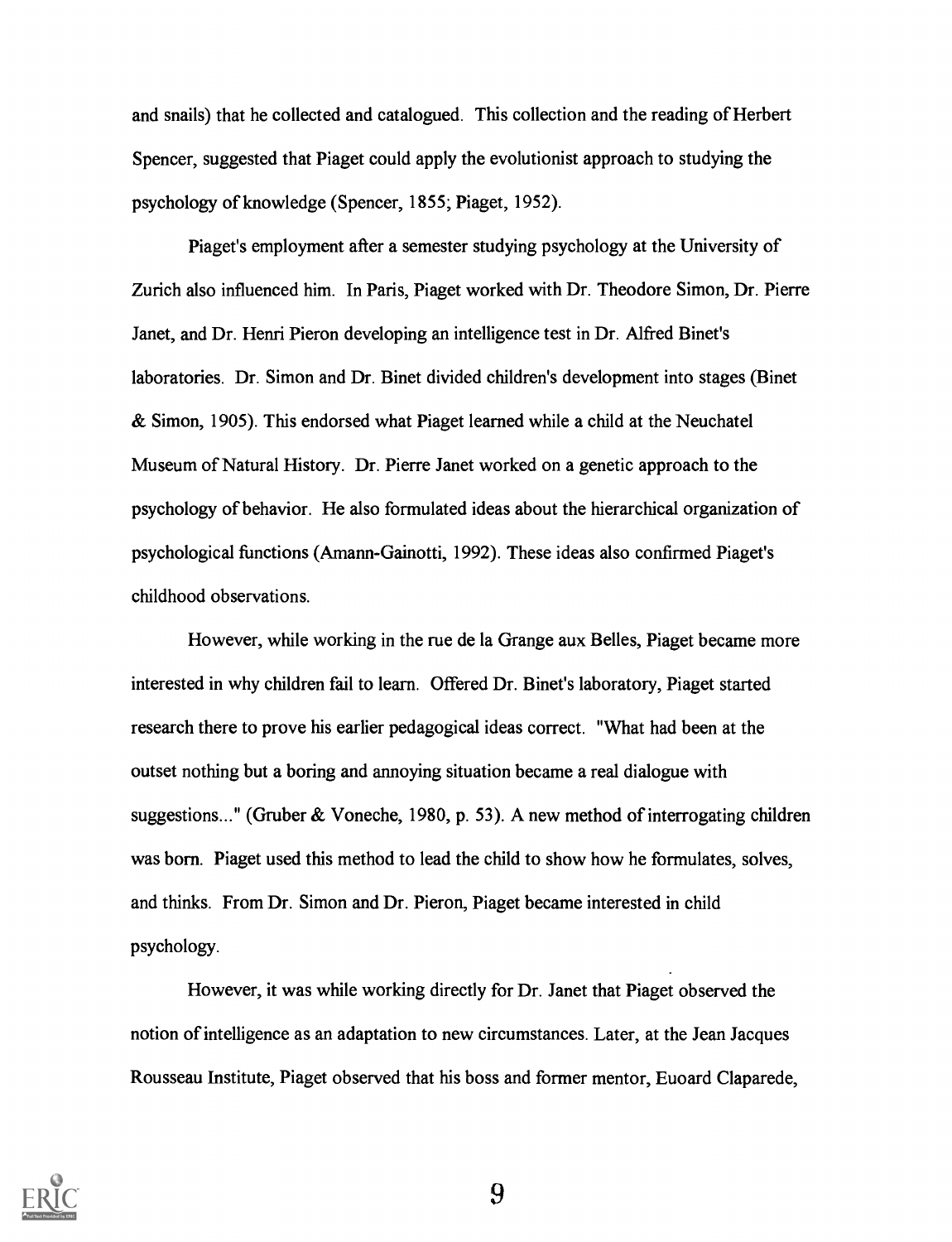Director of the Jean Jacques Rousseau Institute in Geneva, accepted Janet's idea. It was Claparede who started the so-called "activity schools" in which a child investigated educational challenges that were appropriate for that child's chronological stage of development while in an academically-rich learning environment. Claparede allowed Piaget free observational research, as long as Piaget studied cognitive learning. This exactly matched Piaget's new interest which began during his post-graduate work in Paris.

In Paris, Piaget observed children only in the hospital. However, in Geneva working at the Jean Jacques Rousseau Institute, Piaget observed children in more natural surroundings, such as the school, la maison des petits ( Munari, 1994). This created an interest in pedagogy. Claparede defined intelligence as adaptation whose function was to compensate for the deficiencies of innate or automated adaptations. Claparede also showed the biological foundation of mental activity and gave Piaget a functional explanation of behavior (Montangero & Maurice-Naville, 1997).

### Vygotsky.

Vygotsky returned from Kiev to Gomel only to discover that his world had changed. Unlike under the czars, he was no longer restricted to teaching in just Jewish schools (Blanck, 1990). Vygotsky started working many jobs at once and they were all in the field of education. For the next seven years, he taught literature and Russian at the local Labor School. He also taught classes on aesthetics and the history of art at a local conservatory (Wertsch, 1985). He built a psychology laboratory at the Gomel Teachers' College, where he delivered a series of lectures that provided the groundwork for one of his first major books, Pedagogical Psychology (Wertsch, 1985; van der Veer & Valsiner,

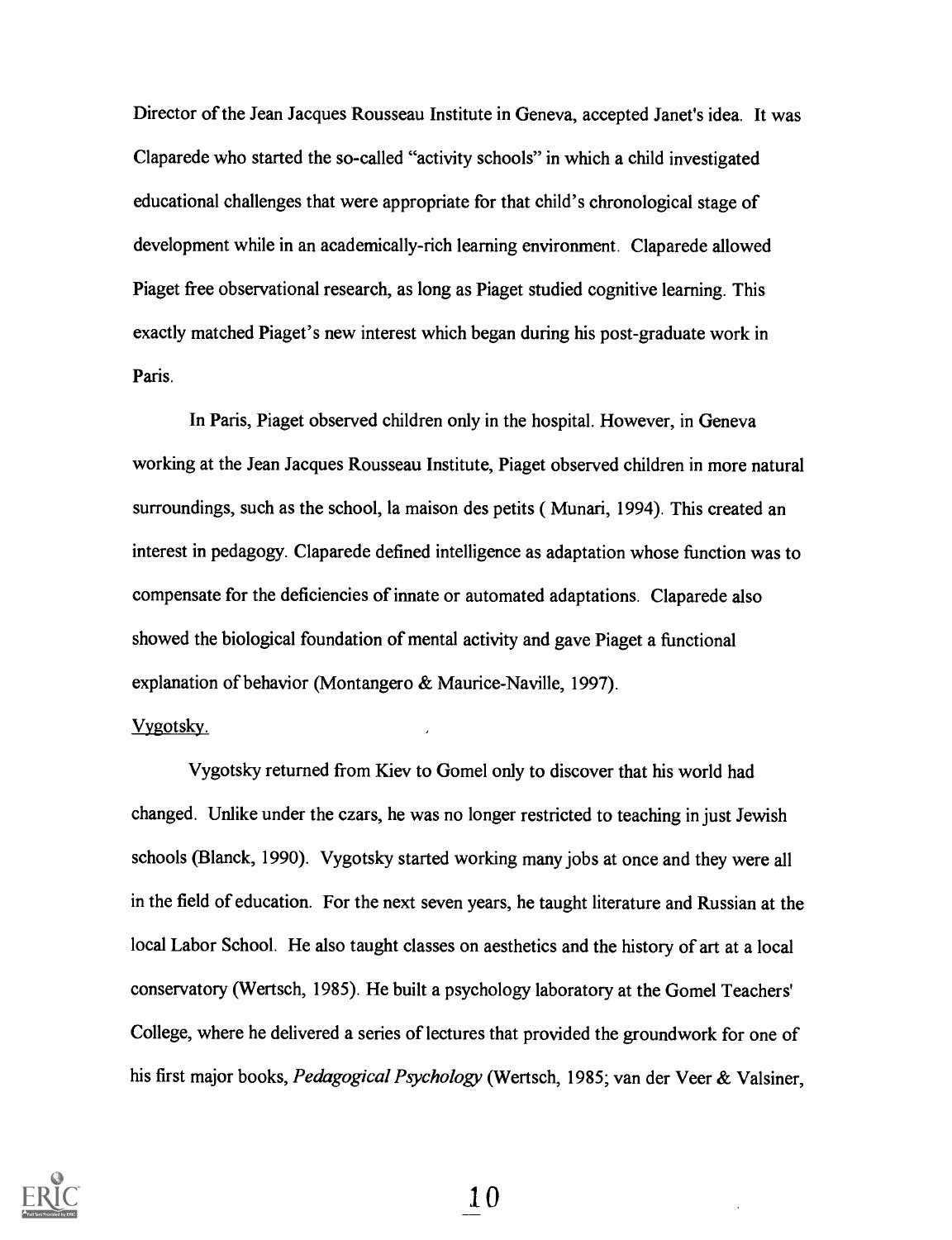1991). This is not the only testament to Vygotsky's growing pedagogical interest. He taught courses in logic and psychology at the Pedagogical Institute. In addition, he worked teaching literature and education courses at the Workers' Faculty and adult schools, including technical schools for pressmen and metallurgists (Vygodskaya, 1984). Vygotsky also headed the theater section of the Gomel Department of People's Education, cooperating with one of its organizers, Ilya Danjushevsky, who would later invite him to Moscow to work in the field of defectology.

In these cases, it was the state or USSR government that was functioning as "the social other." When Vygotsky did independent work, like Piaget enjoyed, he failed. Vygotsky edited and published articles in the theater section of a local newspaper. He also started a publishing venture called "Ages and Days," which printed only two literary works: Fire, a collection of poems of Ilya Erhenburg and a collection of poems by Jean Moreas (Dobkin, 1982). He was one of the founders of a literary magazine entitled Veresk. These ventures failed because there was of a shortage of paper within the USSR (Dobkin, 1982).

Vygotsky also did volunteer work. He was at the center of Gomel's intellectual avant-garde. He started Literary Mondays, where his friends and neighbors discussed new prose and poetry. Later, some could still recall his lectures on Shakespeare, Chekhov, Pushing, Einstein, and the theory of relativity (Vygodskaya, 1984). In 1924, he married an intelligent teacher, Rosa Smekhova. By that time, educational psychology had become his central concern (Blanck, 1990) but his experience made him focus on the social rather than individual aspects of pedagogy.

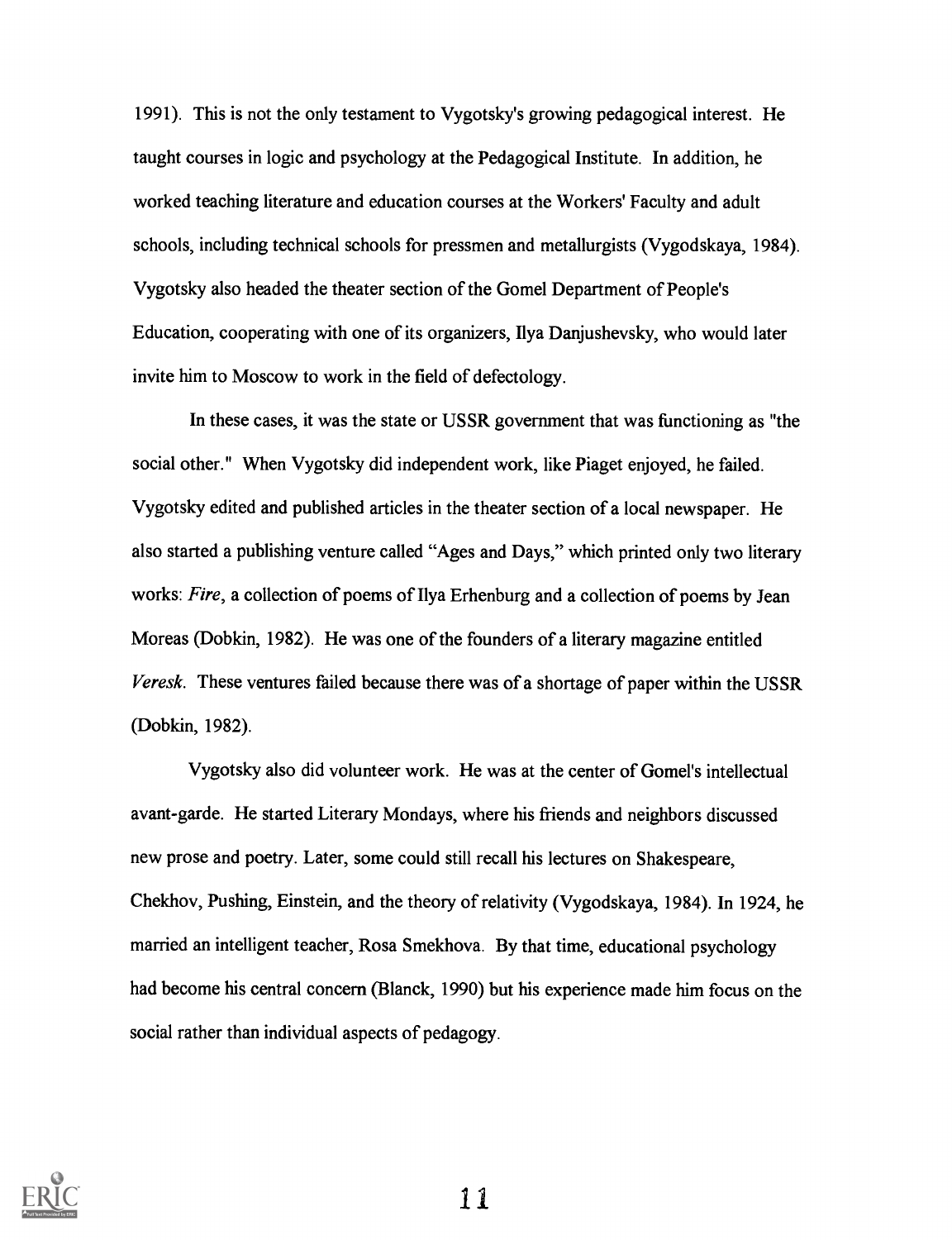#### Conclusion.

All revolutions are middle class. Both Piaget and Vygotsky created revolutions in pedagogy. Without their middle class backgrounds, they would not have done so. If rich, they would have been members of the establishment and, therefore, not prone to reform. If poor, they would not have received the education necessary to launch them into their careers.

#### Science

Since psychology is a science, the leading psychologists of their day influenced both Vygotsky and Piaget -- including each other. Gestalt psychology influenced the creation of their respective pedagogues by endorsing their respective ideas. Gestalt psychology taught that one cannot break up perception into its various parts and study those parts separately. The human psyche demands that perception (seeing, hearing, feeling) is observable as a whole. That observance points out intellectual patterns. Gestalt psychology, thus, was a Hegelian anti-thesis to empiricism and behaviorism. This allowed Piaget and Vygotsky to create their synthesis: genetic epistemology and cultural-historical theory.

Both read but rejected Sigmund Freud and psychoanalysis because of its irrational, introspective nature without proof in experimental research (Piaget, 1952; Vygotsky, 1924). Both wrote to combat the empiricist and behaviorists (such as Pavlov). The empiricists were too irrational with their introspective approach to theory (Piaget, 1952) and the behaviorists ignored human consciousness or free will (Vygotsky, 1924). The works of biologist Charles Darwin and psychologist/philosopher Herbert Spencer also influenced both Piaget and Vygotsky. Vygotsky would build upon their theories of

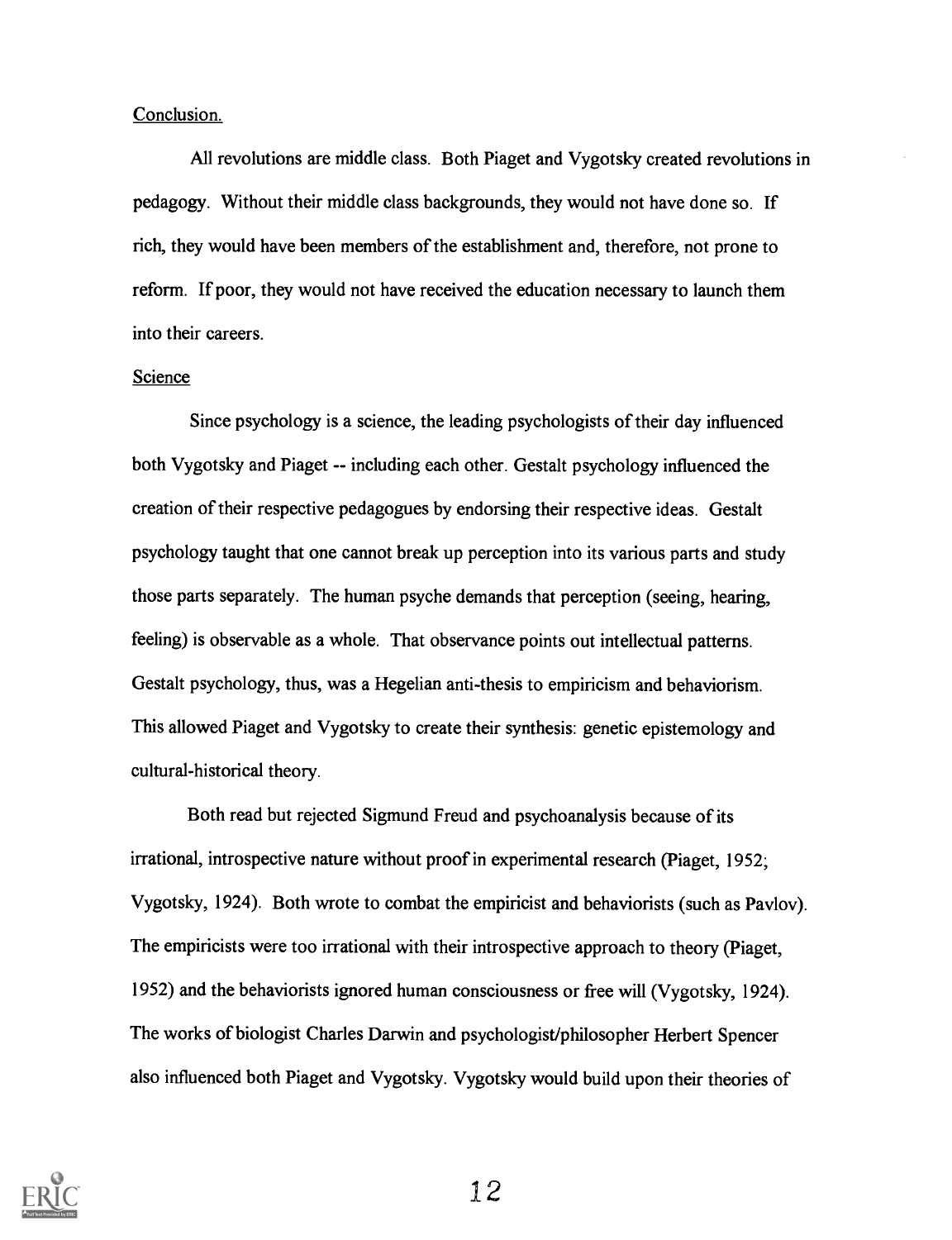evolution to prove Marxism correct by providing a cultural-historical context for learning. Piaget would react using their idea to create a biological explanation for the evolution of human learning.

#### Piaget.

After receiving his doctorate in 1918 with a dissertation on the mollusks of Valais (Piaget, 1921), Piaget traveled to Zurich for postgraduate study and work. There, he visited Lipps' and Wreschner's psychological laboratories and Bleuler's psychiatric clinic. He "felt at once that there lay my path...in utilizing for psychological experimentation, the mental habits I had acquired in zoology" (Piaget, 1952, p. 243). However, the contact with Lipps and Wreschner seemed to him to have little relevance for the fundamental problems that he wanted to investigate. The contact with Bleuler, on the other hand, had a more lasting influence because it brought Piaget into contact with the theories of Freud and Jung (Chapman, 1988). As Piaget investigated these theories, he was to personally reject those of Freud because of their irrational nature (Piaget, 1952, 1966, & 1976). In fact, Piaget saw genetic epistemology as an effort to purify epistemology from such irrational influences (Piaget, 1952 & 1976).

In the fall of 1919, Piaget attended lectures on the philosophy of science by L. Brunschvicg, whose psychological orientation and historical-critical method would exert a lasting influence on him, as attested to by the many references to Brunschvicg in Piaget's writings on the epistemology of science (Chapman, 1988). However, it was Piaget's encounter with Dr. Theodore Simon that first steered Piaget toward child psychology. Dr. Simon and Dr. Paul Binet were developing an intelligence test when Dr. Binet died. Dr. Simon was unable to use Binet's Paris laboratory as he was living in

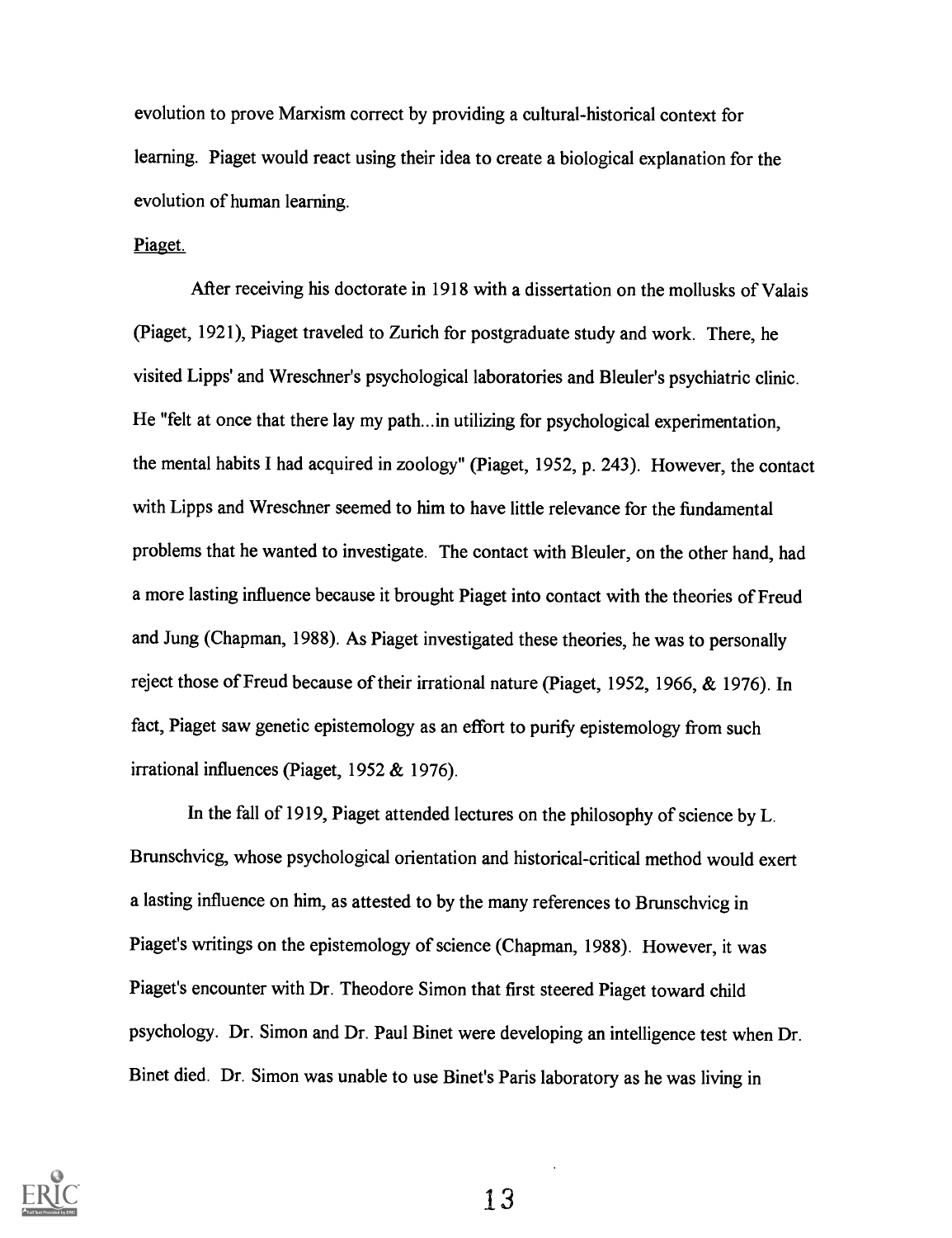Rouen. So, Dr. Simon gave the laboratory to Piaget.

Working on this project were three psychologists who influenced Piaget: Dr. Cyril Burt, Dr. Henri Pieron, and Dr. Pierre Janet. With the death of Binet, the project needed a young, inquiring mind that could do independent work. So, Janet hired Piaget for the purpose of standardizing Dr. Burt's test of reasoning on Paris schoolchildren at the Ecole de la rue de la Grange-aux-Belles. However, Piaget wrote that, "I never really did it. Standardization was not at all interesting; I preferred to work with the errors on the test" (Hall, 1970, p. 27). If he could discover the reason for inaccurate reasoning, he might be able to discover the reason for his mother's mental illness and his own two nervous breakdowns. Piaget's mentor, Pierre Janet, was at odds with Freud, but because Burt allowed Piaget free rein, Piaget was able to use this time to study psychoanalytic techniques. These and other clinical observations in Binet's laboratory were to form the background for Piaget's psychological research and would directly lead to the creation of genetic epistemology.

Until this time, Piaget had possessed only a very general theoretical system and a desire for experimentation, but he lacked a concrete area of investigation. By assimilating Burt's methods to his own preexisting notion of structure, Piaget transformed the task that Simon had set for him into something different; namely, failures in learning (Chapman, 1988; Piaget, 1952).

Dr. Pieron worked on the following topics that influenced Piaget to create genetic epistemology: evolution of the psyche, relationships between human and animal learning, and the structure of memory (Pieron, 1929). Pieron established the field of psychophysiology. He provided the link Piaget needed between earlier zoological studies

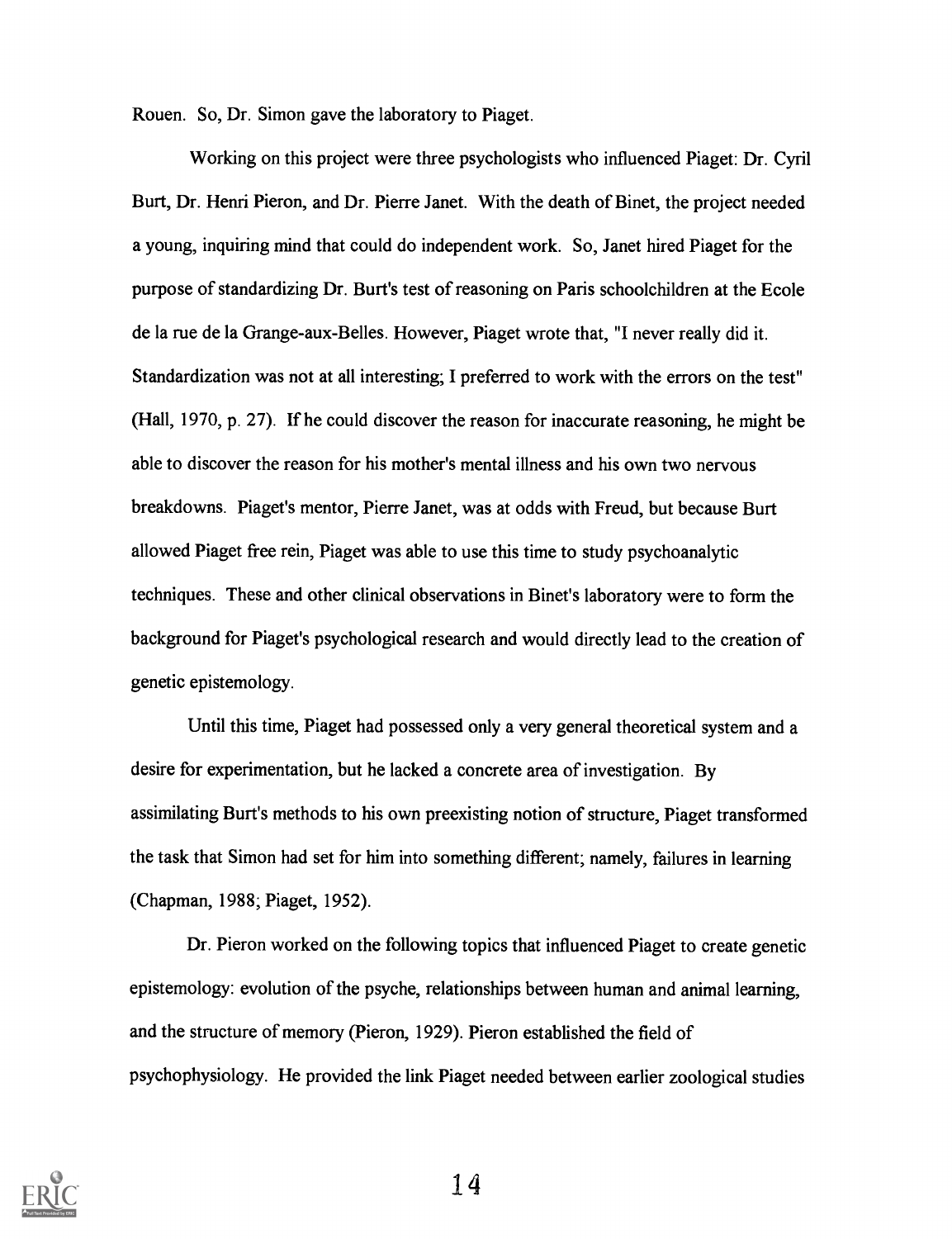and an evolution of thinking. Dr. Janet investigated hierarchical levels of behavior (Janet, 1926). He directly influenced Piaget to think about the evolution of epistemology into four broad periods. Piaget used these periods when he wrote about the chronological stages of cognitive development, but he made some changes. The changes were that Piaget had only three stages and put chronological age divisions on each. Piaget's stages are: sensorimotor (birth until one and a half years), concrete operations (one a half years until eight years), and formal operations (eight years onward).

The first psychologists to have considered mental development as passing through a series of steps or stages were Wilhelm Preyer (1882) and James Baldwin (1894). Both Janet and Piaget read these authors and conversed on their ideas. Janet was the first to describe feelings by regulations of action (Janet, 1902). Janet was also the first, however, to set stages whose periods correspond closely to the Piagetian description of developmental stages. He obtained this concept from the 18th century concept of regulation used in economics and physiology (Montangero & Maurice-Naville, 1997).

Building on this, another psychologist, Claparede, defined mental life and all living organisms by their self-regulating ability, which allowed a return to equilibrium each time this was lost (Claparede, E, 1917). Claparede recalled the parallel between this idea and Le Chatelier's law of thermodynamic equilibrium in physical chemistry, to which Piaget often referred (Montangero, J. & Maurice-Naville, D., 1997).

The philosopher Henri Bergson inspired two Americans to write on the notions of evolution and tie this to the field of psychology. Piaget was influenced by both the functionalism psychologist William James (1909) and the genetic psychologist James Baldwin (1894). However, it was Claparede who tied their work together for Piaget.

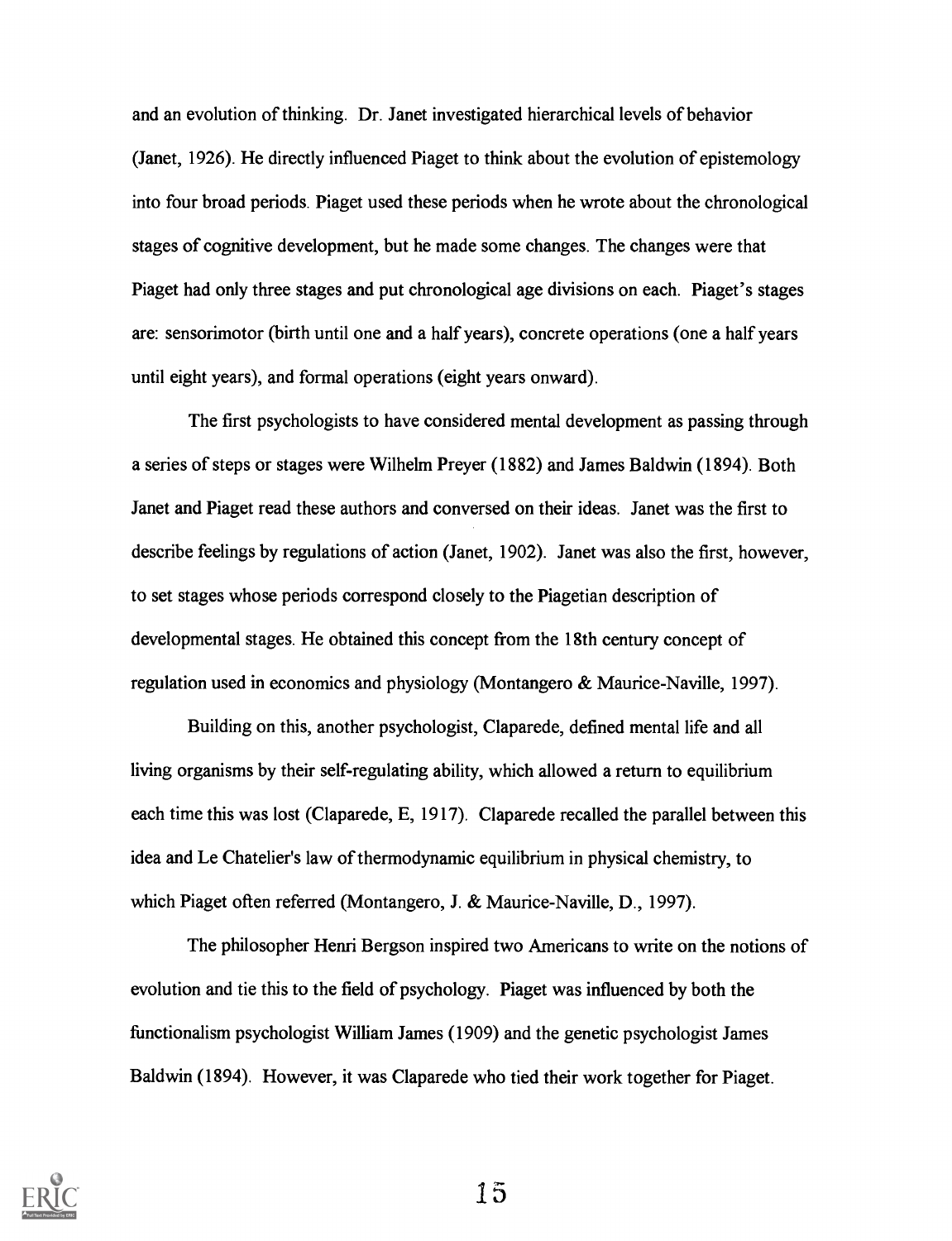Claparede "had the most direct influence of Piaget's thinking, for he showed the biological foundation of mental activity and gave a functional explanation of behavior" (Montangero & Maurice-Naville, 1997, p. 71).

In his 1952 and 1976 autobiographies, Piaget described how, as an adolescent, he was interested in two fields of inquiry: natural science and the philosophy of knowledge. These two modes of inquiry were to lay the foundation for his later work. Charles Darwin impacted both fields dynamically during Piaget's formative years. Indeed, Piaget used genetic epistemology in an attempt to trace the evolution of human learning (Barbara Peterman, personal communication, October 20, 1996). However, biologists other than Charles Darwin also made an impact upon Piaget.

Piaget was greatly influenced by French-speaking biologists "...who, although recognizing the importance of interaction with the environment, did not refute the Darwinian idea of natural selection" (Montangero & Maurice-Naville, 1997, p. 3). Piaget found concepts in Le Dantec's works that he later adopted himself, such as equilibrium, assimilation, and imitation (Le Dantec, 1895). Evolutionary biologist Charles Darwin and evolutionary philosopher Herbert Spencer influenced Piaget. Darwin and Spencer also influenced other writers such as Bergson, Sabatier, Baldwin, and Reymond. Piaget and Vygotsky read the works of all these evolutionary theorists.

However, it was through reading an 1896 work of Henry Bergson that "...Piaget discovered the idea that biological evolution creates increasingly complex forms, which are extended on the intellectual level" (Montangero & Maurice-Naville, 1997, p. 70). This book by Bergson influenced Piaget's plan to develop a biological theory of

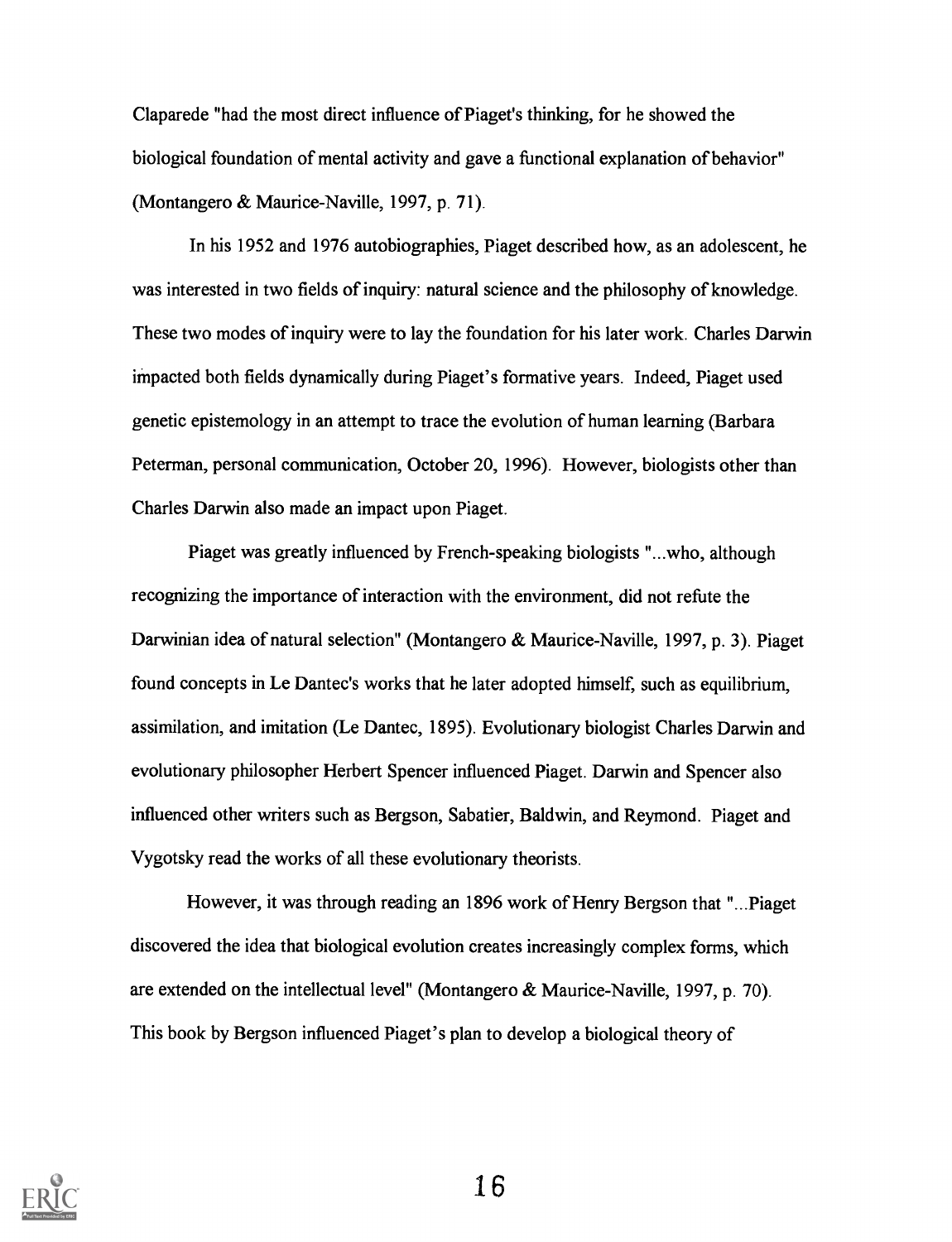knowledge. From Baldwin, "Piaget borrowed the notion of accommodation, who had borrowed it from Spencer" (Montangero & Maurice-Nayille, 1997, p. 66). Vygotsky.

While science impacted Piaget's thinking, it was the humanities than influenced Vygotsky. Vygotsky used his knowledge of philosophy, history, philology, and literary analysis to combat what he believed was wrong with science; in particular, his culturalhistorical theory was a means to counteract behaviorism. Vygotsky's 1924 paper, entitled The Methodology of Reflexology and Psychological Studies, was a thinly veiled criticism of both Pavlov and Bekhterev. Vygotsky claimed in this paper that the behaviorists "...cannot ignore the facts of consciousness" (The Vygotsky Group, 1996). Quoting from the work of both Pavlov and Bekhterev, Vygotsky showed that both researchers acknowledge the important role of "subjective experience" or consciousness in daily life, but "deemed the scientific study of this role impossible" (van der Veer & Valsiner, p. 41). Vygotsky also read two other papers at the Second Psychoneurological Congress in Leningrad. One was entitled *How We Have to Teach Psychology Now*. The other one, presented a few days later was entitled, The Results of a Survey on the Mood of Pupils in the Final Classes of the Gomel Schools in 1923 (Vygodskaya, personal communication, April 5, 1989). Vygotsky demonstrated his ability as a psychologist in the tradition of positivism and reform with these papers.

Lenin's wife was looking for new researchers to help her reform her country's educational programs. After listening to Vygotsky deliver his paper that attacked the behaviorists, A.R. Luria, the academic secretary at the Moscow Institute of Psychology, asked its director, K.N. Kornilov, to invite Vygotsky to Moscow (Luria, 1976). Kornilov,

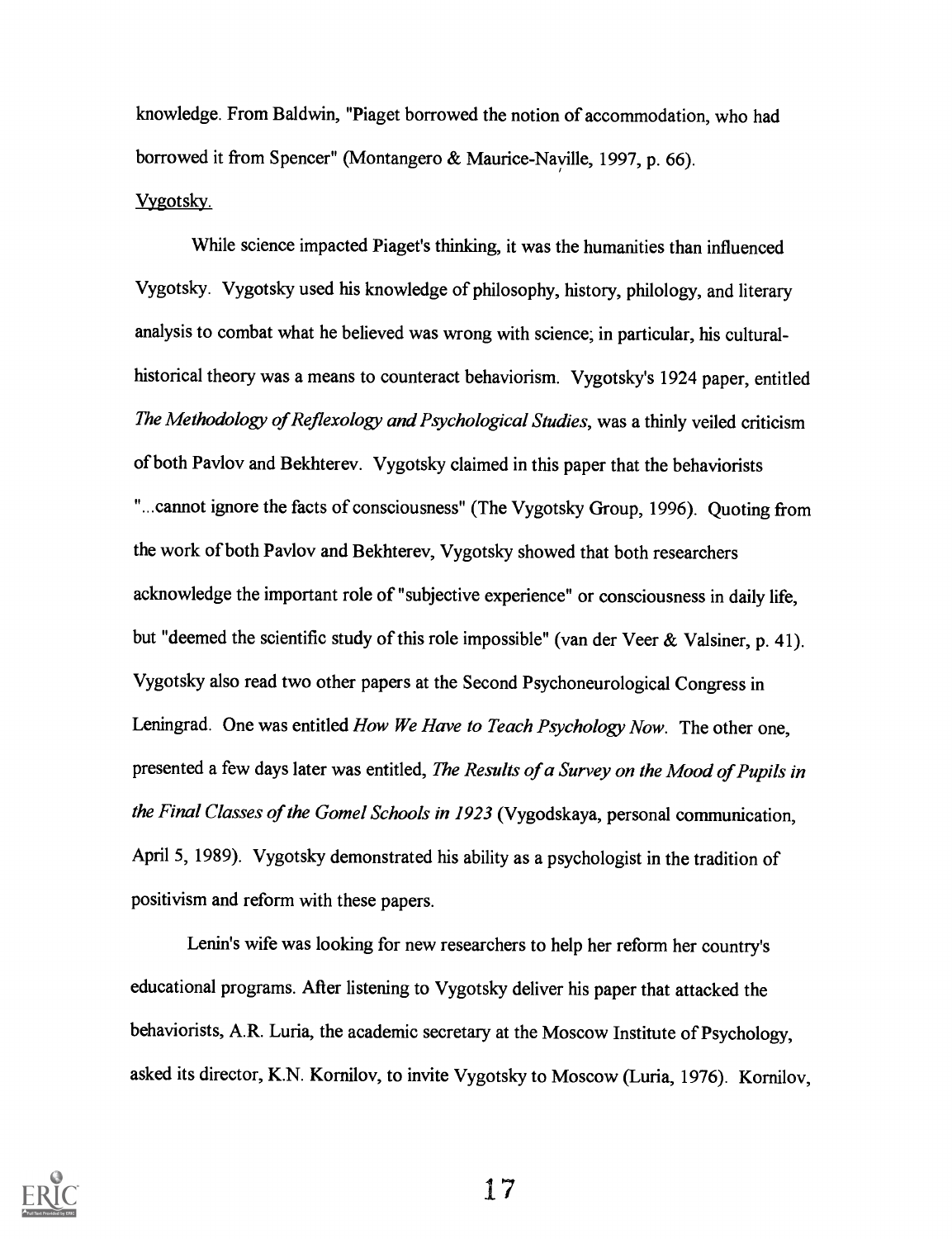who agreed to help in this reform of Soviet education, stressed the developmental nature of all intellectual processes (Kornilov, 1922). This encouraged Vygotsky to start creating a concept that he had effectively experimented with in Gomel. Upon arriving in Moscow, Vygotsky quickly set up a troika of psychologists with Luria and Leont'ev to create cultural-historical theory (van der Veer & Valsiner, 1991).

Vygotsky did not take an interest in Gestalt psychology until after he came to the Moscow Institute in 1924. By that time, Vygotsky's ideas were already in place and he looked into Gestalt psychology as a way to confirm those ideas. Gestalt psychology attracted Kornilov and the other psychologists at his institute because it was a way to combat the "old German associationistic psychology" (van der Veer  $\&$  Valsiner, p. 155). The Gestaltists attacked the view that experience could be broken down into its parts. Instead, they believed that people perceive organized patterns, not individual parts. Thus, while Gestalt psychology did not influence the creation of cultural-historical theory, it did endorse it.

In the late 1920s, Vygotsky, while working to finish the medical degree he had begun at the University of Moscow in 1913, became interested in the work of Kurt Goldstein. Goldstein believed in a holistic perspective to neurology (Goldstein & Gelb, 1920). Goldstein's work provided an endorsement for Vygotsky's ideas on thought and communication (Goldstein, 1948). Goldstein, working in defectology, reported that patients sometimes lacked the capability to follow abstract instructions. This supported Vygotsky's views on the role of concepts in organizing a person's thought processes (Vygotsky, 1931).

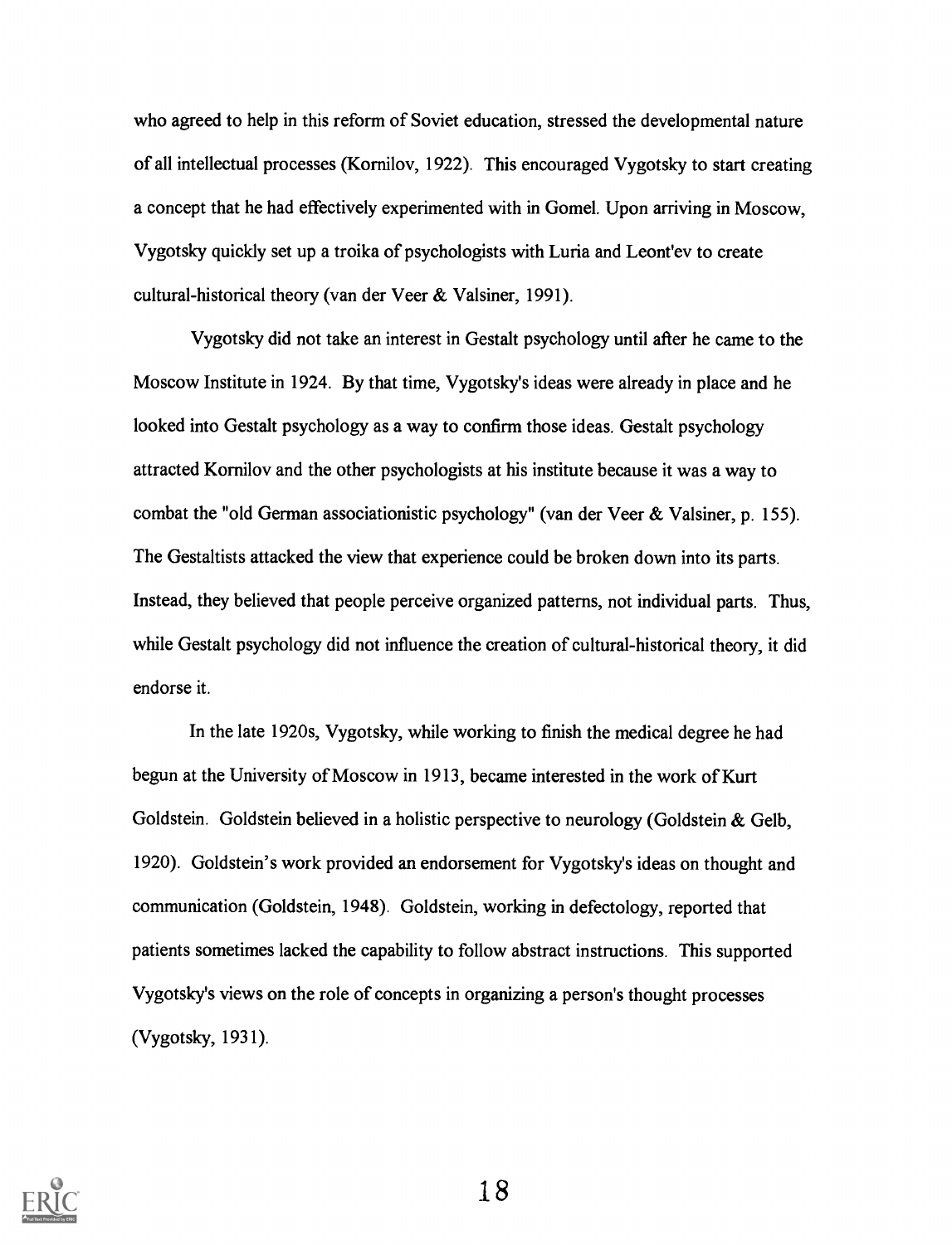Later, Vygotsky would try to communicate with other Western psychologists such as Piaget, Meumann, and Montessori. However, Stalin's dictatorship effectively cut off such attempts at East-West communication by 1929. Thus, the influence of Western psychologists was very limited upon Vygotsky after that time. Information just could not come through. Piaget contributed the idea of stages of epistemological development in humans (Vygotsky, 1926). Meumann confirmed the strong role of the intellect in human psychology or "the so-called activity theory" (Leont'ev, 1975). Montessori confirmed what Vygotsky's classroom experiences in Gomel had taught him about childhood learning (Vygotsky, 1929). In addition, the American Dorothea McCardle contributed the name (but not the idea) of Zone of Proximal Development (Kozyrev & Turko, 1935). Thus, Vygotsky influenced psychology more than he was influenced by it. Culturalhistorical theory was as much a reaction against the behaviorists as it was a creation of a new epistemology.

#### Conclusion.

If it had not been for flexibility within their respective nation's science pillars, neither Piaget nor Vygotsky would have been pedagogists. Instead, Piaget would have been a natural scientist and Vygotsky would have been a teacher. It was the flexibility at the university level that enabled each man to see within his major or principal field of study that psychology was something that needed further exploration. In addition, as they continued their further inquires, each man was influenced by the leading psychologist of his day. Despite this, both men rejected the major psychology and decided to embark on independent work. The result was the creation of their respective

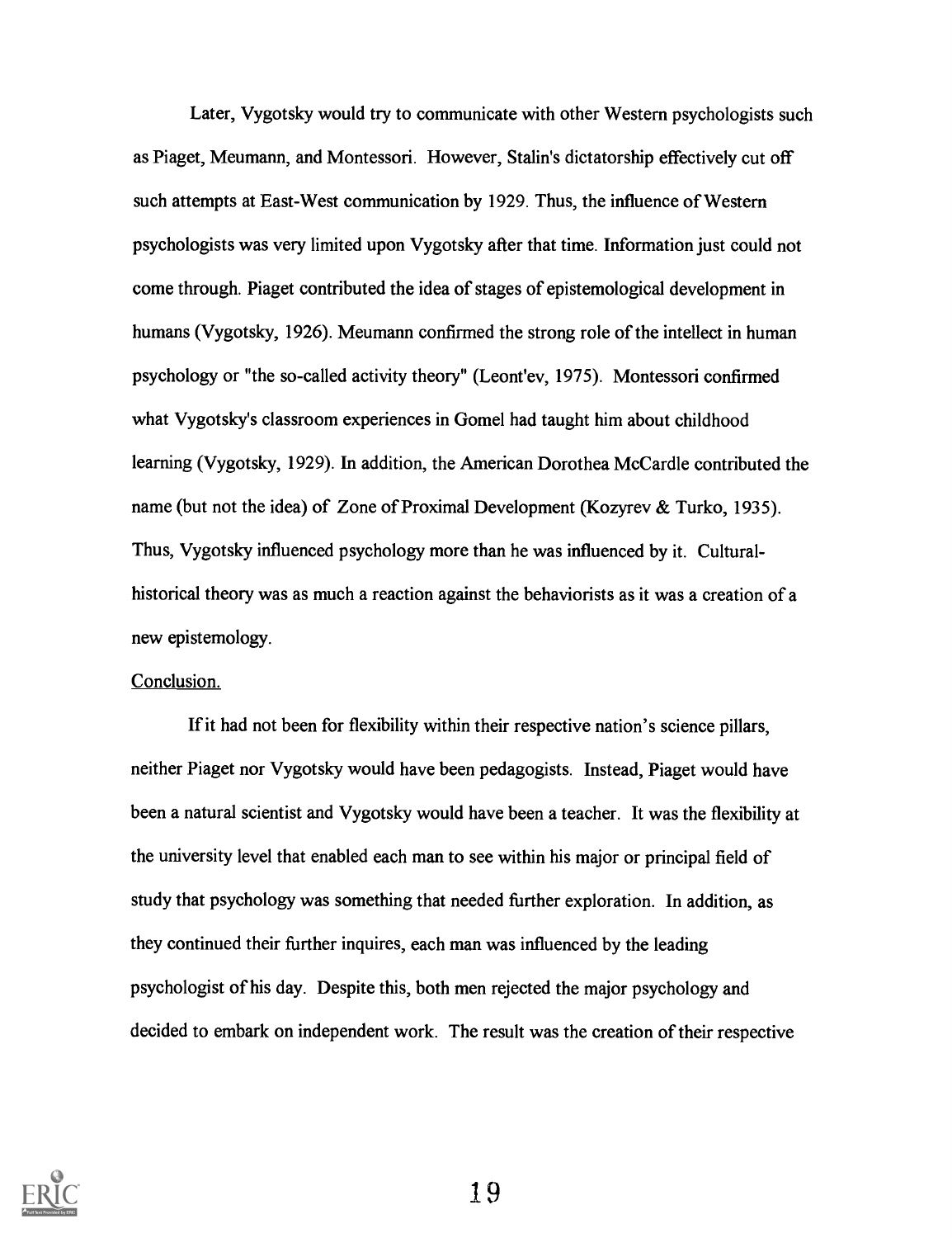pedagogues. However, the greatest influence that moved them to create these came not from science, but from their respective social milieus.

#### Social

The social factor had more impact upon Piaget than Vygotsky. For Piaget, this factor included the adversity he had to conquer in order to succeed and survive. For Vygotsky, this factor provided a nurturing, contributing environment within which his ideas could meld. While this factor provides the second greatest divergence (after the political/military factor) between Piaget and Vygotsky, it also provides an insight into what they had most in common; namely, their hometowns.

Both Neuchatel and Gomel were middle-size, bourgeoisie towns that were the intellectual center of their areas. If the parents could not help a child, both communities had people within them that would help that child. Both towns remembered persecutions, and that made them even more close knit and more nurturing that normal.

Both sets of parents also contributed to the culture of their respective towns. Piaget's father wrote a history of Neuchatel and was a respected professor of medieval literature at the local university. Some of his colleagues and friends became Piaget's mentors (like Arnold Reymond). Piaget's mother was active in obtaining humane treatment for prisoners of war on both sides of World War I (Newman & Holzman, 1993). Vygotsky's parents established Gomel's library. Vygotsky's father, Semyon, was an executive of the United Bank of Gomel who defended that town effectively during a czarist pogrom and, thus, saved many lives. His mother, Cecilia, encouraged literary and philosophical discussion groups with friends and neighbors (Blanck, 1990). Together, Vygotsky's parents set up ZPDs all over town -- an example that Vygotsky would copy

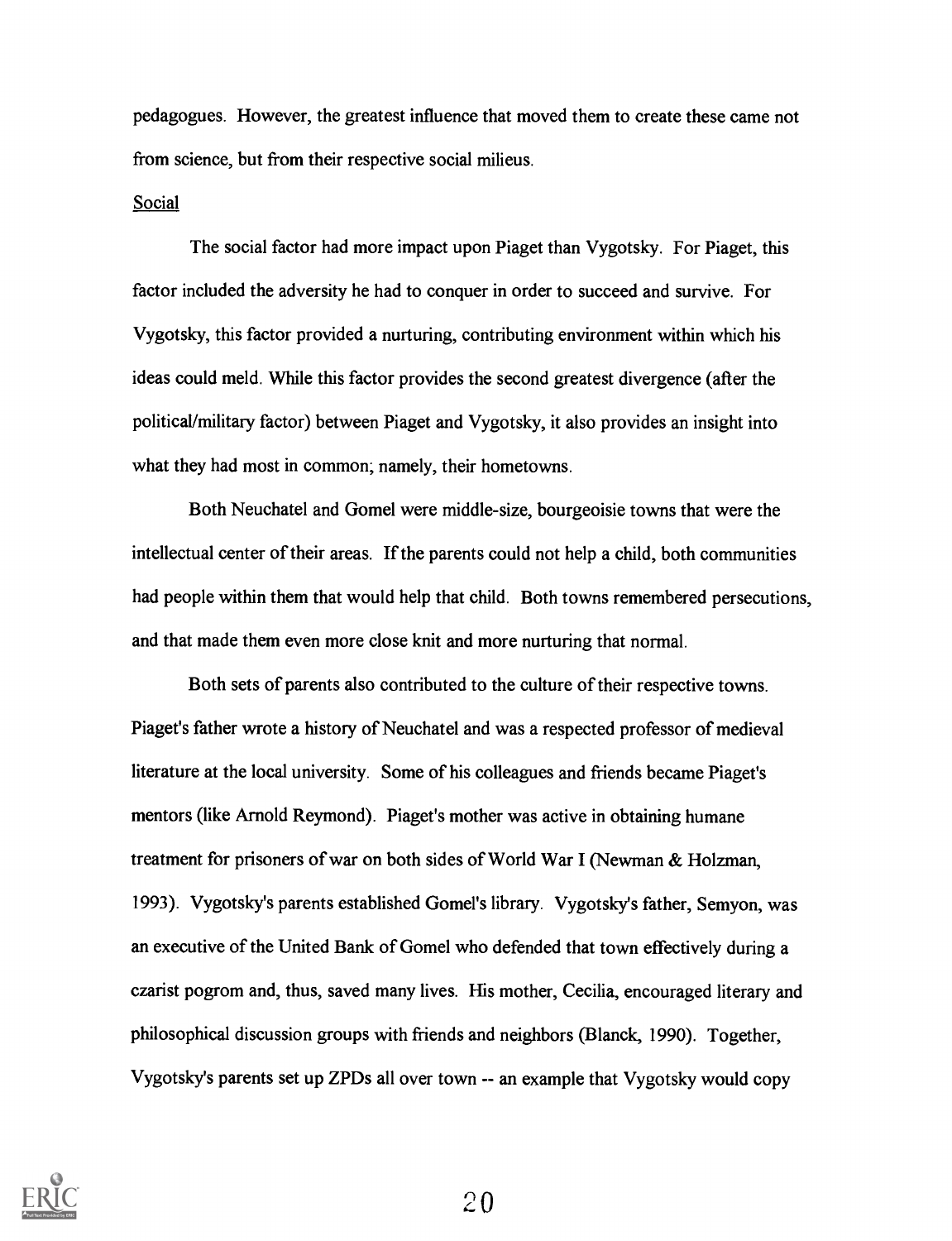many times over. In these zones of proximal developments, the parents took turns being the "social other" to guide their children intellectually and deepen their knowledge and understanding of philosophy and literary analysis.

Both fathers were similar in personality. Both fathers enjoyed reading philosophy and introduced their sons to Kant and Hegel. Both fathers were hard workers and successful within their fields. Both fathers modeled successful scholarship. Both fathers, however, had a negative side to their personality that the sons adopted.

Arthur Piaget was "...a man of painstaking and critical mind, who disliked hastily improved generalizations..." but who also taught his son "...the value of systematic work, even in small matters..." (Piaget, 1952, p. 237). Piaget says that he got his "love of facts" from his father, who advised his son not to study in the humanities because "...it wasn't a true science" (Piaget, 1977, p.7).

Semyon Vygodsky had "...a rather stern disposition and bitter ironic humor..." (Wertsch, 1985, p. 3). The persecutions and pogroms that Russian Jews suffered developed a deep bitterness within Semyon that developed into a deep fatalism in his son (Blanck, 1990). Thus, from childhood, Vygotsky had a predilection for literary tragedy and pathos (Vygodskaya & Lifanova, 1996).

The similarities between Piaget's and Vygotsky's social biographies end with the comparisons of their hometowns and their fathers. The only similarities between both men's mothers were that both were intelligent and both influenced their sons to help others. Otherwise, they were very different. Vygotsky was close to his seven siblings and also to most of his cousins. Together with his young relatives, he set up ZPDs with them.

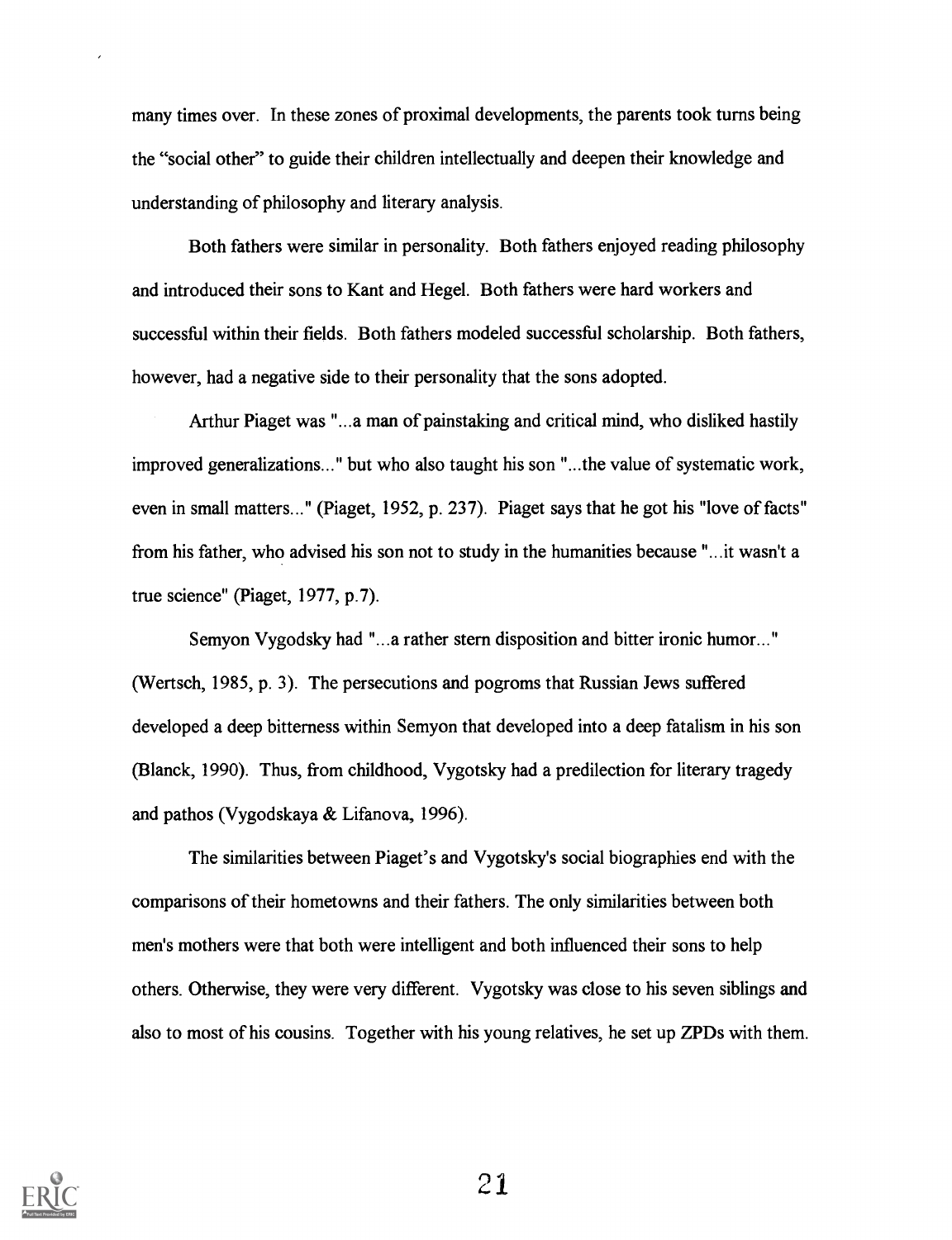Here, the children took turns teaching and learning from each other as they put on plays, held debates, and analyzed literature.

Piaget was not close to his two sisters. Since Fernando Vidal's 1994 book, Piaget Before Piaget, Piaget's family has refused all interviews. Vidal quoted Piaget's oldest sister, Rebecca-Suzanne, as describing their mother as "neurotic" (Vidal, 1994, p. 14). Vidal also quoted Piaget's other sister as saying that the mother was "...an authoritarian woman who made their childhood unhappy" (Vidal, 1994, p. 14). She was hospitalized for three months for persecution psychosis. Upon release, she antagonized the Swiss Red Cross by incorrectly charging them with mistreatment of German prisoners of war. For these charges, that organization sued her but, like Vygotsky's father, she won acquittal in court. However, this was only because she made general charges and did not name any names (Vidal, 1994).

Vidal also hinted that Jean Piaget was hospitalized twice in the Swiss mountains not for tuberculosis, but for mental breakdowns, and that his youngest sister, Marthe, was also hospitalized once for the same reason. Tuberculosis was a more respectable disease than mental illness, so Piaget's father had people believe that it was for Piaget's physical health that he went to twice to the "mountain health resort of Leysin" (Vidal, 1994, p.162).

The "social other" and the independent learner are discussed by both men in their theories. However, they centralize their foci differently. This may be partly due to the fact that friends also were very different for both men. Despite this, they did influence both Piaget and Vygotsky. For example, Vygotsky had many "social others": close family, good friends, and effective teachers who also functioned as effective mentors. So,

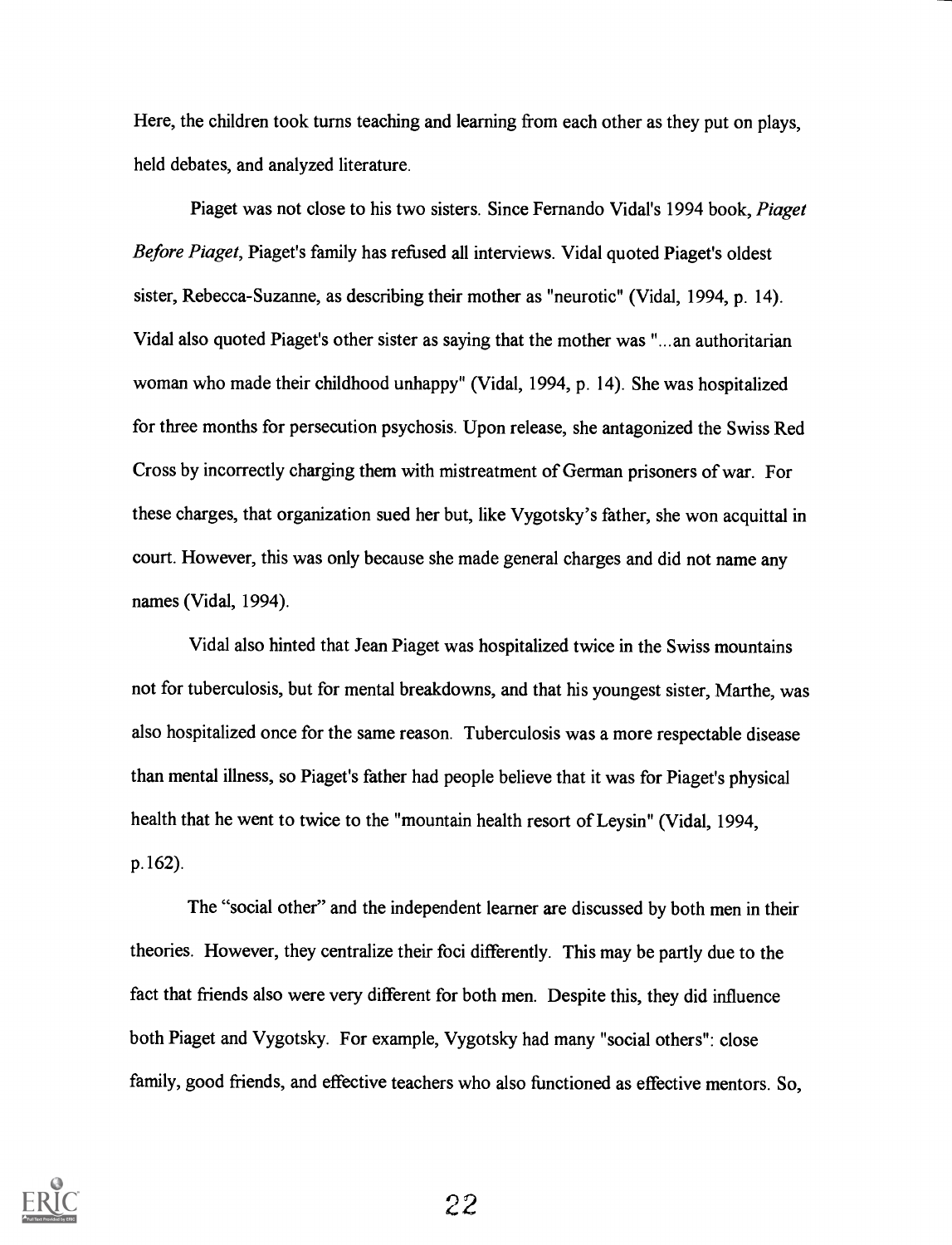Vygotsky would develop the idea that learning takes place via a "social other." Piaget had a dysfunctional family, no close friends, and all his teachers did more him more harm than good (Piaget, 1932). So, Piaget would write of the independence of the learner. Piaget.

Starting with his 1952 autobiography, Piaget revealed much about his unhappy family life in childhood. His mother's "neurotic temperament" made "our family life somewhat troublesome" (Piaget, 1952, p. 237. His father, Arthur Piaget, was cold, distant, and critical. To escape this unhappy situation with Rebecca Piaget, the father retired into solitary study of medieval literature and the son abandoned play for serious work "very early...as much to imitate my father as to take refuge in a ...nonficticious world" (Piaget, p 238). The success that Piaget consequently had as a solitary learner laid the foundation for his ideas of teacher as diagnostician and independence of the learner.

In his 1976 autobiography, Piaget wrote that he became interested in psychology as much as a method to find a reason or cure for his mother's mental illness as a field of study. His mother created two crises in his life. The first one was theological and the second one was philosophical (Piaget, 1952 & 1976). Out of these two crises came the ideas of accommodation, assimilation, and equilibration.

Piaget would reject Vygotsky's idea of the "social other" because, in addition to his parents, anyone placed by society in that position for him, failed him. Samuel Cornut, Piaget's own uncle and godfather, knowing Piaget had a mental conflict over his confirmation studies, took Piaget to a quiet vacation at Lake Annecy, where he introduced him to some philosophy. Cornut was a writer prone to depression whose free thinking but deep personal theology led him to reject a personal God for Deism (Cornut,

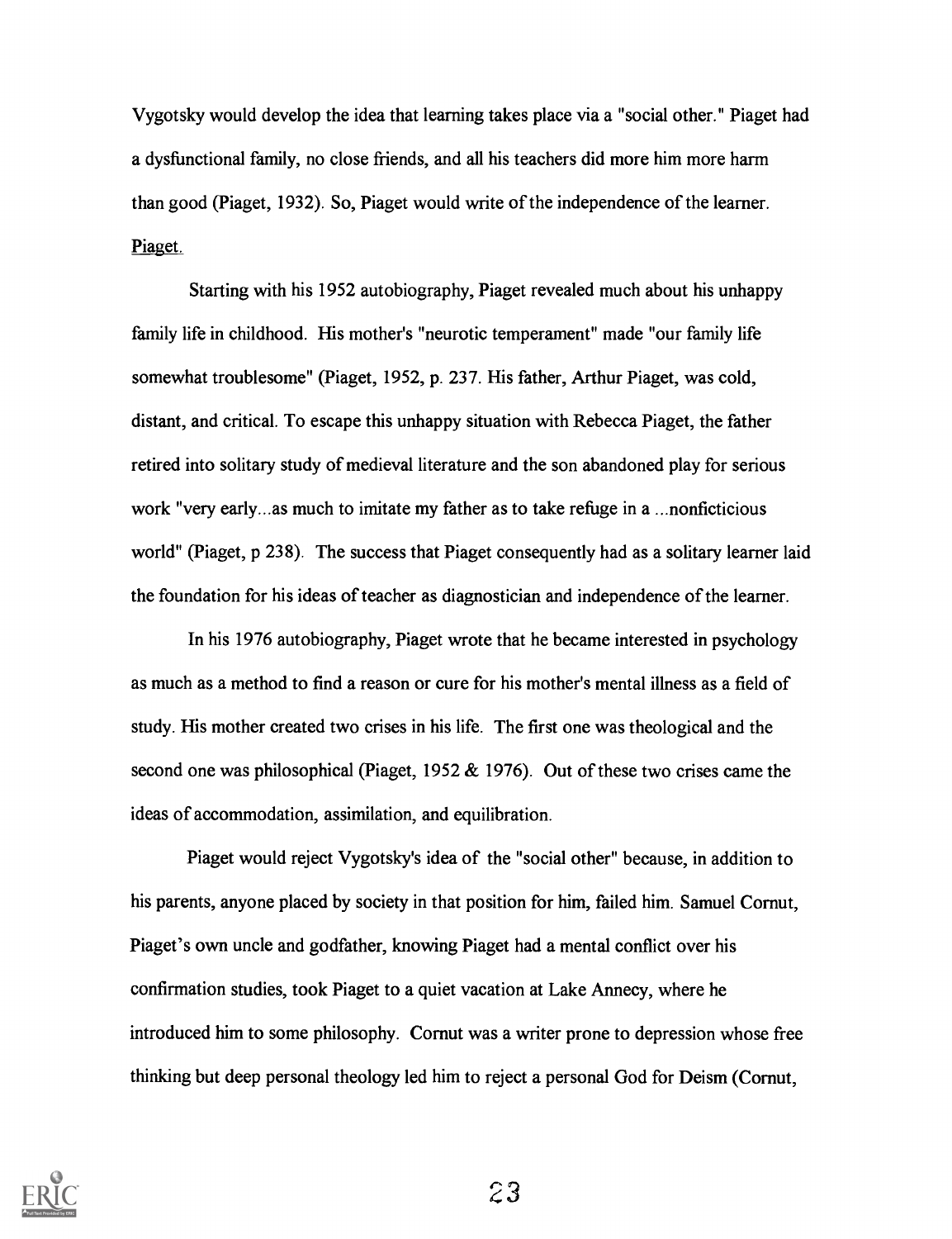1910). Piaget would end up doing the same (Piaget, 1918).

Unlike Vygotsky, Piaget never had a close relationship with people his own age until after he started his professional career. He did not have a close relationship with his two sisters. He had no close friends either at school or in the neighborhood. Those who helped him were older people who helped him because they wanted to, not because they were directly employed in a role to do so. Mentorships of older people effectively directed Piaget but, when it came to success, he obtained success solely through his own independent work. Piaget later duplicated this role in Paris, where he functioned as a diagnostician, a role that his earlier mentors played for him. Because he observed that this worked for the students he was diagnosing in Paris, Piaget would emphasize the independence of the learner and the teacher as diagnostician in his written works.

Because his childhood was so unhappy, Piaget set about building an epistemology to prevent this happening to other children. He was also hospitalized twice for mental breakdowns (Vidal, 1994). Fighting mental illness within himself, Piaget started investigating incorrect thinking perhaps as much to find a cure for his mother and a technique of prevention for himself as a means to help others.

Helping him to do this were three Neuchatel clubs: the Friends of Nature, the Jura Club, and the Association of Christian-Swiss Students. The first two encouraged Piaget in his zoological studies and confirmed the work that he was doing under the guidance of Paul Godet in the local museum of natural science. The third provided him with a foundation upon which he would explore (but later reject) formal theology in favor of philosophy.

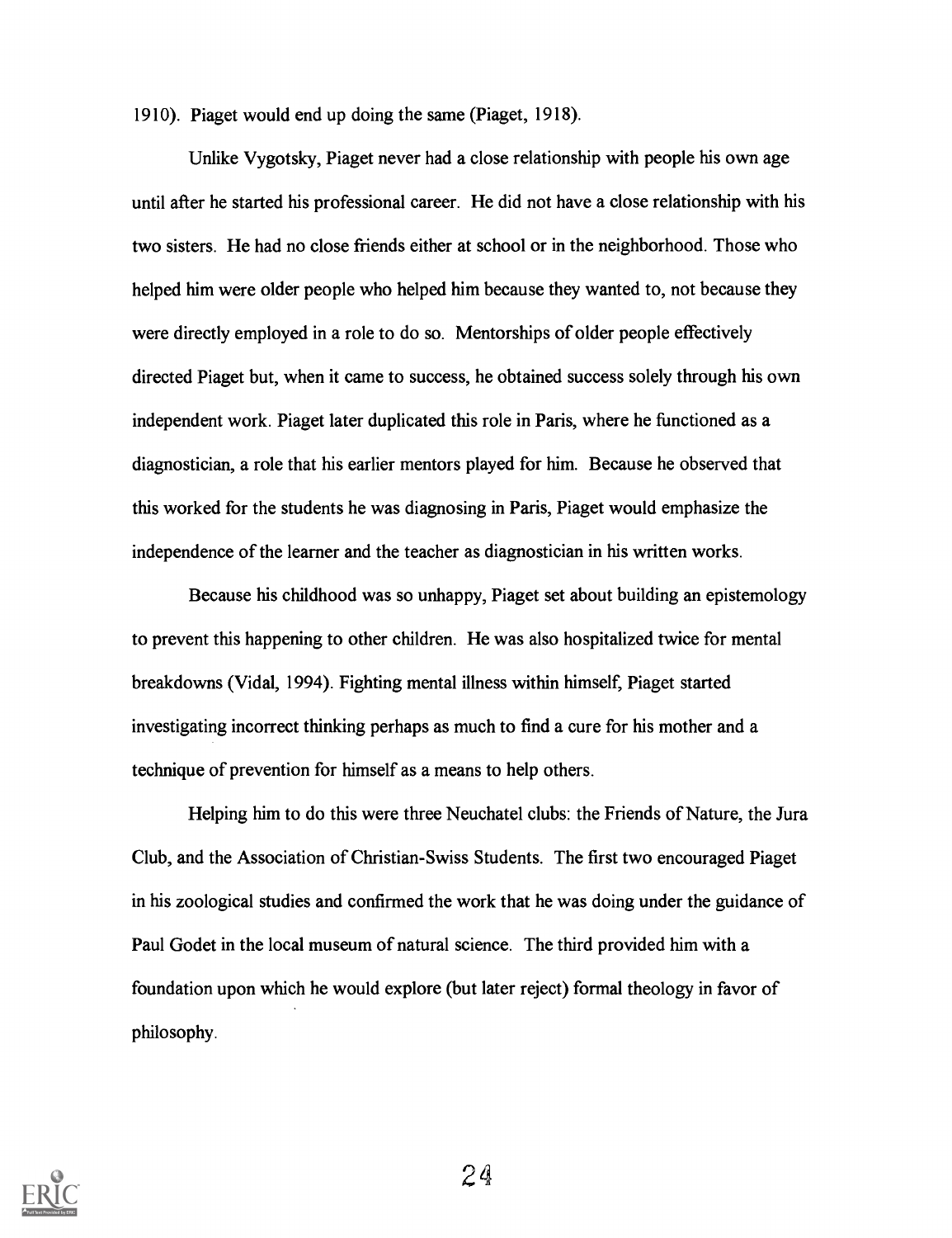Because of his mother, a Christian socialist, and the Association of Christian-Swiss Students, Piaget was briefly a socialist. Unlike Vygotsky, the writings of Karl Marx had little influence on Piaget. Like Vygotsky, he was caught up in the bandwagon flurry of activity after the Communist Revolution. It looked as if good reforms were about to take place. It was not until after Lenin died and Stalin started his repression that Piaget would reject any form of socialism. Stalin's authoritative dictatorship and accompanying purges had a lot to do with Piaget rejecting some of Vygotsky's most important ideas; namely, the "social other" and the dialectics of language. Vygotsky.

Lev Vygotsky changed his name from Vygodskya to Vygotsky while in his early twenties "...because he believed -- after some research of his own -- that his family originally came from a village called Vygotovo. No one has been able to establish its location;" so, his two daughters returned to the original family name of Vygodskaya (van der Veer & Valsiner, 1991, p. 4). Vygotsky was the second child in a family of eight children. When he was about a year old, his family moved from Orsha, where he was born, to Gomel, a somewhat larger town that was also in Belorussia. It was here that Vygotsky spent his childhood and youth. His family and his town were ready-made ZPDs.

Semyon Vygodskaya was an intelligent man who bravely defended his family and town during a 1906 pogrom. For this, he was put on trial. He bravely defended himself and was acquitted. This trial, however, increased Semyon's bitterness. This bitterness developed into a fatalism that would be passed on to his son (Dobkin, 1982). From his father, Vygotsky obtained the idea that both the teacher and the student need intellectual

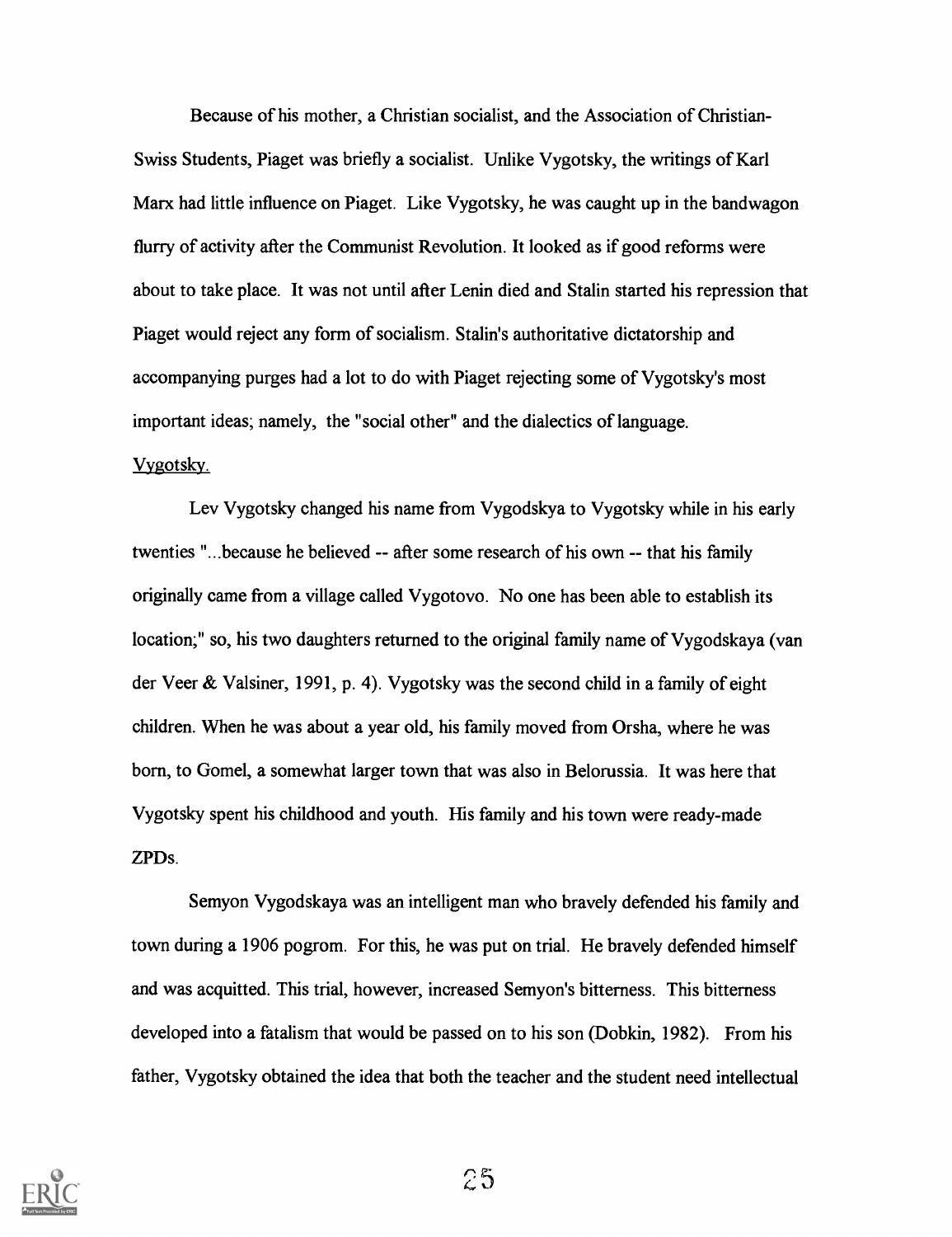freedom. However, because of what his father went through with Czarist pogroms and because of his subsequent bitterness, Vygotsky also received the idea that life is a constant struggle that ends in death. Vygotsky would extend these ideas of freedom and fatalism into his research and work.

Vygotsky's father led the cultural activities of Gomel. He and his wife established the local public library, whose books Vygotsky "avidly devoured" (Yaroshevski, 1996, p. 330). The couple provided a warm, intellectually stimulating atmosphere for their children. This influenced Vygotsky to concentrate on the importance of the "social other" but also to insist that the "social other" encourage free thinking.

In the evenings, Vygotsky's father and mother would hold cultural sessions in the dining room around the samovar. "These conversations would play a decisive role in the children's cultural formation" (Blanck, 1990, p.32). When the children became older, their parents encouraged them during these meetings to either refute or endorse the ideas of Spinoza, Hegel, Nietzsche, Spencer, and Tyler. The father's study was always open to the family, a habit Vygotsky would later continue with his own family. Vygotsky, his siblings, and friends would enjoy playing and studying in there (Vygodskaya, 1996). The territorial restrictions, strict quotas for entrance to the university, prohibition from many professions, and permanent threat of a pogrom, contributed to the closeness of the family and community of Gomel (Blanck, 1990).

However, after Vygotsky was invited to become a member of the Psychological Institute in Moscow, the family would move. Vygotsky's father moved to Moscow and become head of the Commercial Bank of Moscow (Vygodskaya, 1984). After his death, Vygotsky's mother would move in with her son, Lev, and his growing family. The small,

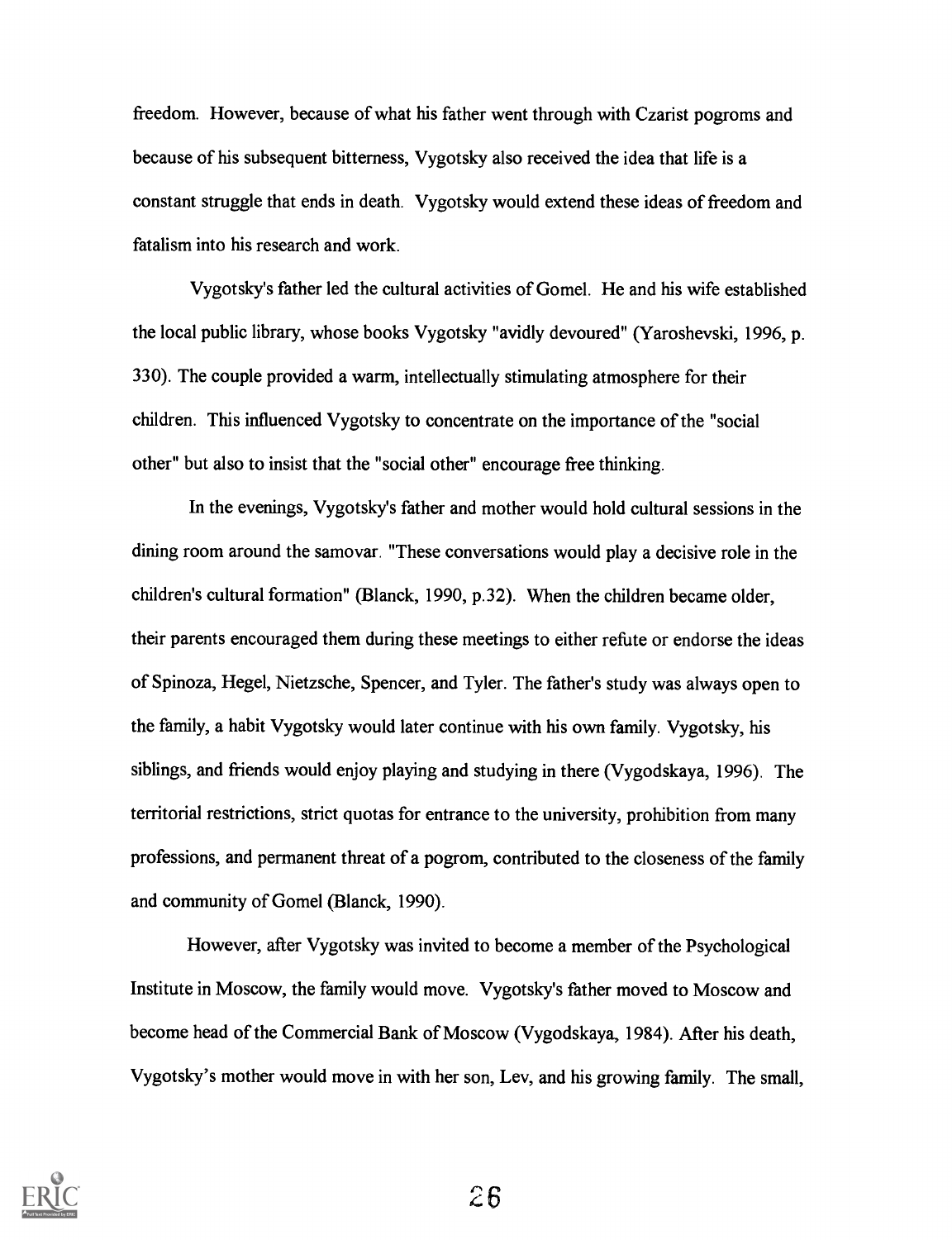basement, one-bedroom Moscow apartment became crowded – but it was also filled with love.

Vygotsky's mother, Cecilia Moiseievna, was a licensed teacher who resigned to devote all her time to taking care of her family and home. From his mother, Lev Vygotsky received his initial knowledge of German (Gita Vygodskaya 1981 conversation in Wertsch, 1985). She also introduced him to the poet Heine and the philosopher Spinoza (Blanck, 1990). From his mother, Vygotsky picked up a love of literature, poetry and drama. He preferred, however, tragedies. This came from his father's bitterness and his country's repression (Dobkin, 1982). Pushkin's tragic works would become Vygotsky's "favorite" literature (Blanck, 1990. p. 33). He also enjoyed analyzing Hamlet. When one reads the few papers that have survived of Vygotsky, one sees his fatalistic view of life. He got this view from his father, not his mother. Unlike Piaget's mother, people remember Cecilia for having a "...very gentle personality" (Wertsch, 1985, p. 3). It was from his mother that Vygotsky developed his love of literature and its analysis.

Building on this love of language and literature, Vygotsky would hold discussion groups with his sister, Zinaida, cousin David, and brother Dodik. When they got older, they would put on plays, have literary readings, and hold debating societies with neighbor Semyon Dobkin. They became so close that David and Dodik formed with Lev the Gomel "troika" (van der Veer & Valsiner, 1991, p.5-6; Dobkin, introduction in Levitin, 1982). Dodik died of tuberculosis in Kiev in 1919 and was Vygotsky's favorite brother.

After Dodik's death, Dobkin replaced him in this troika. Zinaida was to become a prominent linguist and co-author of several foreign language dictionaries. David also

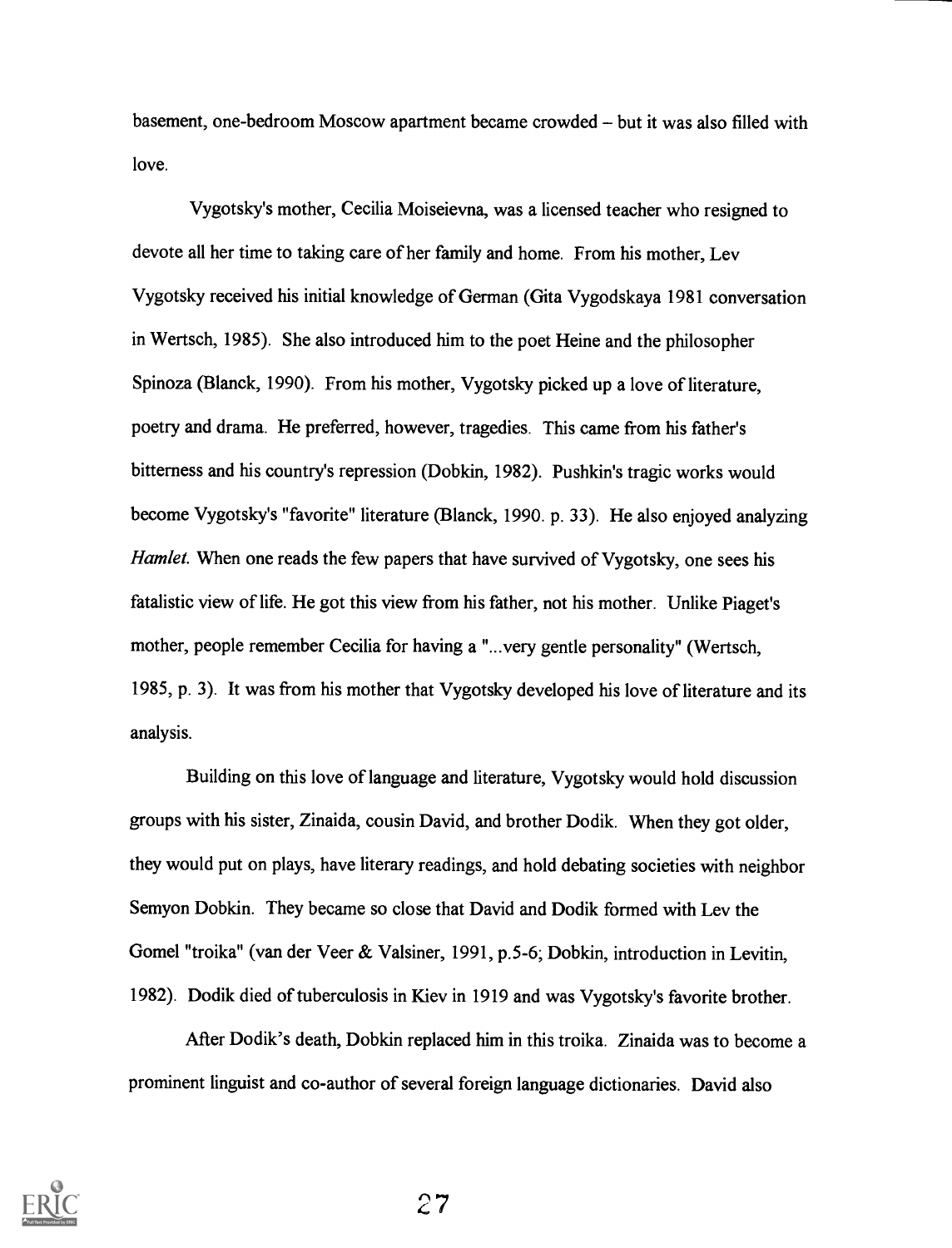became a linguist and philologist. He introduced Vygotsky to the Esperanto movement, that tried to spread a universal language around the world, and became a competent poet. David studied at the University of Petrograd, where he joined a group of young linguists who came up with the theory of reforming literature by studying the play of language forms.

Since language always interested Vygotsky, David shared this idea with him. Vygotsky would remember it when he was developing cultural-historical theory. Seymon Dobkin, Vygotsky's childhood friend, later said that Vygotsky came up with the idea of construct formation and that language could be a tool of learning from his studies of philology. When Stalin came to power, the Esperanto movement was suspect. David went to a gulag camp where he died in the early 1940s (van der Veer & Valsiner, 1991). Dobkin would later help Vygotsky run the Ages of Days publishing firm and also assist him in putting on theater productions and literary discussion groups. Dobkin would survive both World War II and Stalin's purges to help write the first biography on Vygotsky (Levitin, 1982).

Language was important to Vygotsky. He read Hebrew, Latin, Greek, French, German, and English. Vygotsky, however, refused to speak non-native languages because his pronunciation "...did not live up to his own high standards" (Vygodskaya in Wertsch, 1985, p.233). Starting in 1920, he would build upon the linguistic ideas that his sister, Zinaida, gave him to argue that children originally use speech for social reasons; although, they eventually internalize language as well. This new internalization, Vygotsky would later call "inner speech." Vygotsky believed that inner speech made

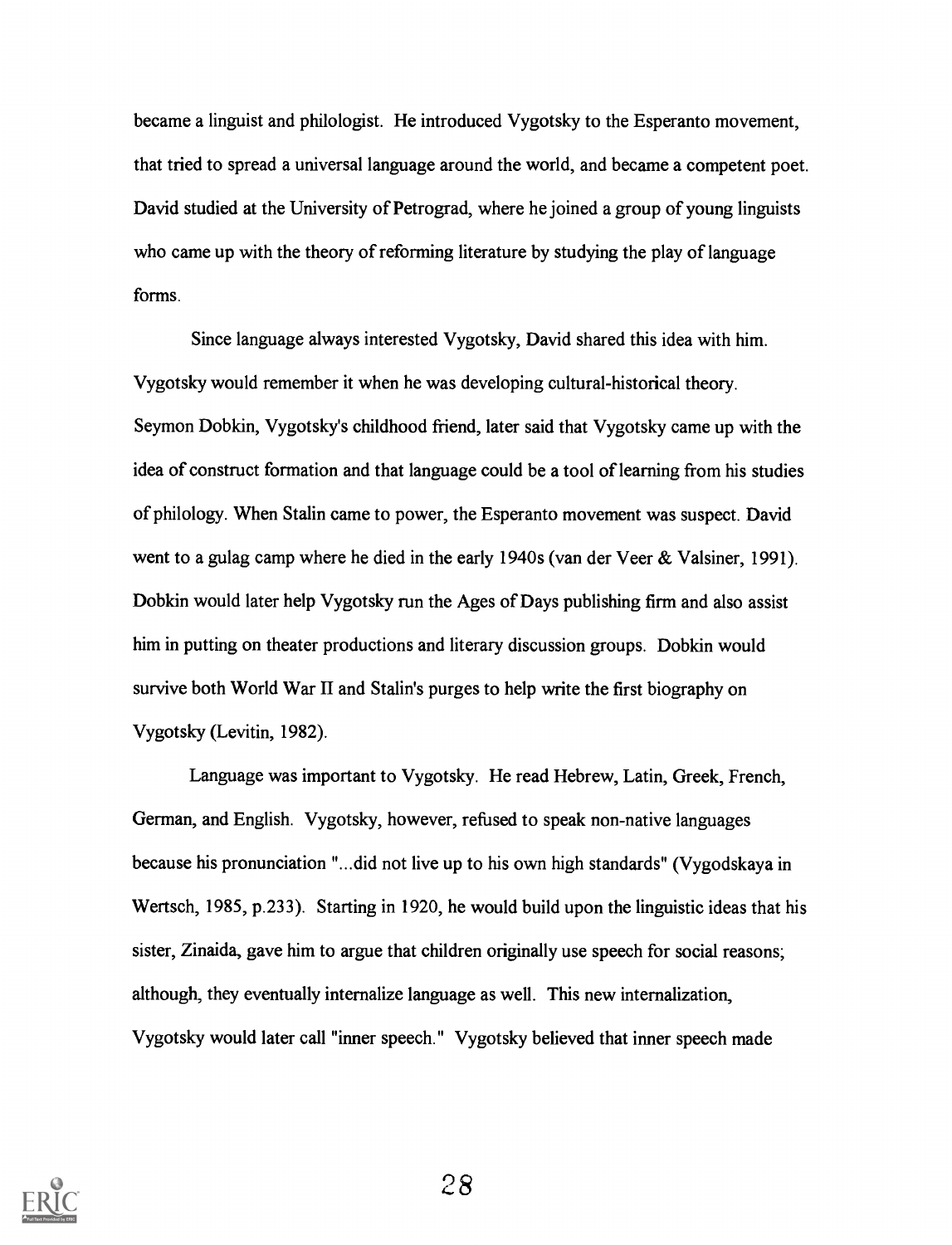thought processes more efficient and abstract than they were before (van der Veer and Valsiner, 1991, p. 559).

#### Conclusion.

Considering all the factors that influenced Piaget and Vygotsky, the social factor had the greatest influence on both men. Without the influence that their hometowns, parents, siblings, friends, mentors, and teachers had on them, Piaget and Vygotsky would never have created their respective pedagogues. Piaget's family adversity caused him to believe in solitary inquiry of the learner while still a child. His lack of close childhood "buddies" his own age and his lack of closeness to his sisters or classroom teachers made him reject a "social other" as an instructor early in life. Vygotsky, on the other hand, began in early childhood to believe in the "social other" and communication as a teaching tool because his family, friends, siblings, classroom teachers, and mentors were close to him and very helpful. It was within this social factor that both men encountered philosophy, and that was to have an impact upon their work.

#### **Philosophy**

The fathers of both Piaget and Vygotsky introduced their sons to philosophy; namely, Kant and Hegel. Both fathers and sons accepted Kant's union of empiricism and rationalism by use of the scientific method. Both also accepted Kant's theory that man can determine his own history. Kant presumed that all knowledge enters as perception and all knowledge begins in experience. However, one must introspect on this. One must shape perception by the structure of one's consciousness (Tom Schaeffer, personal communication, June 18, 1998). Both Piaget and Vygotsky believed Kant when Kant postulated that man can find reason via the will, that man can become his own god, and

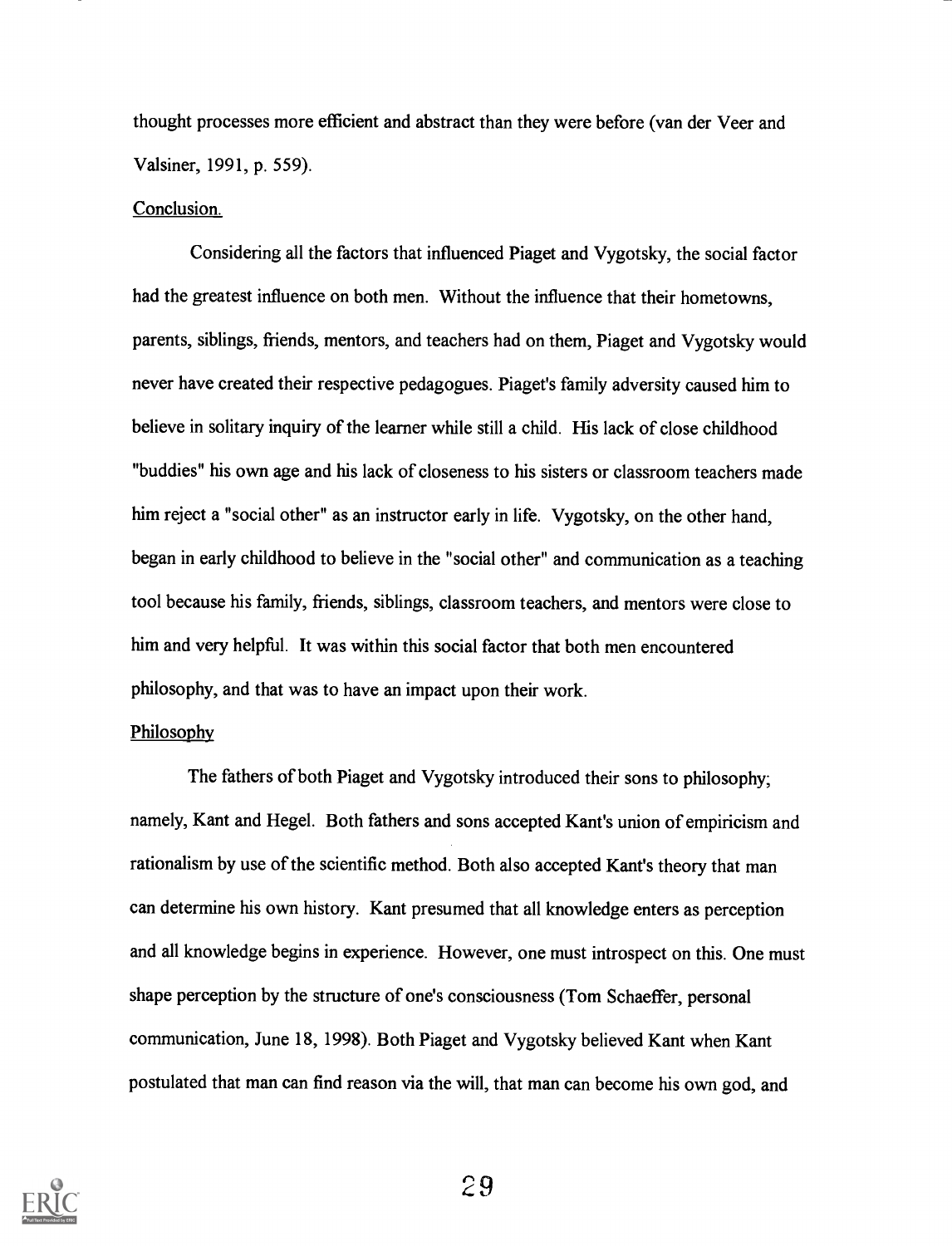duty exists for its own sake. These ideas formed the basis for the life work of both men.

Both Piaget and Vygotsky used Hegel's dialectics of thesis, anti-thesis, and synthesis in their ideas. Hegel also wrote that man's reason is in constant flux (Montangero & Maurice-Naville, 1997). Piaget used Hegel's philosophy to explain the process of perception, assimilation, and equilibration. Vygotsky used it to explain how communication and the socio-historical march of knowledge prove Marx and Engles' dialectical materialism correct.

#### Piaget.

Piaget's The Mission of the Idea (1915) and Recherche (1918) show the influence of socialism upon him. However, it was more from his mother's influence than that of Karl Marx that Piaget became a socialist. When Stalin began his terrible dictatorship with its many purges, Piaget was to forego socialism all together, but not before he rejected established Christianity in favor of philosophy.

The philosopher Henri Bergson had a large impact upon Piaget and was the direct cause of Piaget's first novel, Reschere. Henri Bergson was a French anti-intellectual philosopher. Piaget wrote that Bergson's parts-in-the-whole schema created a bridge in Piaget's mind between science and philosophy (Piaget, 1952). Bergson's idea of creative evolution laid the foundation for Piaget's genetic epistemology (Balestra, 1980). Itwas Bergson that wrote the intellect secures a perfect fit to the environment "by a process of adaptation" (Balestra, 1980, p. 416). Piaget would later elaborate on the details of this adaptation to form the idea of equilibration. Piaget came to believe Bergson's idea that organisms are true wholes that are not explainable as the sum of their parts. Bergson's

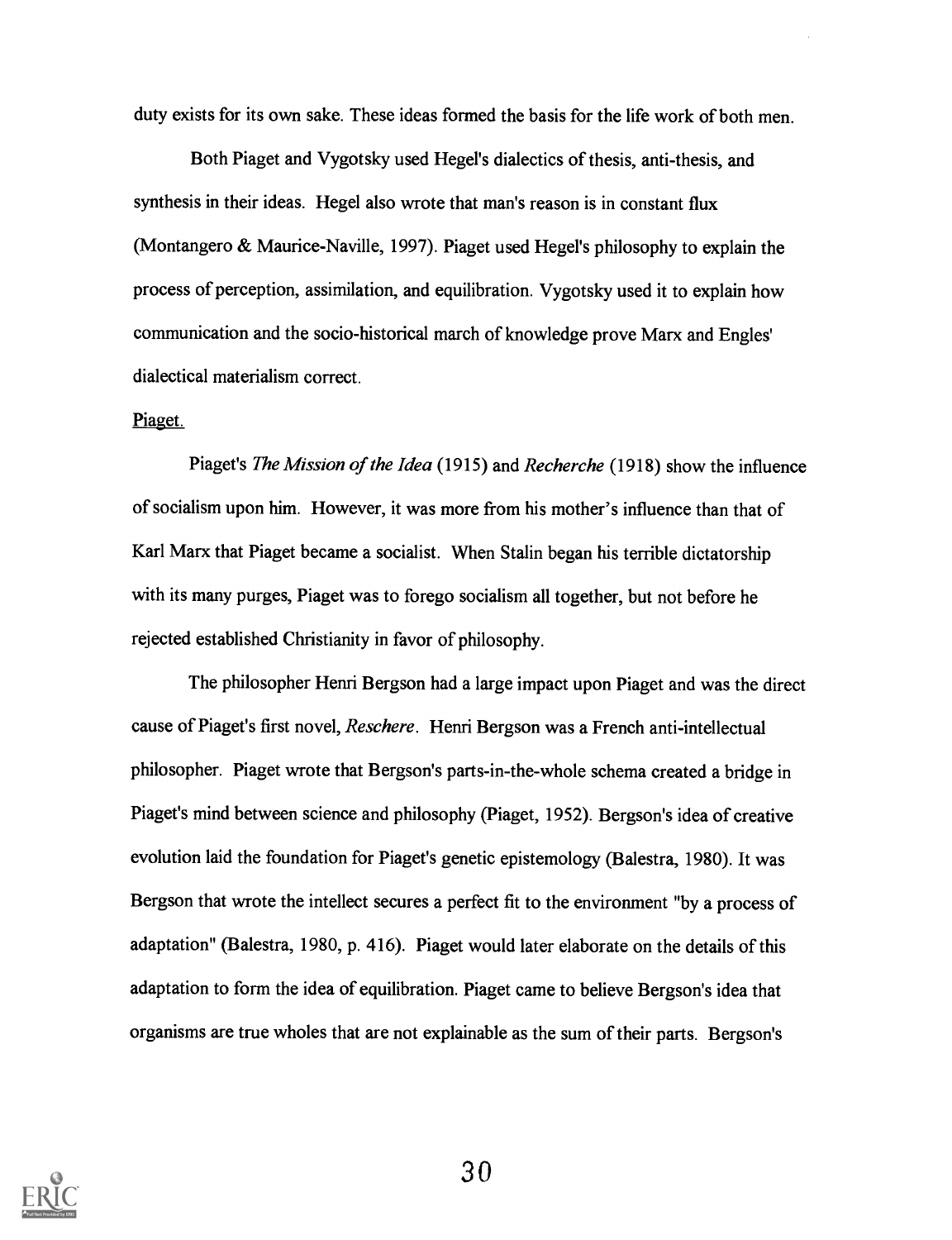idea that biological transformations led to the birth and process of intelligence formed the basis of Piaget's stages of development.

While searching for a way to avoid a dualistic theory of knowledge, Piaget was influenced by the Franco-German philosopher Emile Meyerson. Meyerson's major work, Identity and Reality, taught Piaget that there was a way to fuse logic and time. Meyerson wrote that identity was the logical foundation of thought. Piaget realized that there had to be something more than the principle of identity to account for learning. Piaget found his answer in the idea of equilibrium or a reciprocal balancing in the organizational interactions among the parts of a structure (Balestra, 1980).

Another philosopher who influenced Piaget directly was Auguste Sabatier. Sabatier rejected established, denominational Christianity. Sabatier advocated a "scientific" theology that would use logic and scientific investigation to discover theological truths. Thus, Sabatier advocated a notion of "evolution of dogma" (Balestra, p. 414). It was Sabatier that influenced Piaget to write in Recherche that the only God was the one within you. "Sabatier studied all phenomena in their natural succession and taught Piaget to observe each fact as it appears because the order of the appearance determined its truth and value" (Vidal, 1994, p. 127).

However, it was the influence of Arnold Reymond that led Piaget, according to his own recollection, to abandon Bergsonism (Piaget, 1966), but not the free thinking theology of Sabatier. Reymond was a professor of philosophy at Neuchatel's gymnasium and university. He carried out studies on Greek science while also teaching philosophy, the philosophy of science, psychology, mathematics, and logic.

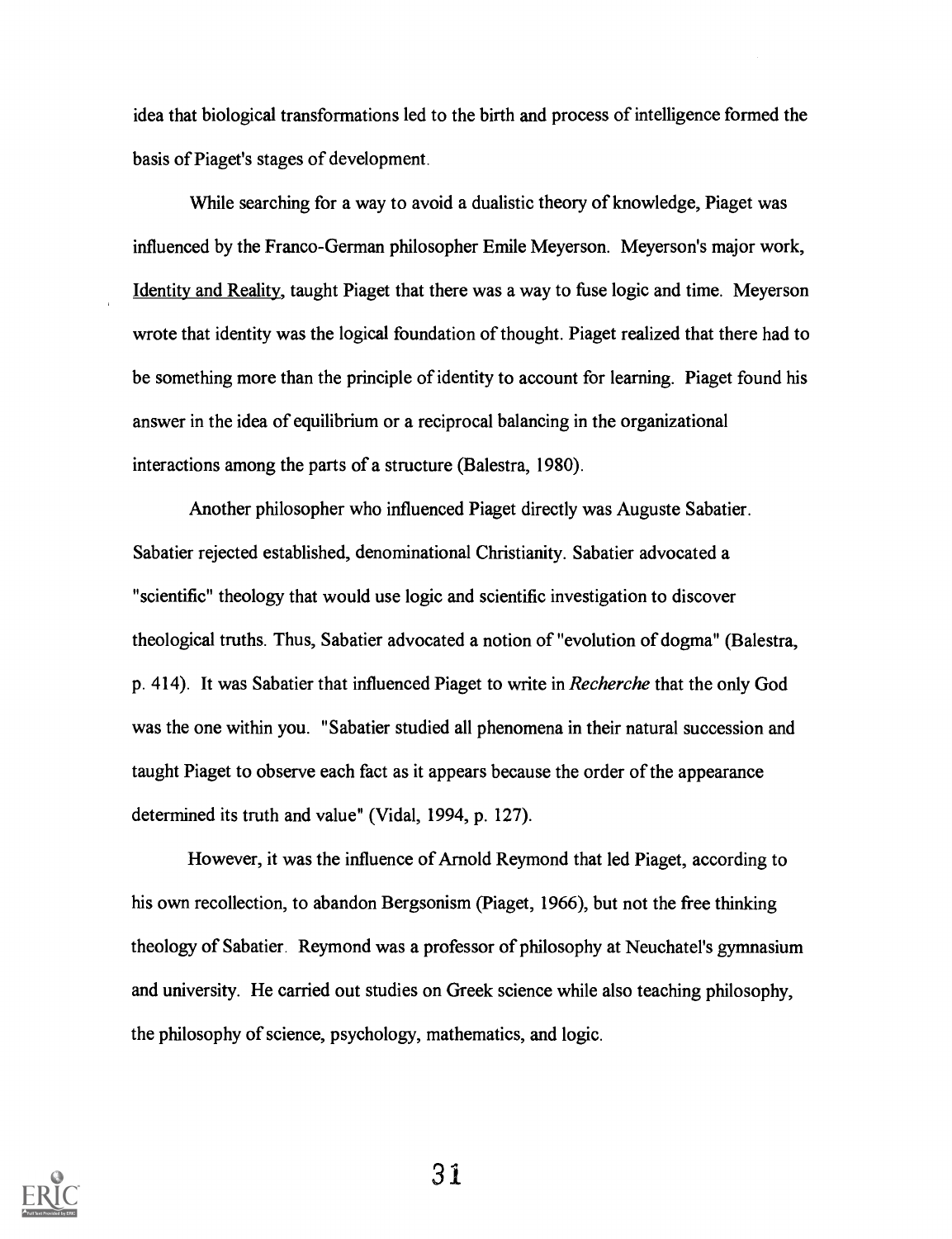Reymond was a colleague of Piaget's father and was also Piaget's mathematics professor. His lectures "left Piaget with a lasting respect for the value of a historic-critical approach and the need for an interdisciplinary work" (Balestra, 1980, p. 420). Reymond's holistic approach to understanding mathematics was instrumental in the development of genetic epistemology. Reymond showed Piaget that logic could provide the key to discovering the evolution of human thinking (Balestra, 1980). Piaget always considered Reymond one of his masters, and it was Reymond's persuasion that persuaded Piaget to reject Freud and Jung (Piaget, 1952). Reymond demonstrated to Piaget that the problem of a biological species is approachable as a logical problem. What Reymond failed to do, however, was to provide the concrete experimental grounding that would prove his ideas correct. That grounding was to come for Piaget in Paris. For Vygotsky, it was the Russian Revolution that would move him not only to reject his religion but also to change his philosophy.

#### Vygotsky.

Vygotsky received his interest in Hegel and Kant from his father. Vygotsky built his cultural-historical theory on Hegel's idea of the dialectic and Kant's idea of the will and perception. Influenced by Marxism during the Russian Revolution, Vygotsky put learning into a historic and cultural context, because "...that is how Karl Marx presented communism" (Daniels, 1993, p. 18; Razmyslov, 1934, pp. 78-86). This idea of the dialectical materialism became integral to Vygotsky's theory on language as a tool of social and learning activity.

In addition, in an effort to bring psychology into line with Marx's dialectal materialism, Vygotsky saw consciousness as a human labor activity. He theorized that

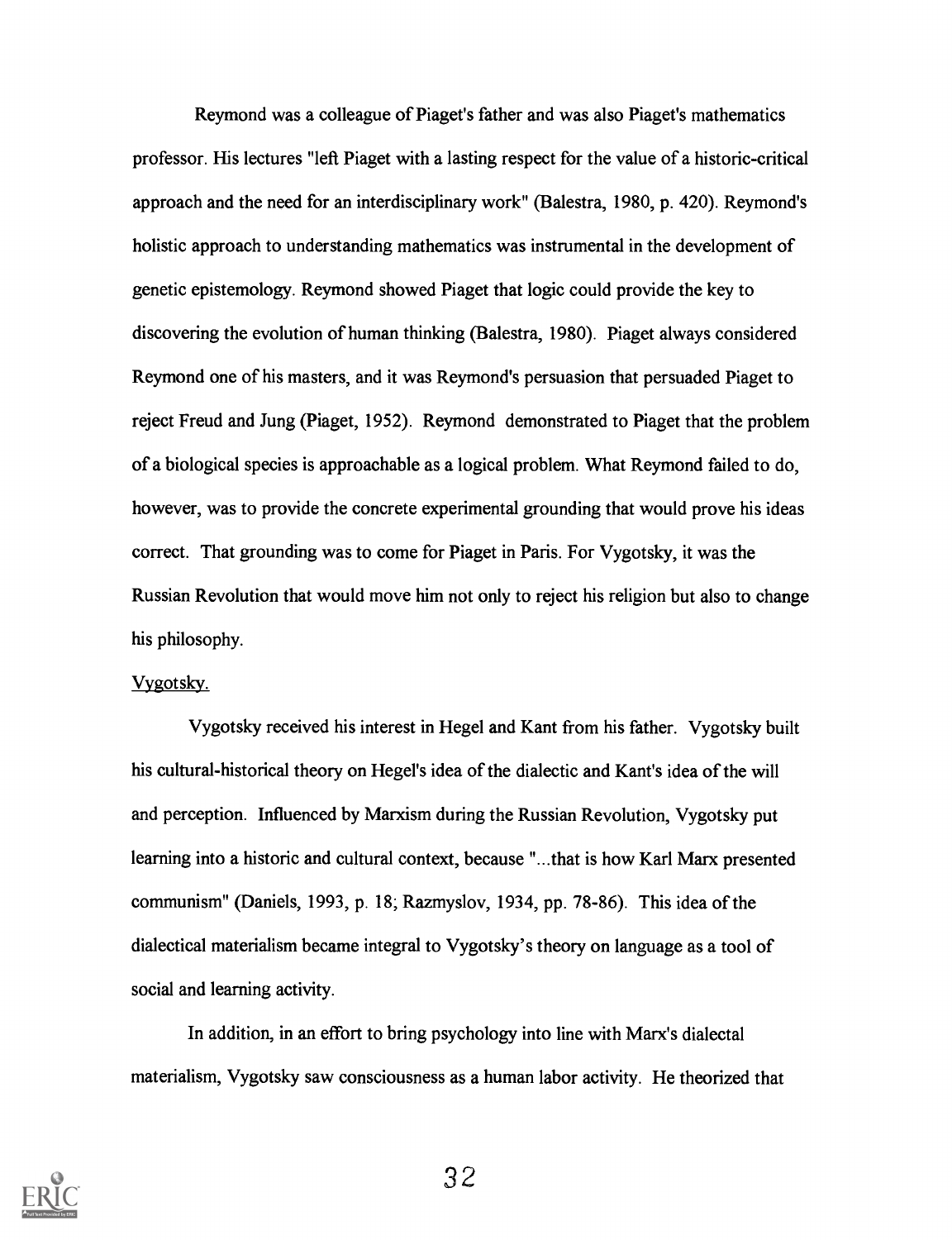learning was social in origin and evolutionary in scope in order to endorse Marx's and Engels' social determination theory as written in their Sixth Thesis on Feuerbach. Vygotsky would also see language as a tool for mental activity in order to make language an analogue of Marx's "kapital" (Wertsch, 1985, p. 49).

During Lenin's rule, communism promised freedom. Indeed, the doors that were closed to Vygotsky during czarists' times now were opened. For example, he could now teach in a public school and Kornikov invited Vygotsky to the Psychological Institute in Moscow. This new freedom made Vygotsky "embrace Marxism" (Yaroshevsky, 1996, introduction). While Gita Vygodskaya, Vygotsky's daughter, claimed in 1988 that her father was "...always a soviet" (Vygodskaya, 1994), some researchers believe that it wasn't until Vygotsky returned to Gomel after his brother's death in Kiev, that Vygotsky had time enough to reflect and decide to embrace communism. Vygotsky's earlier experience with Hegel made this not difficult to do. Once Vygotsky decided to accept communism, he had to defend it. Vygotsky put learning into a historic and cultural context because that is how Marx presented communism (Razmyslov, 1934). This was, of course, before Vygotsky was to reject his faith.

#### Conclusion.

Both men made the decision early in their lives to reject their organized religion in favor of philosophy. Piaget, while a teenager, decided to reform philosophy of its irrational nature through use of science's logic. Vygotsky, while a young man, decided to embrace communism. Both men were well-read in philosophy and were heavily influenced by it. However, neither one really rejected the roots of his faith. The heart of Judaism is revealed in Isiah's "And what does the Lord require of thee? To do what is

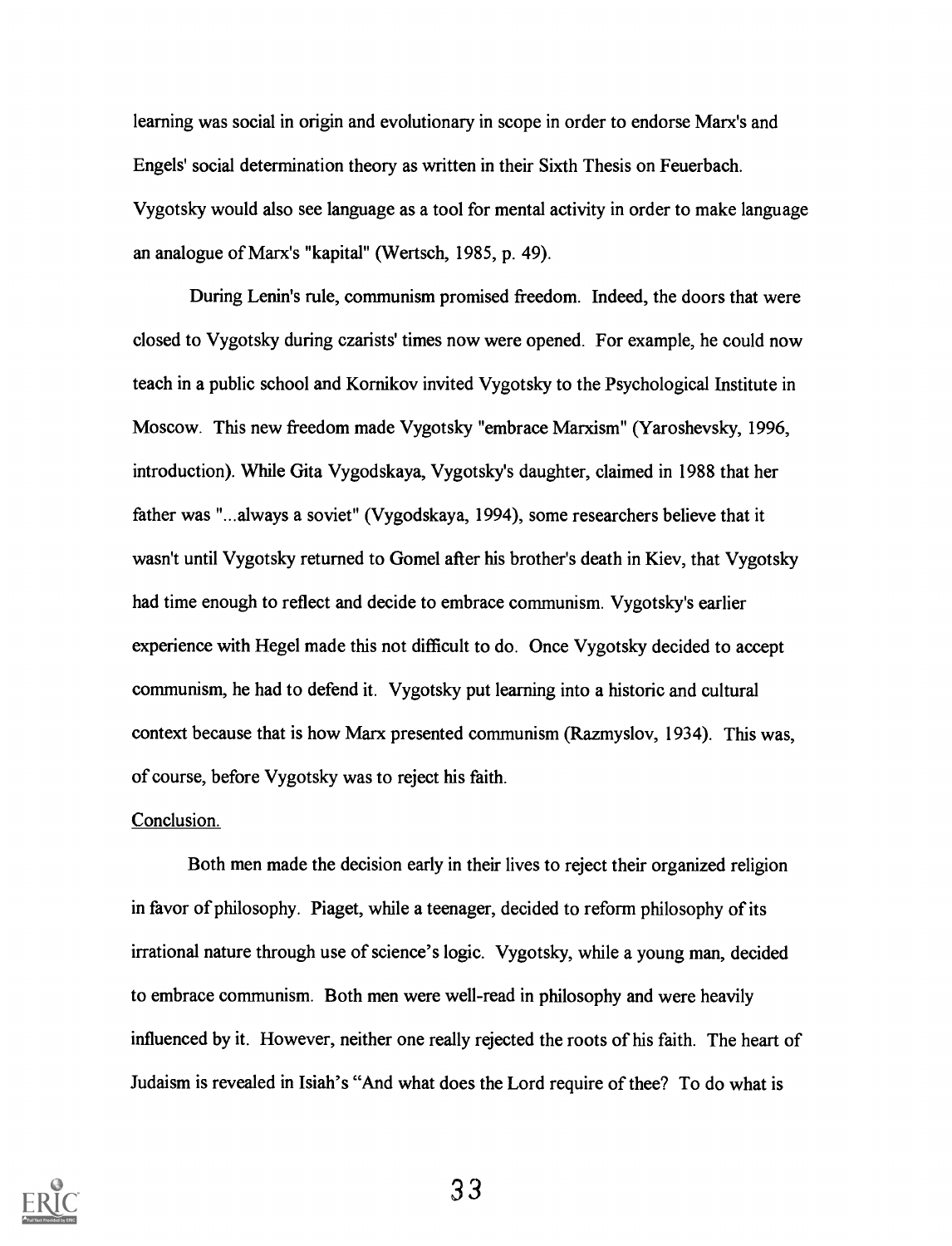just, to show constant love, and to walk in humble fellowship with your God" (Old Testament). The heart of Christianity is the Golden Rule. Both men, and their respective pedagogues that were based on the leading philosophies of their day, followed these dictates. Thus, the question remains, did they really reject their  $God - or only the$ denomination into which they were born.

#### Religion

Piaget and Vygotsky were both raised in moderately religious families that encouraged free thinking. However, by the time they started their professional careers, both men would reject the established faith of their childhood. Nevertheless, the values that those faiths imparted in early childhood would stay with these men their entire lives and be instrumental in the creation of their respective pedagogues. For example, both the Jewish culture and the Protestant faith value education. Indeed, the Jewish Midrash states that, if a classroom is burning, the students first save the life of their teacher before saving their own. In America, the Calvinist Puritans established the first public schools so that children could learn the Bible.

Piaget's Protestantism had an intense individualism (Van Biema, E., 1908, p. 80), so it is not unusual for Piaget to discover the independence of the learner. Judaism values the individual. However, it is the social milieu that educates and nurtures the individual. The individual functions within a social milieu; Thus, Vygotsky would discover the need for a "social other" and a social context for learning. Nevertheless, raised in faiths that valued good education, it is not surprising that both Piaget and Vygotsky would not only do the same, they would also strive to improve education though the creation of better pedagogues.

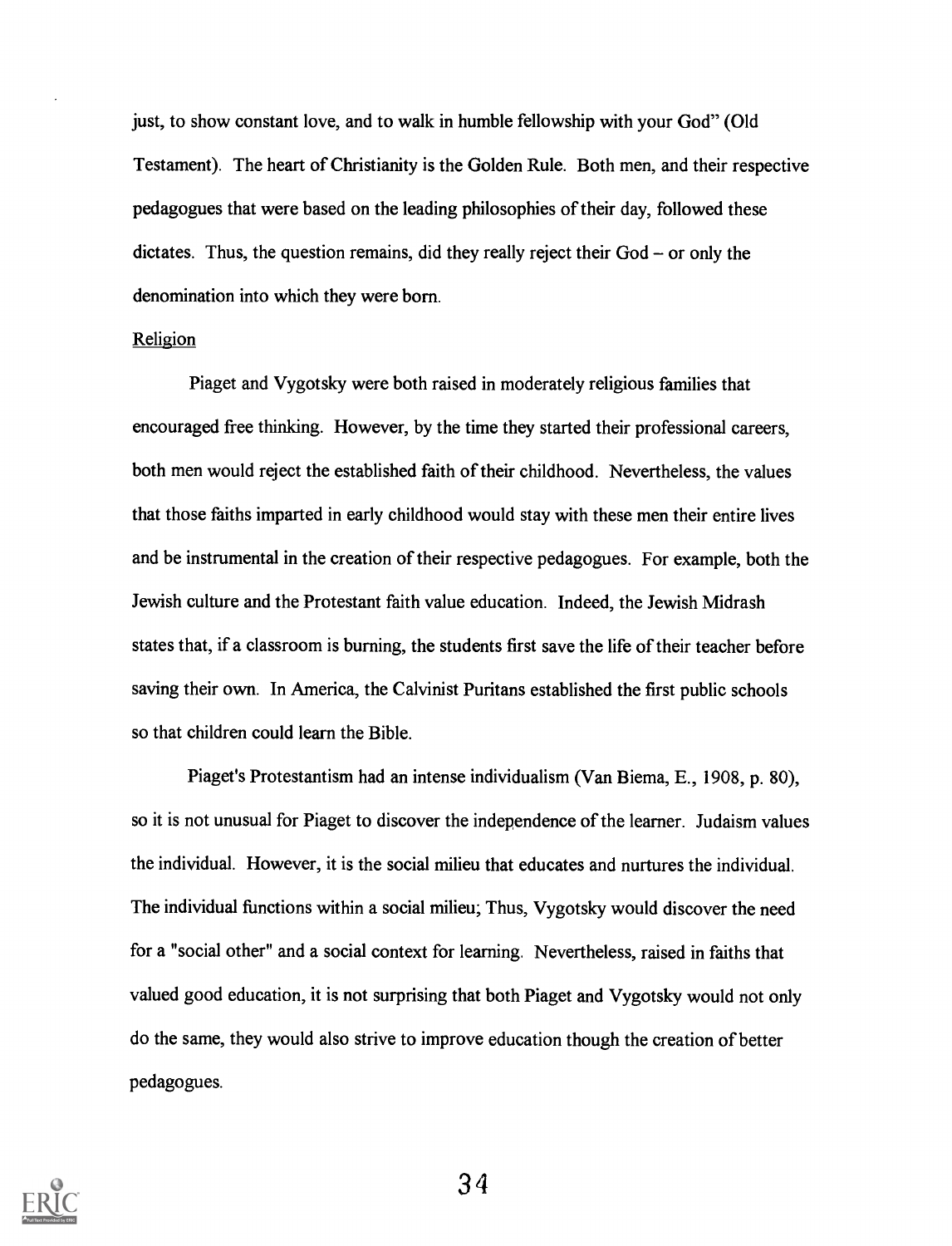Piaget.

Piaget's French-Protestant Calvinism influenced him to try to help others. He believed in Calvin's work ethic and modeled the virtue of hard work his entire life. It was both his faith and his mother that caused Piaget to become a Christian socialist for a few years in his adolescence. He wanted to find scientific reasons for morality, and that is why he embarked on the effort to create genetic epistemology (Piaget, 1952).

In 1983, Paul Sants wrote Jean Piaget's Attitudes to Education which appeared in Jean Piaget: an Interdisciplinary Critique. According to Sants, Piaget's French-Protestant Christianity and the influence of Christian teachers and mentors prompted his work and led to the conception of his ideas. It was the combined Christian influence of Piaget's family, clubs, friends, mentors, and church -- especially the studies for confirmation -- that led Piaget into epistemology.

In Piaget's hometown, youth often had a crisis of faith. But the Christian people that surrounded Piaget enlarged this crisis. The result was that Piaget would have two nervous breakdowns (one in 1915 and another one in the winter of 1917-1918). Because of these two nervous breakdowns (the first was religious and the second was philosophical), Piaget would discover accommodation and equilibration. Noting how the mollusks and snails adapted to environmental crises in the Neuchatel's Museum of Natural History's laboratory, Piaget used the example of perception of a problem, internalizing the problem, and acting out a solution to the problem to overcome both mental breakdowns. The result was two creative works.

The first crisis resulted in his *The Mission and the Idea* in which he rejected a personal Christian God in favor of a wedding of philosophy with science. The second

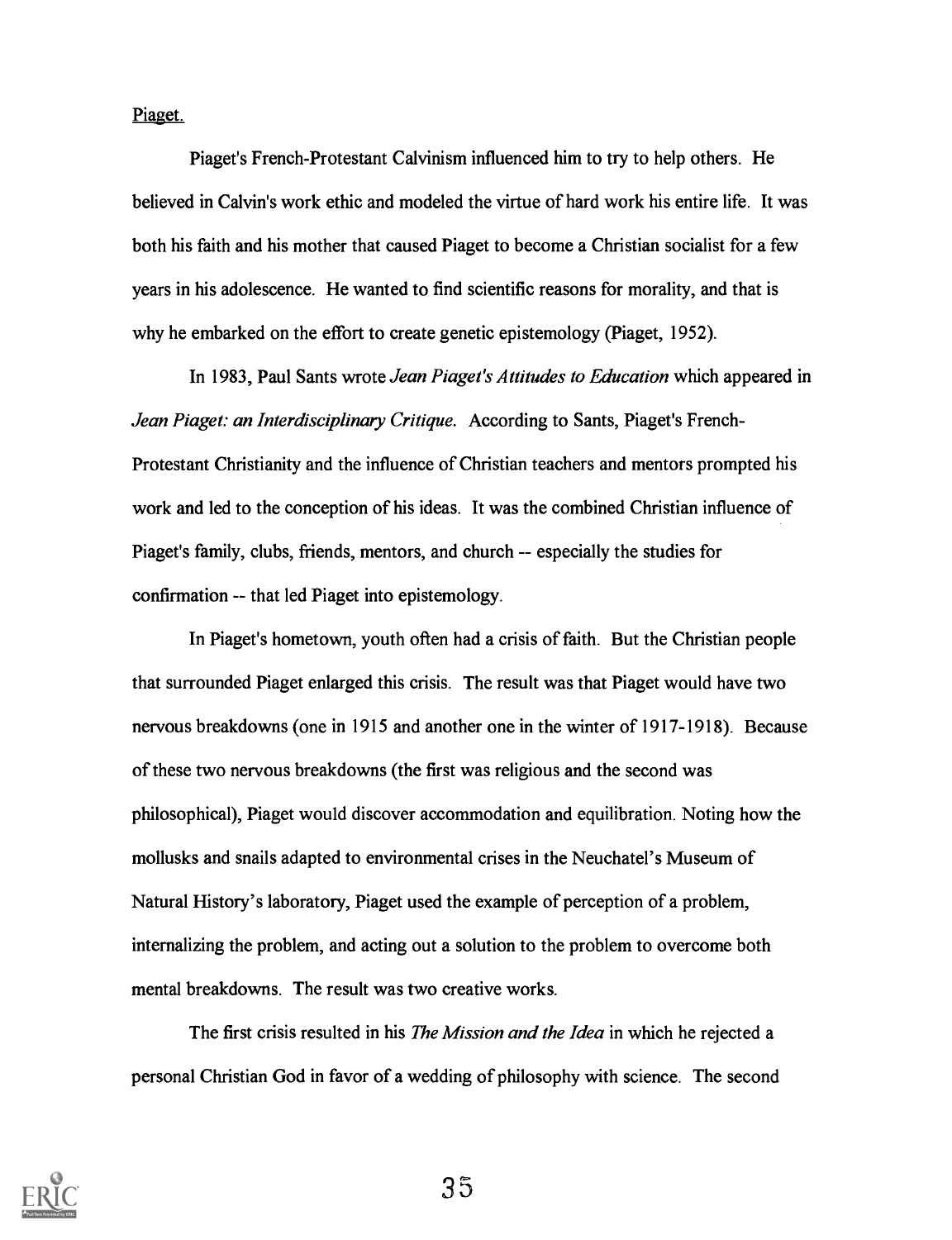crisis resulted in Reschere in which he decided to eliminate the irrational from philosophy, and the heart of philosophy is epistemology (Piaget, 1976). The problem was, Piaget reasoned, that philosophy was not rational. He would use his knowledge of science, which he deemed rational, to purge philosophy, and theology, of its irrational nature.

Fernando Vidal (1989) held it was Piaget's Christian beliefs that motivated him to create an epistemology that was "a moral enterprise aimed at making possible human individual and social salvation" (p. 190). Piaget was an offspring of Swiss Protestantism, which was highly liberal at the time. As such, Piaget "shared with many of his peers the ideal of modeling himself upon the heroic image of Jesus Christ" (Vidal, 1989, p. 191). The destruction of World War I caused followers of this liberal Protestantism to attempt an establishment of a new order that saw faith as governed by the same psychological laws that governed other human experiences.

Vidal cited Piaget's prose, The Mission of the Idea, as proof that this interpretation was correct. This poem castigated intellectualism as a betrayal of the mission of theology and called upon the idealism of youth to meet the challenges of wartime circumstances. In that 1915 work, Piaget saw himself as the young man who was to work for the realization of the Idea [a Christian epistemology] on earth. "Honor to him who meditates, alone, in his silent room, and then thrusts into full light the young idea that will dash through the world, as the storm agitates the sea." (Piaget, 1915, p. 11)

Piaget's father was an agnostic but his mother was a Calvinist Protestant. While briefly embracing his mother's religion through confirmation classes, the prior nervous breakdown would lead Piaget into becoming an agnostic himself. Thus, Piaget replaced

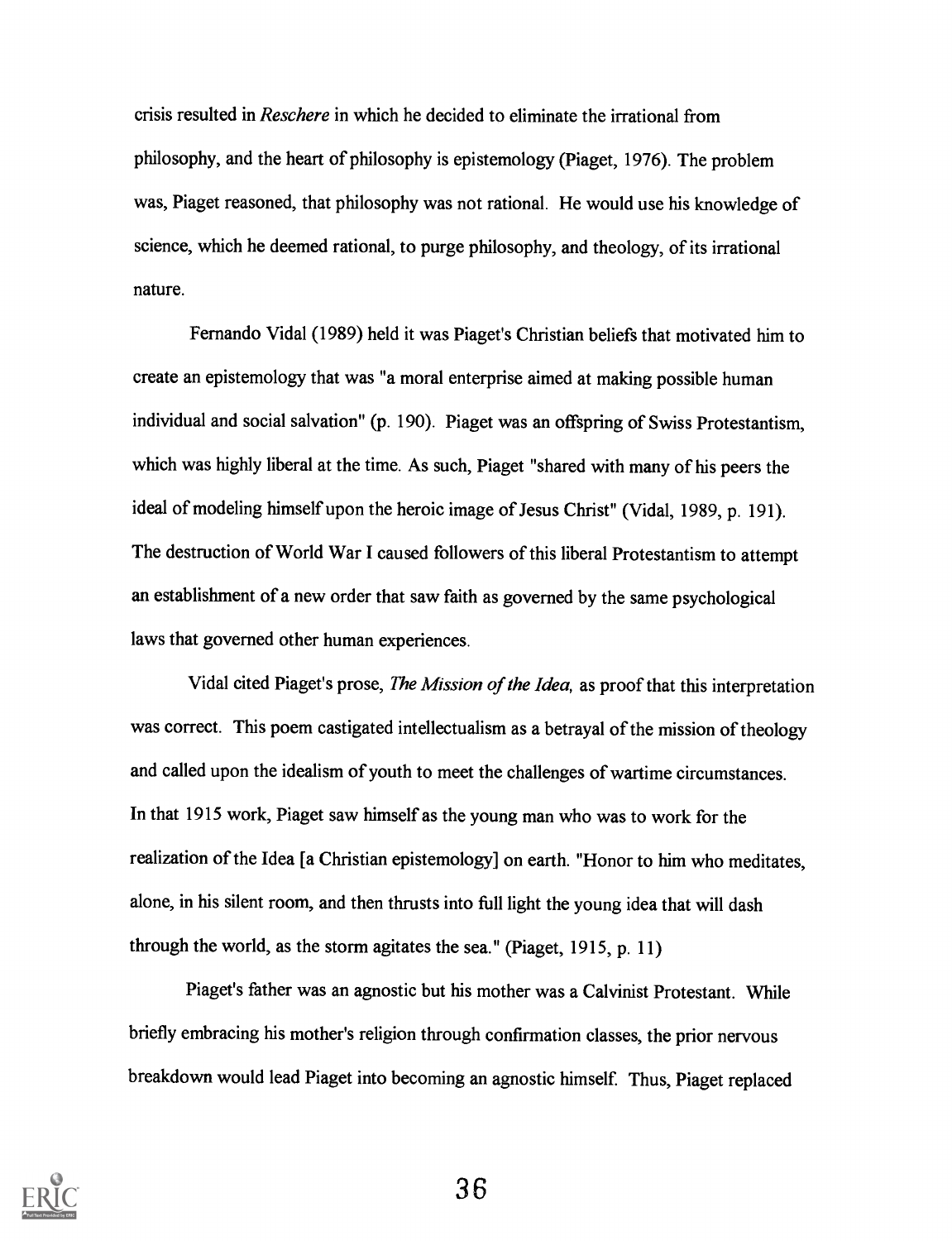theology with philosophy; specifically, a philosophy purified by science. However, his faith never fully left him. While Piaget rejected organized theology, the basis or heart of that theology (mainly, its roots or ethics) would form the basis of genetic epistemology. Vygotsky.

Religion did not have as much of an impact upon Vygotsky as it did upon Piaget. First of all, this is because Vygotsky's parents did not practice their religion as much as Piaget's mother did. "Although the Vygodsky family were not very religious, they held to the Jewish traditions. Thus, young Lev Vygotsky received a traditional Jewish education, reading the Torah in Hebrew, delivering a speech at his Bar Mitzvah, and so on. The frequent references in his work to the Bible can be understood in this context" (van der Veer & Valsiner, 1991, p. 4).

Vygotsky became interested in Jewish culture at an early age and started to identify to some extent with the history of the Jewish people (Vygotsky, 1916). External circumstances encouraged this interest. For example, Vygotsky witnessed the ignominious return of the Jewish members of the Russian army to Gomel. This return took place after an incorrect rumor had been spread that Jewish soldiers were not trustworthy in war time (Levitin, 1982, p. 27). Lenin demanded that true soviets reject organized religion, which Lenin saw as "the opium of the people."

Vygotsky spent seven years in Gomel as a school teacher pondering what to do about his faith. With Lenin opening up avenues of opportunity to those who agreed to be soviets, Vygotsky would reject his formal Jewish religion, but the precepts that it taught him would remain within him (Vygodskaya, 1984). Judaism is a very ethical, socially concerned theology. These roots of his faith would remain with Vygotsky his entire life.

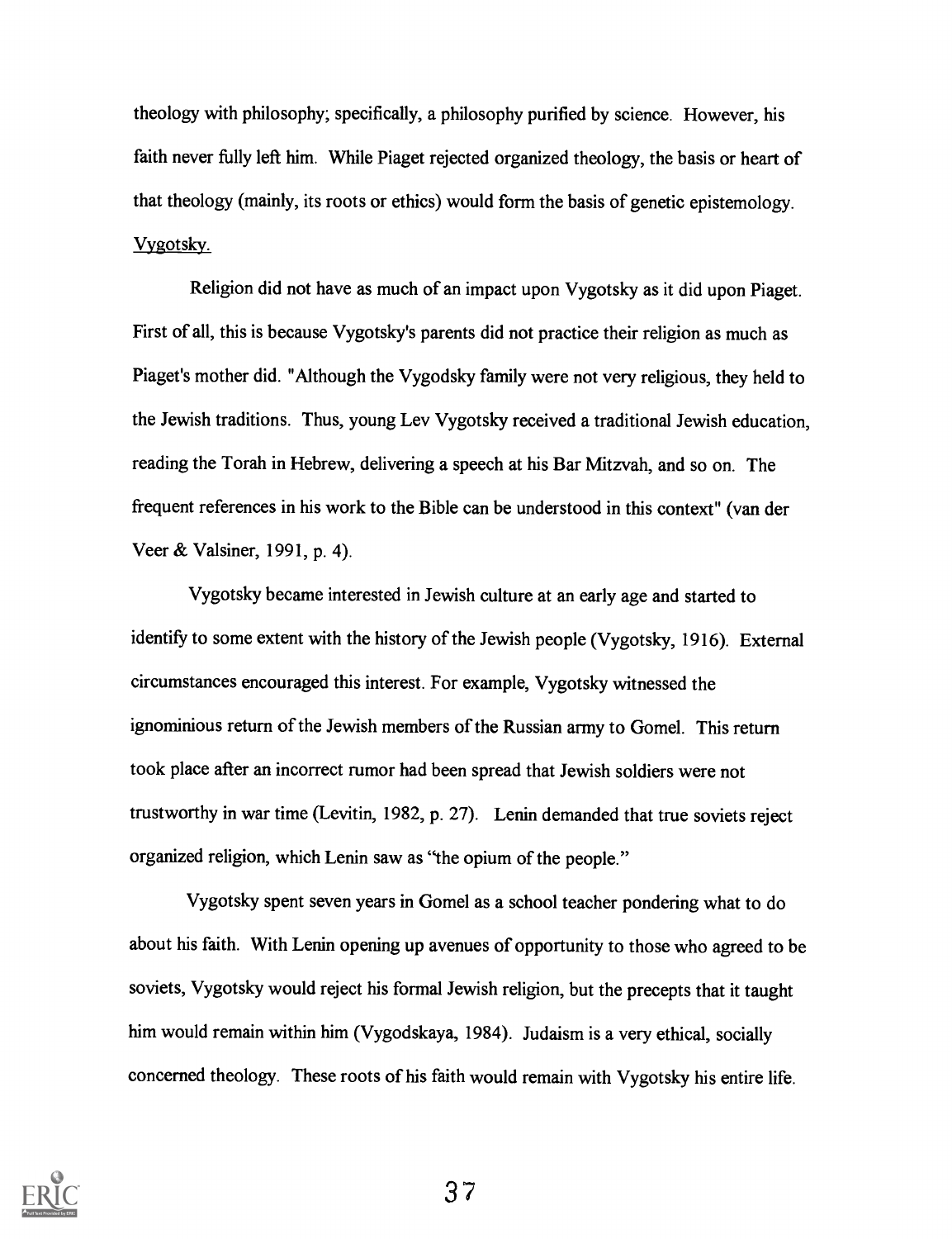This, plus his interest in his Jewish heritage, would blend with other experiences in Vygotsky's life to create his idea of the socio-cultural-historical context of learning. Conclusion.

Both Vygotsky and Piaget may have rejected the man-made aspects of their respective theologies, but they never rejected the heart of their faiths. However, recognizing that their nations could improve the lives of their people, both men chose education as the method by which this could occur. This drive to improve their nation's education was encouraged by what happened within that field in their own lives.

#### Arts/Education

Developing good writing and thinking skills is part of a good education. Both men received two types of education: formal and informal. The formal and informal education that Piaget and Vygotsky received was excellent, but it was the informal education that gave both of them the valuable skill of being able to write well. Without this skill, they could not have conveyed their ideas adequately enough for those ideas to be accepted.

Like Piaget, Vygotsky started writing at an early age. Both men wrote their first works at ten years of age. Vygotsky first wrote an analysis of Tolstoy's Anna Karenina. However, this first essay was destroyed during World War II when the Germans attacked Gomel in 1943. However, the knowledge that this critique gave Vygotsky would be used for his doctoral dissertation. The first writing of Vygotsky that survived is his critique of Shakespeare's "Hamlet." This was started when he was ten but was not finished until he was nineteen (Blanck, 1990). These two works would eventually be joined by other

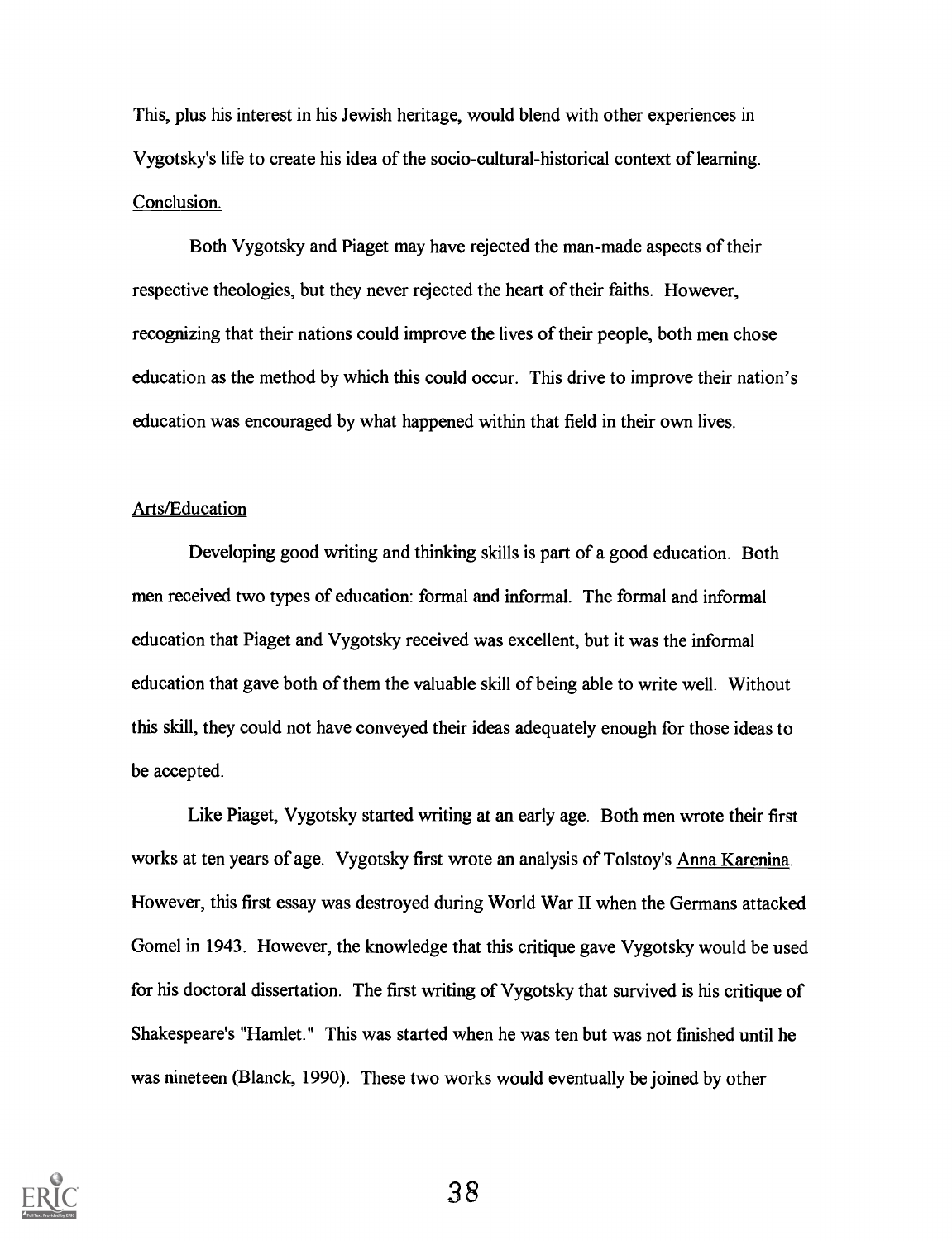authors to become his doctoral dissertation, "The History of Art." Piaget would write about an albino sparrow. It was published despite his young age and Piaget recalled that "I was launched!" (Piaget, 1952) Thus, at an early age, both Piaget and Vygotsky started honing their writing skills -- a trait that is necessary if one wishes to get research published.

Outside of teaching him how to write well, the arts did not influence Piaget, but they did have a profound influence on Vygotsky. Vygotsky received his love of literature from his mother. Vygotksy's childhood "play" built upon that love. Vygotsky would put on dramas and hold literary discussions and debates with his sister Zinaida, brother Dodik, and "troika friends" David and Dobkin. There were many family readings of great literature around the dining room samovar during the long winter evenings. In addition, Vygotsky, his siblings, and his friends took advantage of the public library that Vygotsky's parents created in town. So, Vygotsky was able to immerse himself in the well-written word early in his life and this would foster his idea that language was the tool of learning.

Formal education was to have a remarkable impact on both Piaget's and Vygotsky's ideas. This is especially true when considering Piaget's and Vygotsky's higher education. If it were not for their university studies, both men would have remained as either an excellent natural scientist (Piaget) or a great teacher in literary analysis (Vygotsky). How was it that both, instead, became noted psychologists? How did Piaget and Vygotsky change fields of study? Piaget's degree was in natural science and Vygotsky's was in literary analysis. What happened that made them both enter the field of psychology?

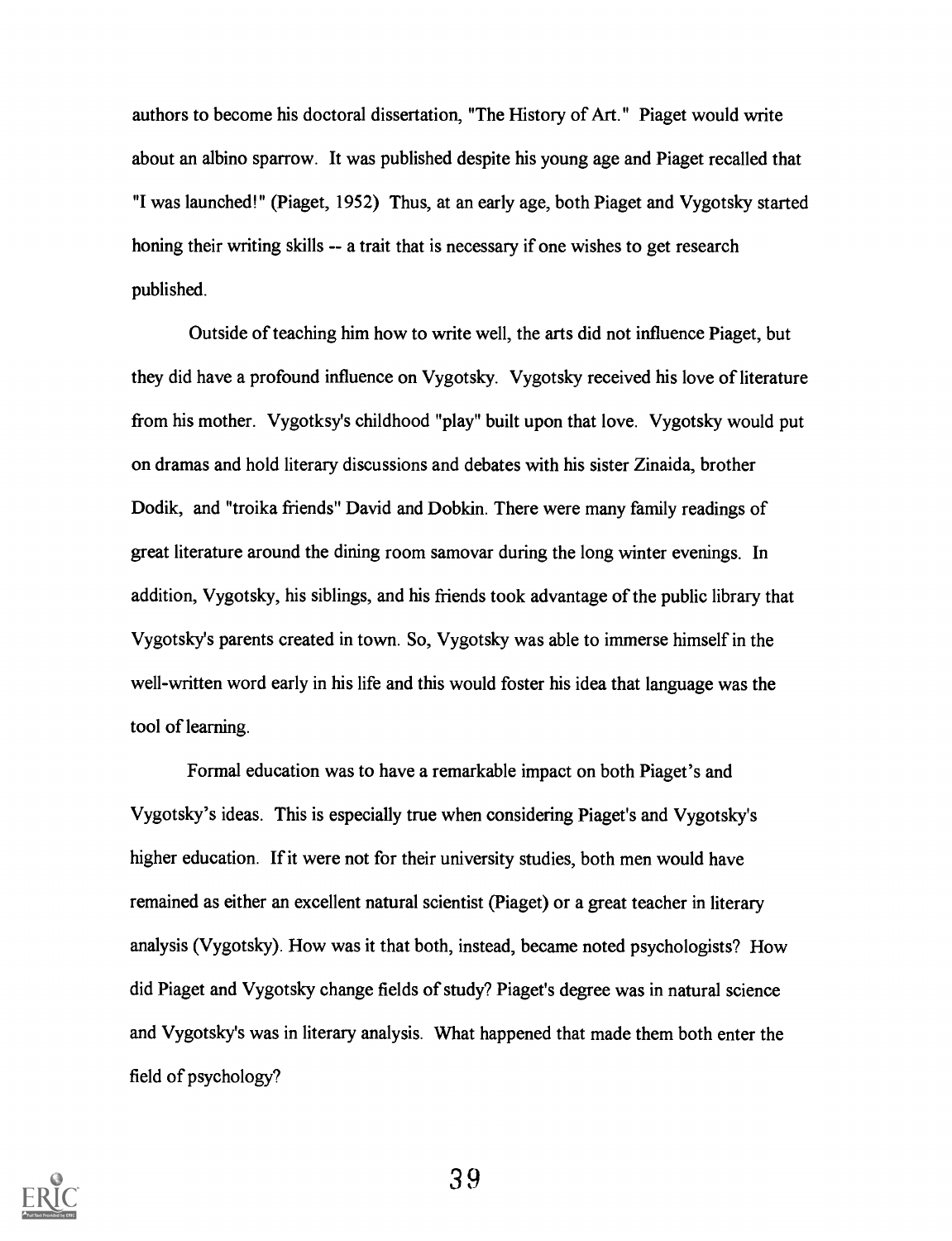The answer to those questions lies in the fact that both of their universities considered psychology part of the discipline in which both men were getting their university instruction. Without psychology being considered part of philosophy at the University of Zurich and without psychology being considered part of history and philology at the University of Moscow, Piaget and Vygotsky would never have been able to create their respective pedagogues.

Fernando Vidal, in his 1994 book, Piaget Before Piaget, points out that Piaget "...was enrolled at the University of Zurich, in the department called Philosophy I, during the 1918-19 winter term (October to March). The professors he [Piaget] mentions in connection with experimental psychology, Arthur Wreschner...and Gotthold-Friedrich Lipps...also taught courses in philosophy, pedagogy, and mental development" (Vidal, 1994, p. 224).

Mikhail Yaroshevski explained in his 1994 work, Vygotsky and His Position on Psychological Sciences, that psychology in those days meant the study of individual consciousness, and because of this, the analysis of literature was part of psychology. The Institute of Psychology opened as part of Moscow University's Department of History and Philology the same year that Vygotsky became a student there. The psychologists shared the same campus building with the historians and philologists. Therefore, because of his interest in the humanities and because literary analysis was considered part of psychology, becoming a psychologist was not that big of a move for Vygotsky to make.

In addition, Vygotsky also studied simultaneously at Shanaivsky University. His primary interest was literary criticism. At that university, psychology was "...taken to

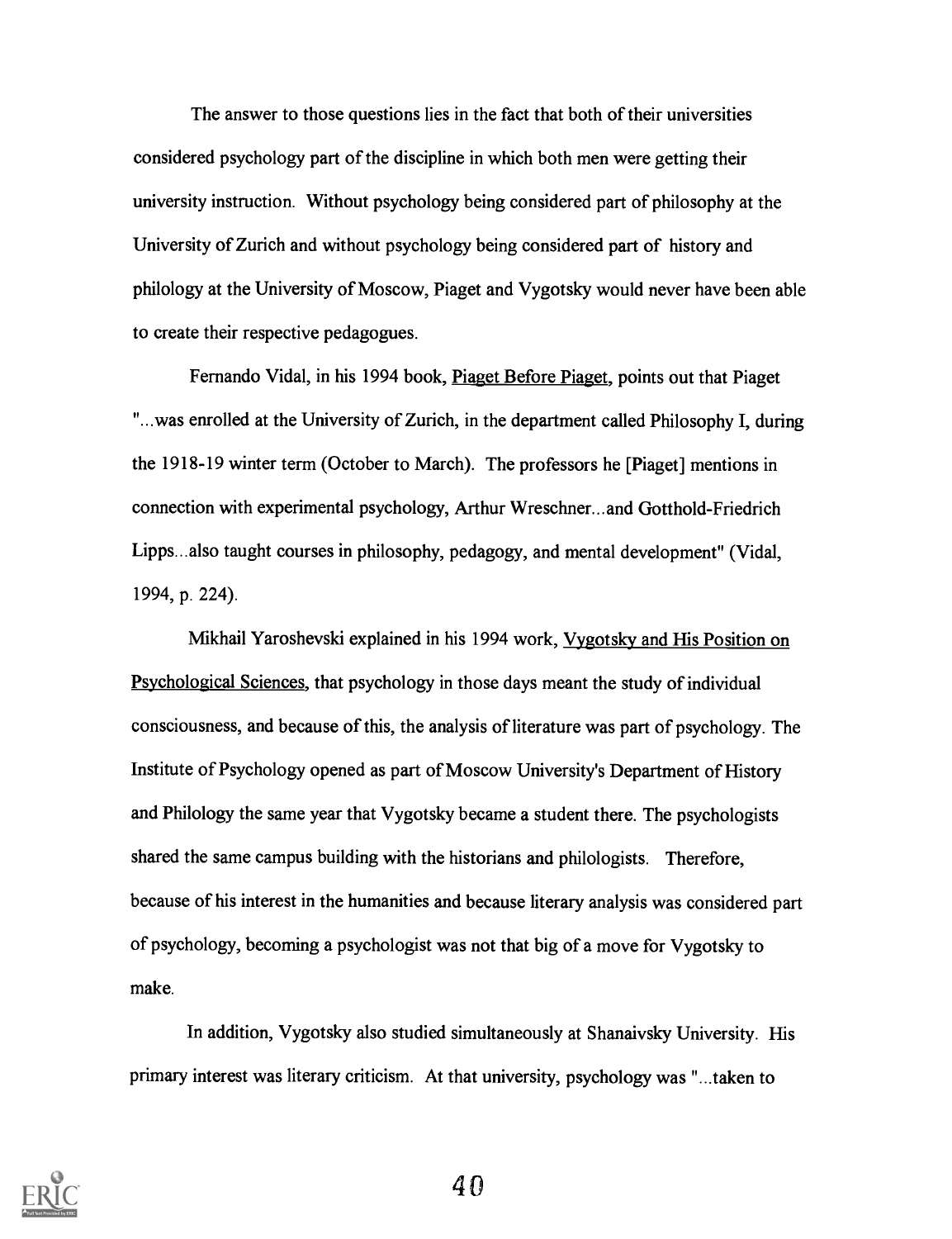mean the study of individual consciousness" (Yaroshevski, 1994, p. 35). This consciousness also expanded to art, history, and literature. Vygotsky would expand the study of individual consciousness while at Shanaivsky University, to the study of the individual's dependence on the historical development of world culture (Yaroshevsky, 1996). Thus, it was a natural or logical step for Vygotsky to move from literary criticism to the study of how learning takes place in a socio-historical context.

Two teachers impacted Vygotsky and his ideas in a very important manner. The first teacher was Solomon Ashpiz because his Socratic method of teaching not only scaffolded Vygotsky up to the top of his ZPD, it also opened the door for Vygotsky to attend the university in Moscow. Ashpiz's teaching endorsed four ideas that Vygotsky had started to form in his childhood that would become major factors within sociohistorical theory; namely, language as a tool of learning, the "social other" as a factor for learning, the ZPD, and the socio-historical context of learning. The other teacher was Gustav Shpet. He was a professor at Shanaivsky University who finalized for Vygotsky the psychological aspects of language. Now Vygotsky had the words to go with his ideas to form the concept of language as a tool of learning. Without these two teachers, Vygotsky might never have conceived of socio-historical theory.

In conclusion, without the flexibility within the curriculum of their respective universities, Piaget and Vygotsky might never have made their significant contributions to pedagogy. This is interesting because Piaget's childhood classrooms were such unhappy places that early in his life, he resolved to find a better way of instruction. Piaget.

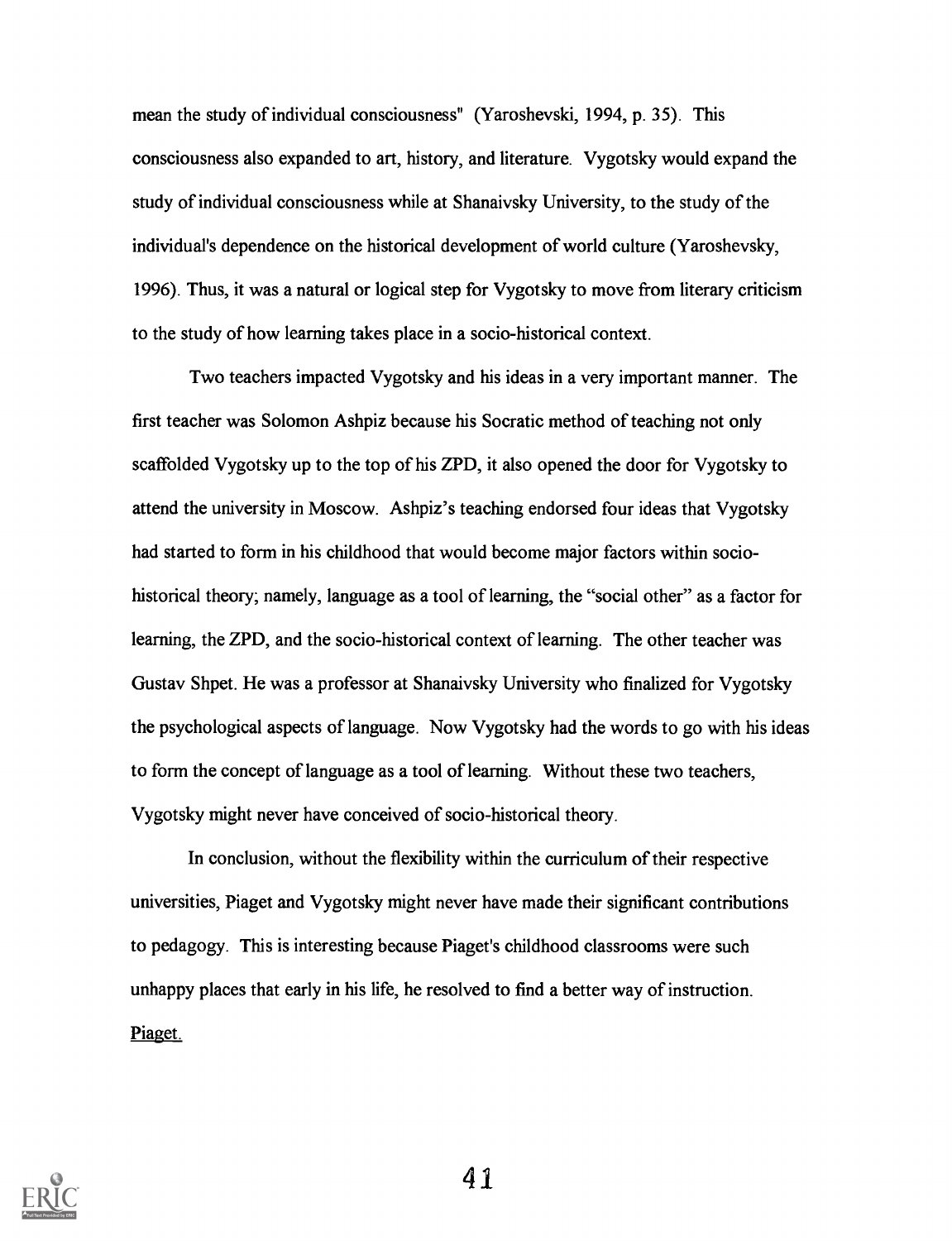Piaget attended the local Latin School. He then went on to the University of Neuchatel where he received his baccalaureate in natural sciences and became ABD [all but dissertation] in philosophy. Piaget's classroom teachers were ineffective (Piaget, 1952). Despite this, Piaget's family had enough prominence that there were those in the community who took over Piaget's informal education. This was a good thing because Piaget's early formal education failed him but it was his informal education that taught him how to think and organize.

Thus, Piaget benefited much more from his informal education than Vygotsky. Piaget's first literary critic was his father, who criticized two of Piaget's early works. In 1905, Piaget wrote about a new car he invented called the "Autovap." In 1907, Piaget wrote on his first research in the field of biology and called it, "Our Birds." Arthur's criticism of both of these works that they were too unstructured, had too little analysis, and were of no scholarly value, a view that would have crushed a son of lesser internal strength than Piaget. Instead, it galvanized Piaget to put more effort into his writing skills. He wrote in 1912 L'albinisme chez la Limnaea stagnalis. This research on an albino sparrow was so well written and researched that adult readers did not believe a child had written it (Piaget, 1952  $& 1976$ ). In fact, the director of the museum of natural history in Geneva offered Piaget a job as curator (Piaget, 1952).

Piaget's informal education also included all the work that he did for Paul Godet, who was director of Neuchatel's Museum of Natural History and hired the young man to help him in his mollusk department and paid him in specimens. This work, besides classifying specimens (i.e., extra mollusks and snails for Piaget's own personal

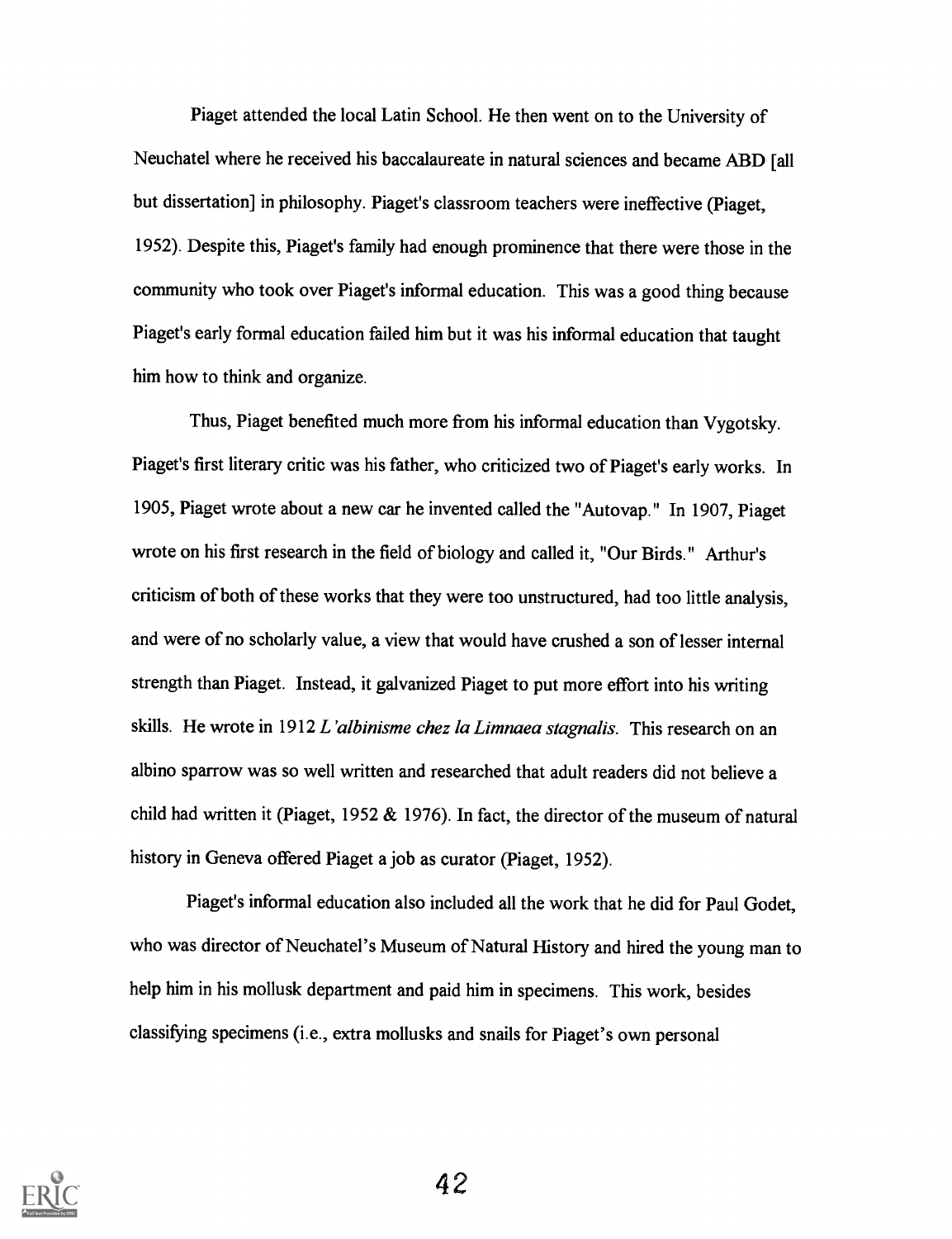collection) for Godet, included solitary learning. Piaget did his first independent research, field investigations, and writing while under the tutelage of Godet.

When he became a teenager, the Jura Club and Friends of Nature also encouraged and applauded Piaget's independent biological research. In his autobiographies, Piaget criticizes his own classroom teachers. They were not very good; by that, Piaget meant that the classroom was "a frustrating place" (Sants, 1983, p.89). There was no independent study. All instruction was from the top down and mainly dealt with lecture and rote memorization. On looking back, Piaget could only wish that he had spent even more time on interests of his own choosing rather than those chosen for him by his teachers. However, later, Piaget conceded that there were some teachers who allowed the pursuit of personal interests.

Self-regulation, it can be seen, had appealed to Piaget "...at a very early age" (Piaget, 1952, p. 352). However, because of his unhappiness with his formal education at the Latin School, Piaget would write "...against trying to transform the child's mind from the outside by authoritarian means" (Sants, 1983, p. 90). In his 1932 work entitled, Moral Judgment of the Child, Piaget would write that "It is idle...to try and transform the child's mind from outside, when his own taste for active research and his desire for cooperation suffice to ensure normal intellectual development" (p.392). Piaget's argument against traditional classrooms may have its origin in his unhappy home life, because Piaget would also write against parental instruction. "Parental 'mistakes' can only too easily disturb [sic]. Much better for the child's social interaction to be with 'collaborators'" (Piaget, 1932, p. 393). Thus, because of his unhappy experience with most formalized teaching (be it at home or in the traditional classroom), Piaget would

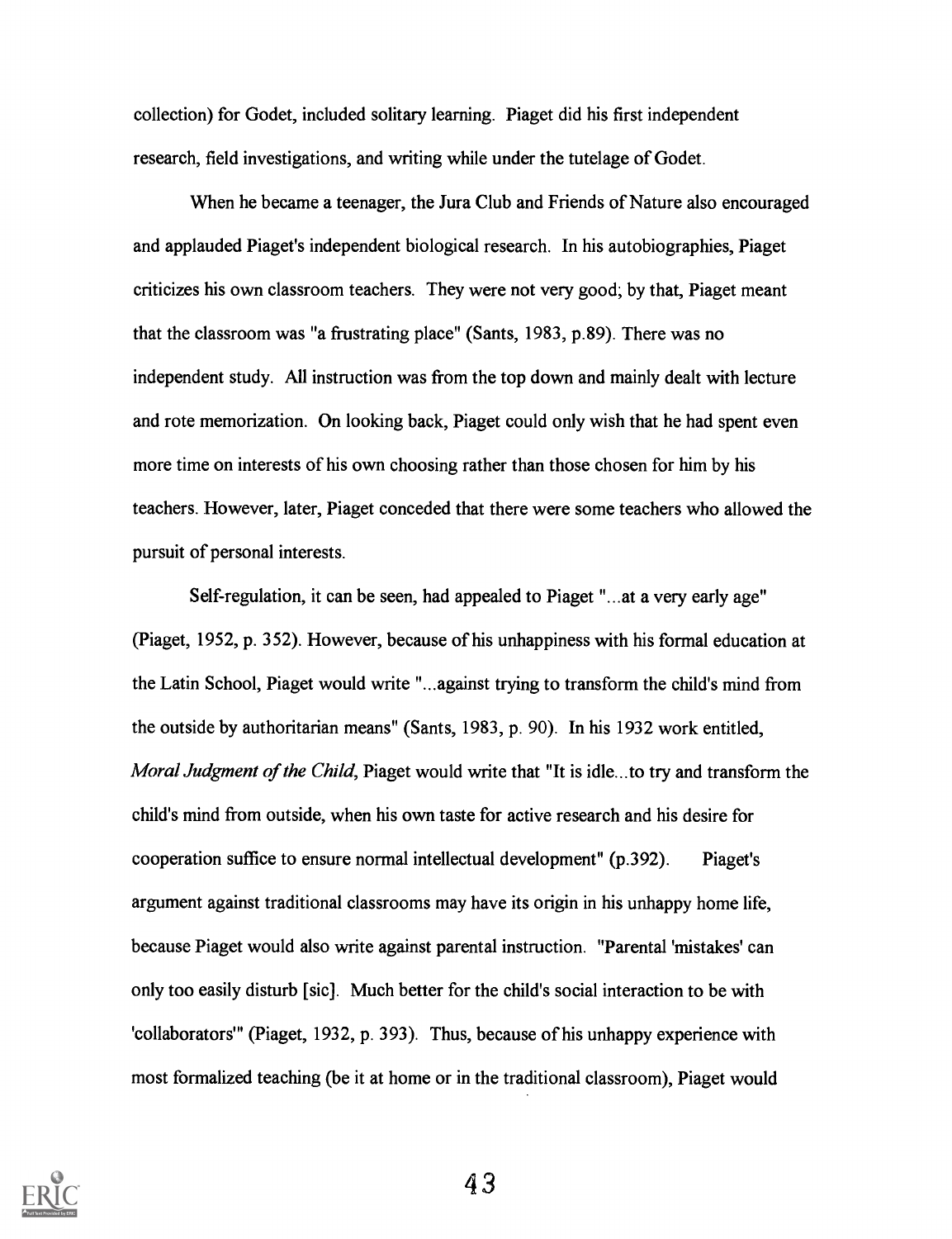form the concept of an inactive teacher who would allow the child to engage in independent study. Piaget called this idea "self-regulation."

However, remembering his mother's mental illness and his own two breakdowns resulting from "unstructured thinking" (Piaget, 1952), Piaget would have the teacher acting as a diagnostician. The goal for the teacher was to correctly create a"...classroom environment that was set at the child's stage of development" (Sants, 1983, p 88). Piaget successfully tested this idea when he was a diagnostician in Paris graduating from the University of Neuchatel and doing a semester's work at the University of Zurich. Vygotsky.

Vygotsky also benefited as much from a good, informal education as he did his formal one. It was his early formal education that taught him how to think and analyze. By the time he was fifteen, Vygotsky earned the title, "the little professor" (Blanck, 1990, p. 34) because he had generated intellectual discussions among his friends. Because of the ZPDs set up by his parents and the later ZPDs set up by both his "troika" and siblings, Vygotsky's interests in theater, history, and philosophy were early integrated (Blanck, 1990). During the same time period, Fanya and Semyon Dobkin (neighborhood friends) and Zinaida, Vygotsky's sister, invited him to preside over a Jewish history circle. "This activity lasted for two years and eventually led to the study of the philosophy of history" (Blanck, 1990, p. 34). This study, when coupled with the study of Hegel that his father had already introduced him to, must have stimulated his prior adherence to Marx, a connection not at all arbitrary (Cohen, 1978).

Vygotsky had private tutors until he attended the last two years in the gymnasium. Vygotsky's parents had first enrolled him in a public gymnasium. Then, they discovered

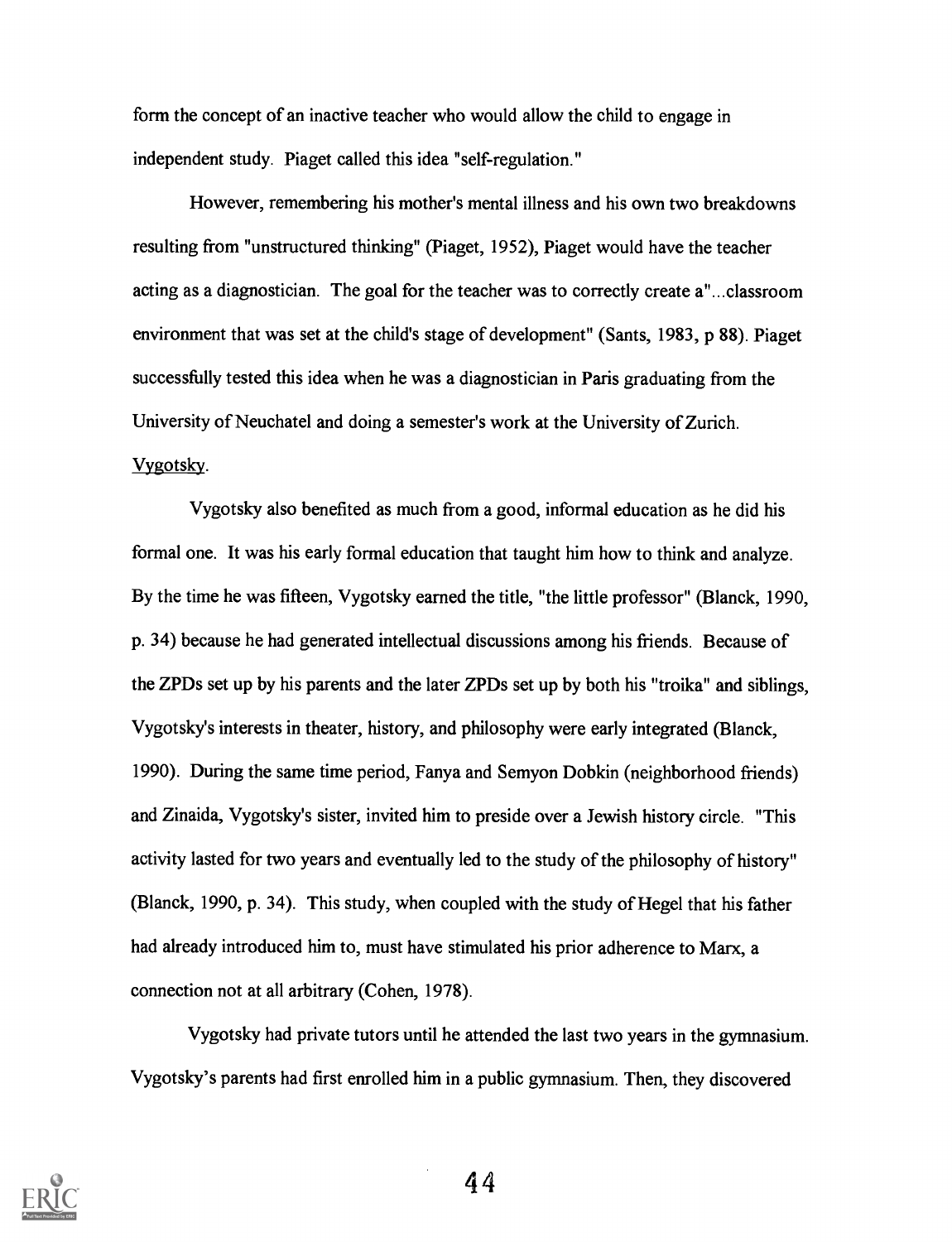the teachers there were not very good (Dobkin, 1982), and enrolled him in a private Jewish gymnasium. There, Vygotsky was such a good scholar that, despite being in the gymnasium for only two years, he won its gold medal for academic achievement and was placed on the lottery list for entrance into the University of Moscow. As stated earlier, this achievement was due to his childhood tutor, Solomon Asphiz, who taught by the Socratic method. This method was to later result in both the concept of the ZPD (Wertsch, 1985) and contributed to Vygotsky's idea that language is the tool of learning. Vygotsky, early in his youth, was able to accept the concepts of the "social other" and scaffolding because of Asphiz's teaching skill (Dobkin, 1982). "It was Ashpiz's pedagogical technique which influenced Vygotsky to recognize the use of language by the "social other" can promote well-developed, inquisitive minds" (Wertsch, 1985, p. 4).

A method of czarist persecution of the Jews was that, while Vygotsky was sitting for his entrance examinations to the University of Moscow, a lottery was established for all Jews to enter the University of Moscow. Thus, Vygotsky's gold medal did him little good. "No more than 3 percent of student bodies [either at the Imperial University of Moscow or Saint Petersburg University] could be Jewish" (Wertsch, 1985, p.5). However, Vygotsky won a spot and, at his parents' insistence, decided to study medicine.

However, once enrolled, Vygotsky decided to switch to law because the only Jews allowed to live outside the Pale of Settlement (a restricted area in eastern Russia set by the Czar to prevent Jews from living throughout his realm) were those who were lawyers. Therefore, Vygotsky would obtain his law degree from Moscow University (Newmann & Holzman, 1993). Next door to that university, however, was the Psychological Institute in which Ivan Schenov researched reflexive behavior. Vygotsky

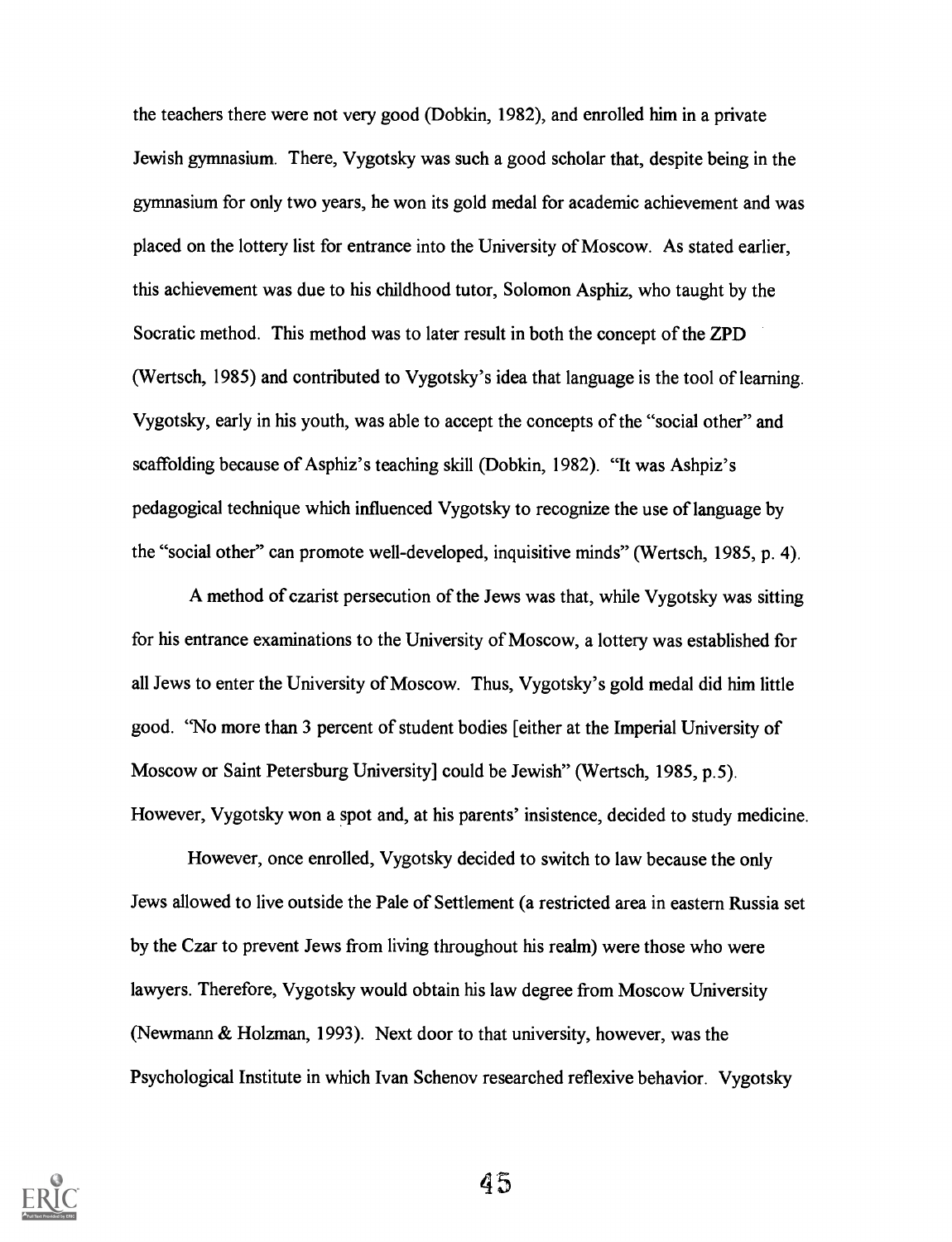attended Schenov's lectures. Schenov's ideas would lead Vygotksy, when he began his own research in the Gomel psychological laboratory that he built, into terming "...cognition as...the reflex of reflexes" (Yaroshevski, 1996, p. 38). This led Vygotsky into delivering his 1924 paper at the Second Psychoneurological Congress. This address, as earlier explained, resulted in an invitation to work at the Psychological Institute in  $M$ oscow – and a place in history.

Vygotsky also enrolled in a new Moscow university called Shanaivsky University. This was an unofficial school that sprang up after the Czar's Minister of Education expelled most of the students "...in a crackdown on an anti czarist [sic] movement" (Wertsch, 1985, p. 6). In protest, more than a hundred professors walked out after the students' expulsion and created a free-thinking university, Shanaivsky University (Dobkin, 1982). Since literary analysis, philology, and history always interested Vygotsky, he enrolled in Shanaivksy University to study those subjects. "Vygotsky gained much more from the atmosphere of that university [Shanaivsky] and from mixing with the students and teachers there than from his studies at the law department" (Dobkin, 1982, p.30). The professors, especially Dr. Gustav Shpet, encouraged Vygotsky to write about the role of the "social other." That role would contain the goal of enabling students to internalize information given by the "social other" and that ability would enable the student to create a new, and improved, construct (Wertsch 1985).

At Shanaivsky University, Vygotsky also picked up the idea that, thanks to the "social other," society and cognition created an active, ever-upward evolutionary spiral of knowledge. Also while attending that university, Vygotsky and his sister Zinaida

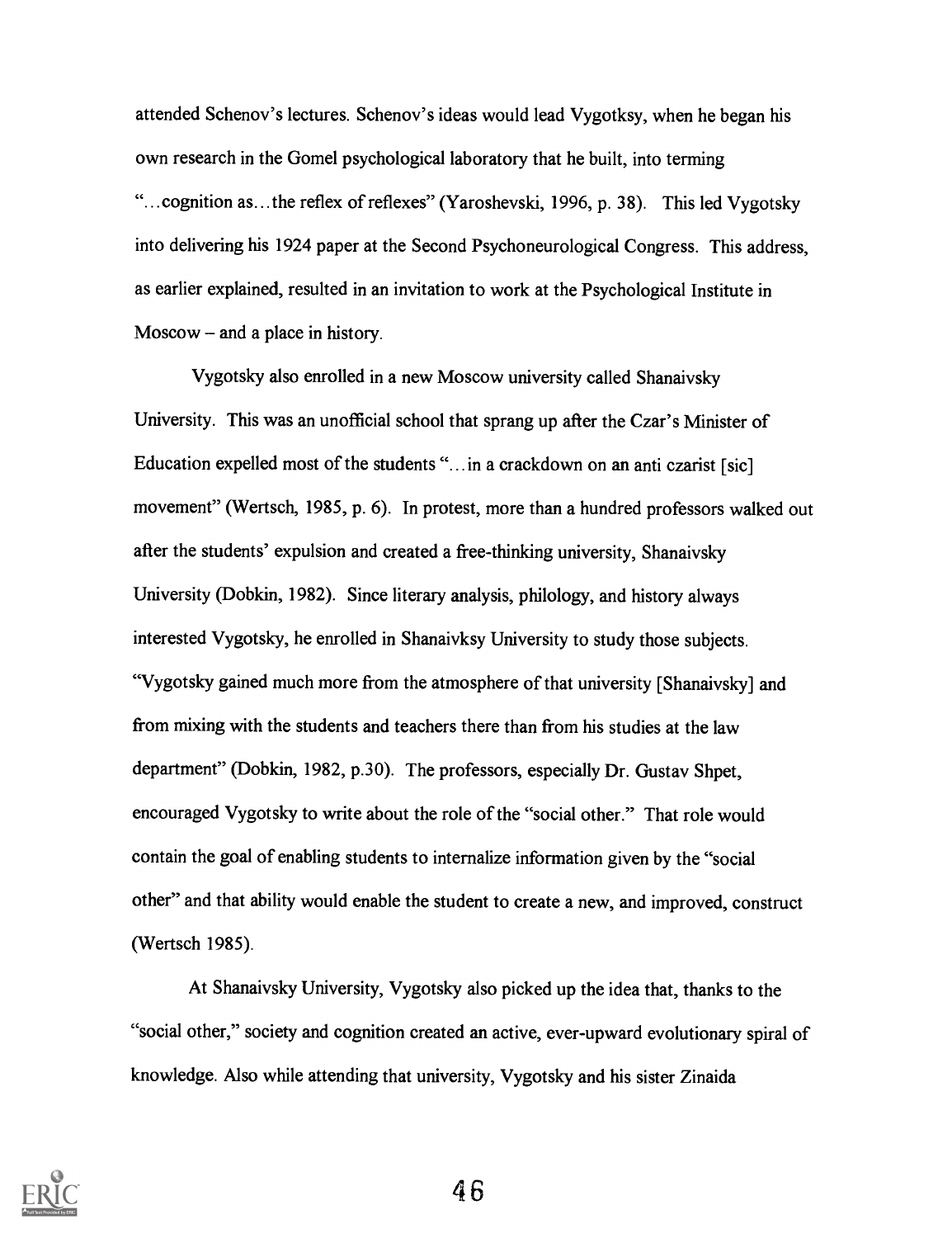attended lessons by Shpet, who was a noted student of Humboldt. Those lessons sensitized Vygotsky to the psychological aspects of language (van der Veer  $\&$  Valsiner, 1991). Vygotsky remembered that, as a teenager, he had read Potebnya's book entitled Thought and Language.

This book was Vygotsky's first acquaintance with psychology. Potebnya's ideas about language as the microcosm of thought and as an instrument of constructing man's inner world "...guided Vygotsky's future studies" (Yaroshevski, 1996, p. 36). Vygotsky wedded Potebny's ideas with the teachings of Shpet to give birth to the idea that communication (through reading, hearing, or observing body language) was the tool of instruction.

Vygotsky also had a good, informal education while in Moscow. This is because Vygotsky set up ZPDs there. Moscow was an exciting place for a young intellectual man from a medium-size town, as innovative trends in the sciences, humanities, and arts were emerging. Vygotsky's closest friend during his university days was Nikolai Efros, who believed that Vygotsky's interest in literature, especially the tragedies like "Hamlet," was because that is how Vygotsky gained insight into his own inner self, which suffered from "angst" or inner conflict (Yaroshevski, 1994, p. 44-45). Thus, it was Vygotsky's formal education, coming to a head in Moscow, that enabled Vygotsky to find a way to channel out his inner angst. Vygotsky would put his energies into a new type of pedagogy that could be used to prove Marxism as correct and the Russian Revolution as justified. Conclusion.

In conclusion, it was the education of Piaget and Vygotsky that gave them the means by which they could relieve their inner psychological tensions through the

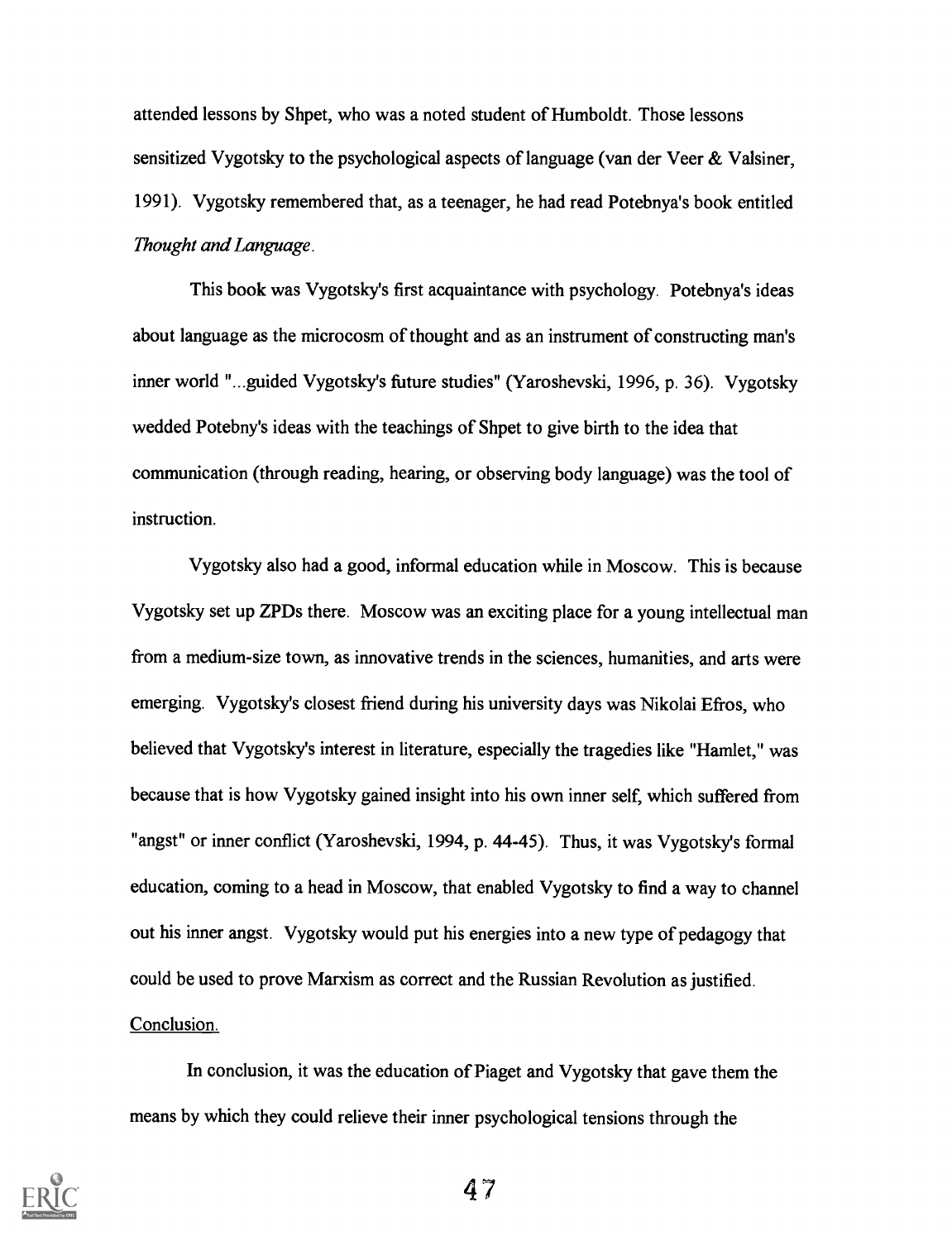development of the new ideas that compose their respective theories. In the process, both men realized that they might be preventing such "angst" from occurring in others. Indeed, if it had not been for the adversity within their own personal lives, neither Piaget nor Vygotsky would had enough creativity to make their significant contributions to education. The depth of their angst (psychological, physical, and social) reflects the depth of their ideas. In order to overcome, they had to expand their intellects. The observation of their respective intellectual expansions allows one to trace the origin of their ideas.

#### Reference List

#### Primary

Baldwin, J. M. (1894). Mental development in the child and the race, methods and processes. New York: Macmillan.

Bandura, A. (1986). Social foundations of thought and action. Englewood Cliffs, NJ: Prentice Hall.

Bergson, J. (1896). Matiere et memoire: Essai sur la relation du corps a l'esprit. [Subject and matter: test on the relation of the bodies of the spirit]. Paris: Vrin.

Bovet, P. (1925). Le sentiment religieux et la psychologie de l'enfant. Neuchatel: Delachaux & Nestle.

Bringuier, J. (1980). Conversations with Jean Piaget. Chicago: University of Chicago Press.

Bruner, J. (1967). Contemporary approaches to cognition. Cambridge, Massachusetts: Harvard University Press.

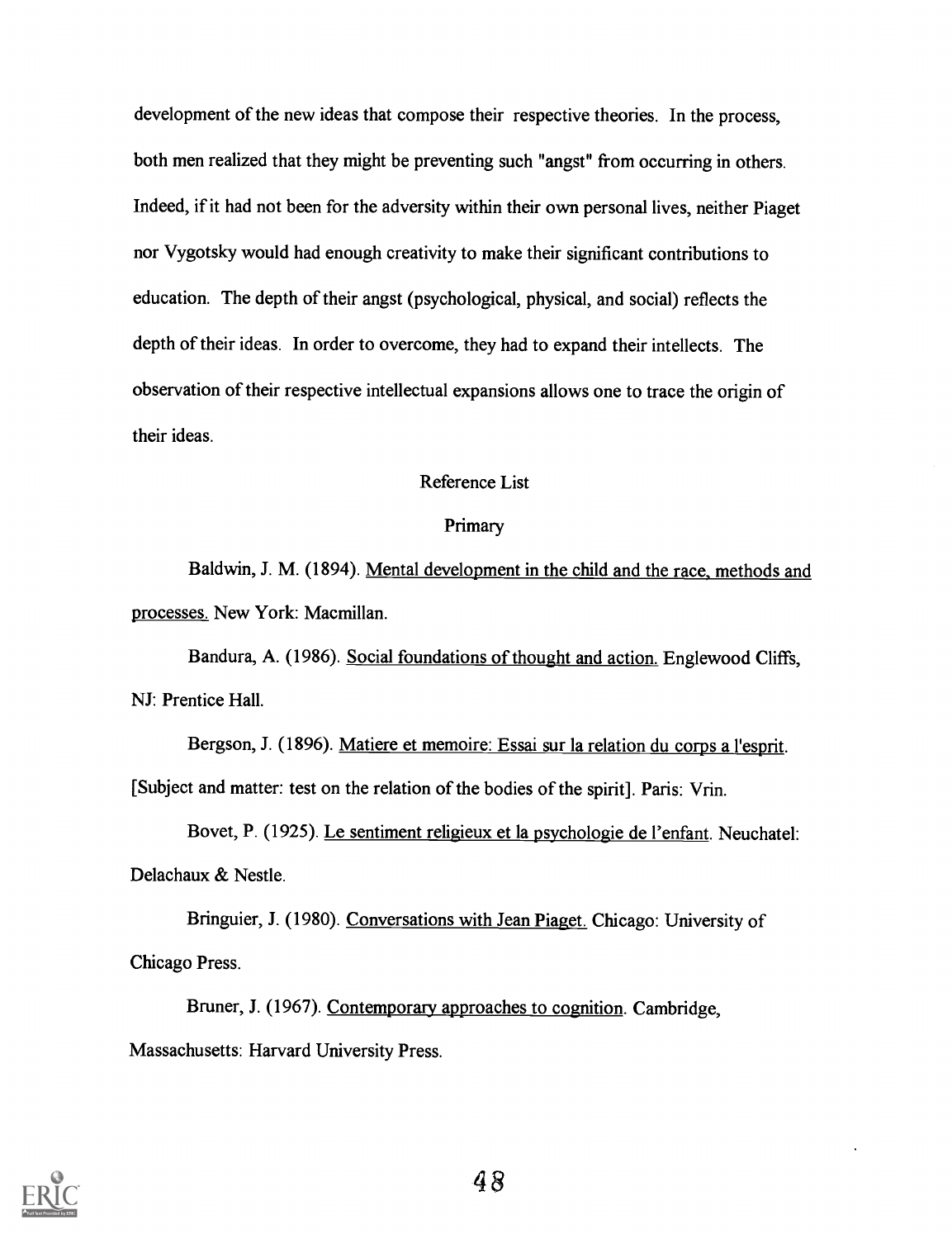Brunschvicg, L. (1897). La modalite du jugement: De l'analyse reflexive a l'analyse critique. Paris: Alcan.

Claparede, E. (1917). La psychologie de l'inteligence. Scientia, 22: 353-368. Cornut, S. (1903). Le testament de ma jeunesse. Lausanne, Switzerland: Payot. Cornut, S. (1910). Essais et confessions. Lausanne, Switzerland: Payot. Darwin, C. (1859). On the origin of species. Cambridge. MA: Harvard University

Press.

Davydov, V. (Ed.). (1982). One is not born a personality. Moscow: Progress.

Dobkin, S. (1982). Ages and days. In. K. Levitin. One is not born a personality.

Moscow: Progress, 23-38.

Doget, P. (1902). Neutchel cannons chronicle. Neuchatel, Switzerland: Payot.

Du Pasquier, A. (1923). Un figure neuchateloise: Arthur Piaget. In Nouvelles

etrennes neuchateloises. Neuchatel, Switzerland: publisher unknown

Ehrenburg, I. (1962). Men, years, life. Cleveland, OH: World.

Evans, R. (1922). Dialogue with Jean Piaget. New York: Praeger.

Godet, P. (1901). Neuchatel pittoresque. La ville et le vignoble. Secheron-

Geneve, Switzlerland: S.A. des Arts Graphiques.

Godet, P. (1904). Palees et bondelles. RS 38:25-27.

Godet, P. (1907). Letter to J. Piaget, 5 October. AJP.

Godet, Philippe. (1902). La journee de Peseux. Musee neuchatelois 39:267-272.

Hall, E. (1970). A conversation with Jean Piaget and Barbel Inhelder. Psychology Today, 3, 25-32.

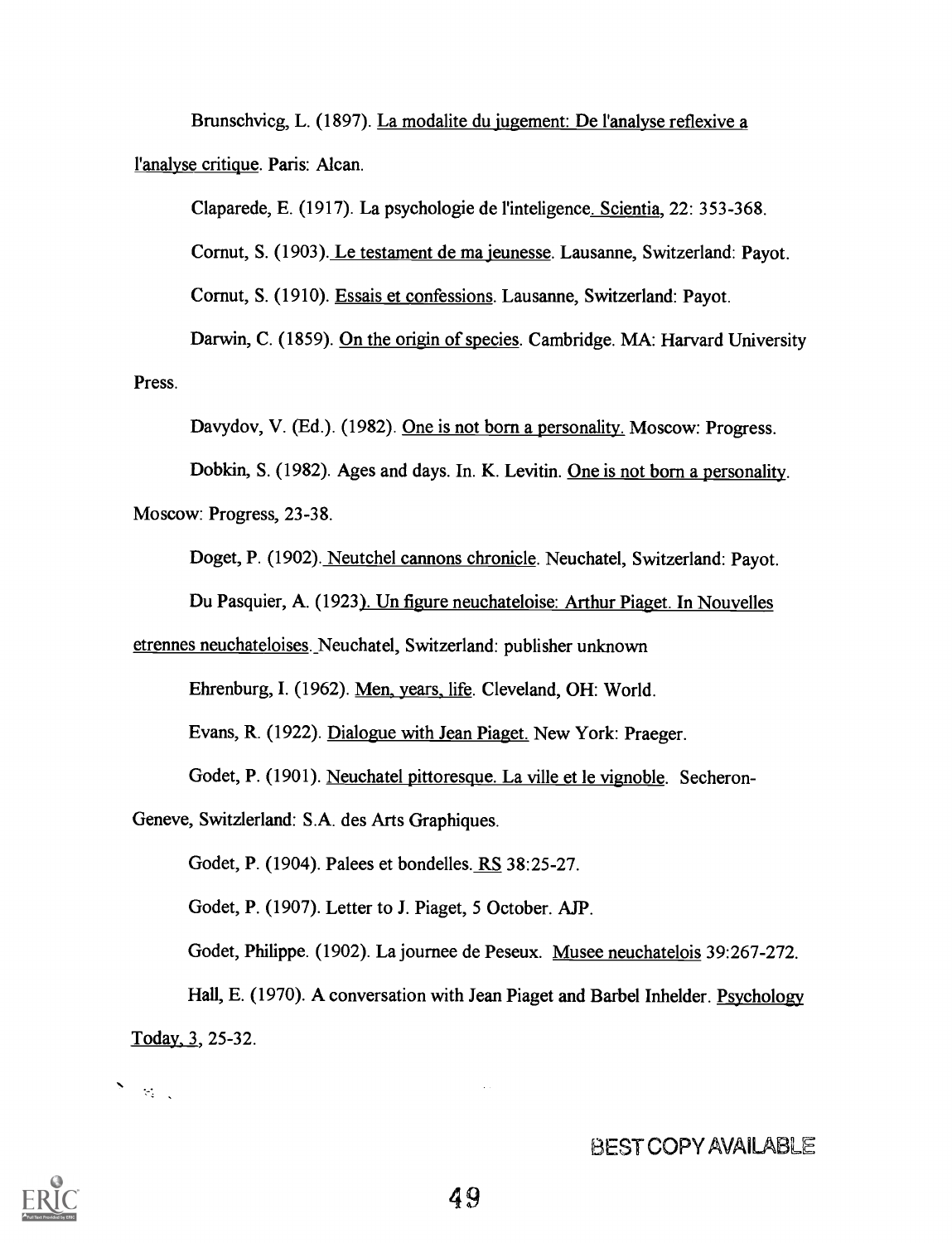James, W. (1909). Pragmatism. a new name for some old ways of thinking. London: Longmans, Green & Co.

Janet. P. (1902). De l'emotion. Problems psychologiques les stades de l'evolution psychologique. [the stages of psychological evolution]. Revue Neurologique. 2: 1551- 1558.

Janet, P. (1914). Les tendances intellectueles relatives a la rescherche de la verite. Annuaire du College de France, 14-15: 80-91.

Kolbanovsky, V.N. (1934). Lev Semenovich Vygotsky. Sovetskaja

Psikhotekhnika. 7: 387-395.

Kornilov, K.N. (1922). Uchenie o reakcijakj cheloveka s psikhologicheskoj tochki zrenija. Moscow: Gosudarstvennoe Izatel'stvo.

Kozyrev, A., & Turko, P. (1935). Pedagogicheskaja shkola. professor L.

Vygotskogo.Vyshaja Shkola, 2, 44-57.

Le Chatelier, H. (1884). Sur un enonce general de la loi des equilibres chimiques. Comptes-Rendus, 99: 786.

Le Dantec, F. (1895). La matiere vivante. Paris: Masson.

Leontiev, A.N. (1975). Djatel'nost' soznanie lichnost. Moscow: Izdatel'stvo Politicheskoh Literatury.

Levitin, K. (1982) In Davydov, V. (Ed.). The Mozart of Psychology. One is not born a personality. Moscow: Progress.

Linger, J. (1980). En toute subjectivite. Cent ans de conquetes democratiques. locales et regionales. 1880-1980. Neuchatel, Switzerland: Messeiller.

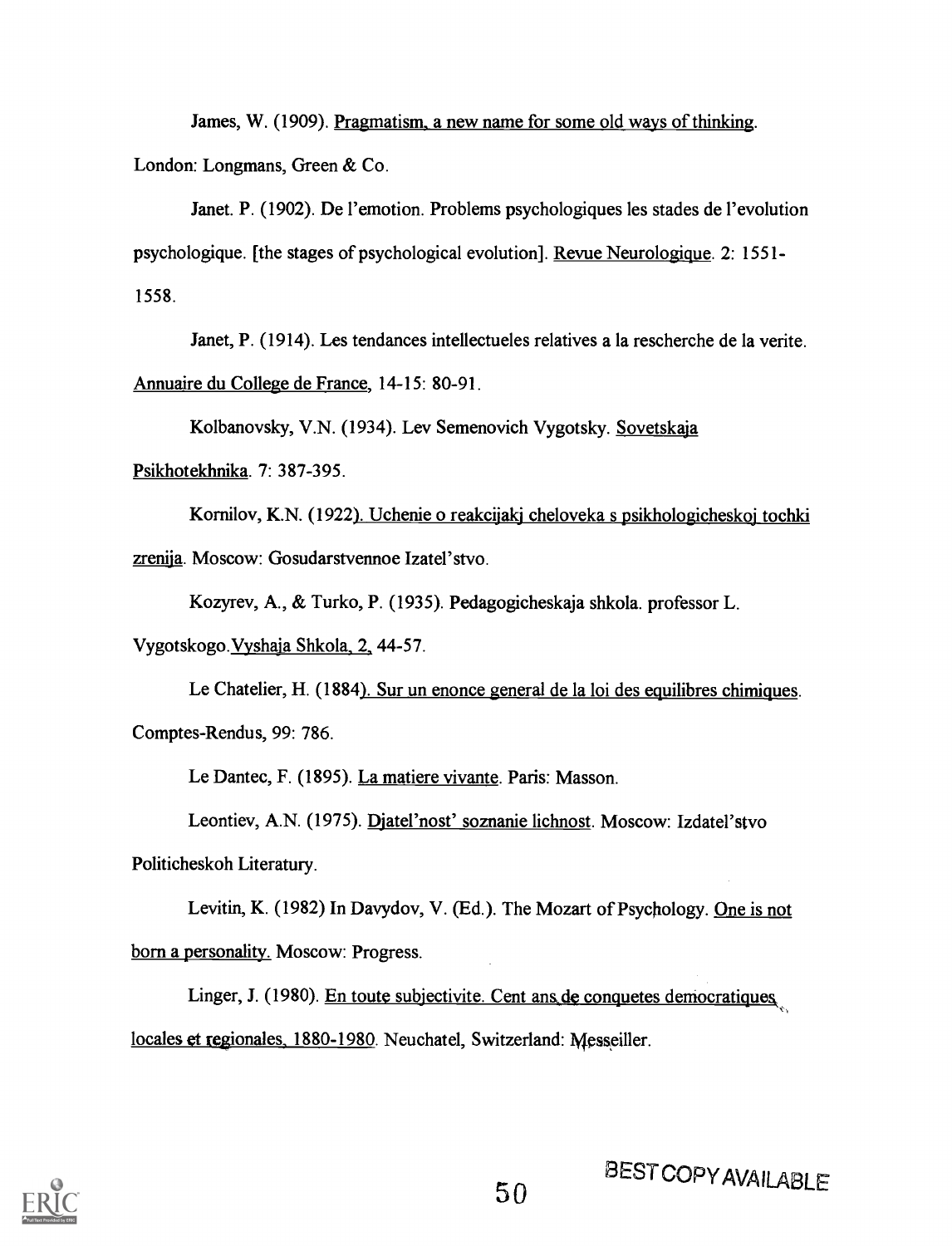Luria, A.R. (1979). The making of mind: a personal account of Soviet

psychology. Cambridge, MA: Harvard University Press.

Luria, A.R. (1982). Language and cognition. New York: John Wiley & Sons.

Mandel'shtam, N. (1920). Tristia. Moscow: Progress.

Mandel'shtam, N. (1970). Vospominanija. Kinga Pervaja. Paris: YMCA Press.

Mitjushin, A.A. (1988). I ego mesto v istorii otechestvennoj psikhologii. Vestnik

Moskovskogo Universiteta. Serija 13. Psikhologija. 2:33-42.

Nasso, C. (Ed.).(1969) Jean Piaget. Contemporary Authors, 21 & 24, Detroit, ME: Gale Research.

Perrochet, E. (1914). Etude sur la chronique des chanoines de Neuchatel. Neuchatel, Switerland: Attinger.

Pieron, H. (1929). Principle of experimental psychology. London: K. Paul,

Trench, Truber & Co.

Piaget, J. (1912/1977). L'albinisme chez la Limnaea stagnalis. Trans. by Gruber, H. & Voneche, (Eds.). The Essential Piaget: An Interpretive Reference and Guide. New York: Basic Books.

Piaget, J. (1914). Bergson et Sabatier. Revue chretienne. 61, 19-22.

Piaget, J. (1915). La Mission de l'Idee. Lausanne: La Concorde.

Piaget, J. (1918/1980). Recherches sur la Contradiction. [Research of the

contradiction]. Lausanne: La Concorde. Trans. Chicago: University of Chicago Press.

Piaget, J. (1921). Introduction a la malacologie Valaisanne. Bulletin de la

Murithienne. 42 (1921-23): 82-112.

Piaget, J. (1923). Language and thought of the child. Paris: Delachaux & Nestle.

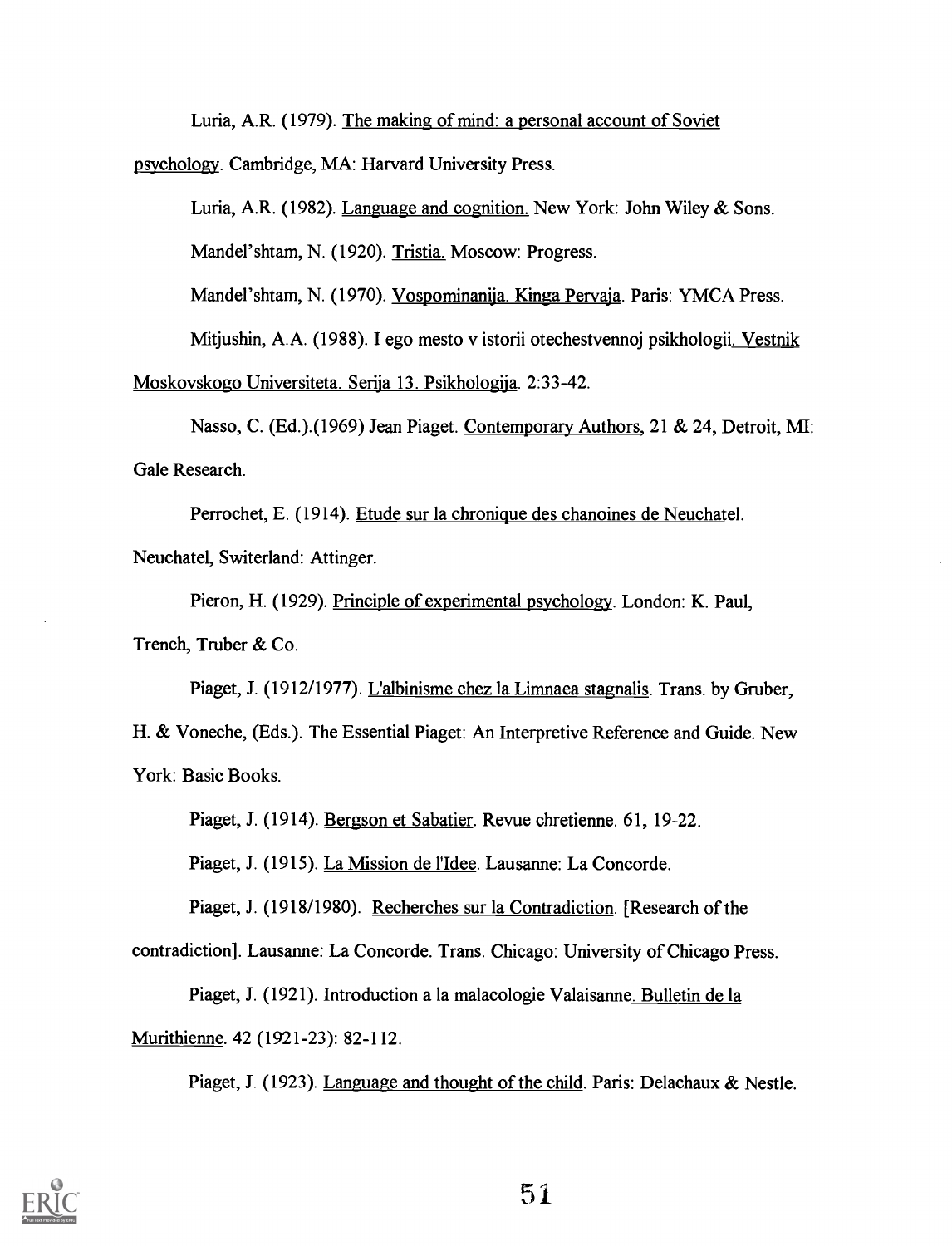Piaget J. (1924). Judgement and reasoning of the child. Paris: Delachaux & Nestle.

Piaget J. (1932). The moral judgment of the child. London: Kegan Paul.

Piaget, J. (1952). Jean Piaget. In Boring, Ed., Langfeld, H., Werner, H., & Yerkes,

R. (Eds.). A History of Psychology in Autobiography, IV, Worcester, MA.: Clark University Press.

Piaget, J. (1959). An outline of intellectual autobiography. Insights and Illusions of Philosophy. Geneva, Switzerland: University of Geneva Press.

Piaget, J. (1962). Commentaire sur les remarquest critiques de Vygotski concernant le Langage et la pensee chez l'enfant et le Judgement et le raissonement chez l'enfant. [Commentary on the ideas of Vygotsky concerning language and the judgment of the child]. Boston: MIT Press.

Piaget, J. (1965). Insights and illusions of philosophy. Trans. H. Weaver. New York: Basic Books, 1969.

Piaget, J. (1966 a ). Response to Brian Sutton-Smith. Psychological Review, 73, 111-112.

Piaget J. (1966 b) Autobiographie. Cahiers Vilfredo Pareto (Revue europeene des sciences sociales) 4:129-159.

Piaget, J. (1970 a). Genetic epistemology. New York: Columbia University Press. Piaget, J. (1970 b). Science of education and the psychology of the child. New York: Orion.

Piaget, J. (1973). The child and reality: Problems of genetic psychology. New York: Viking.

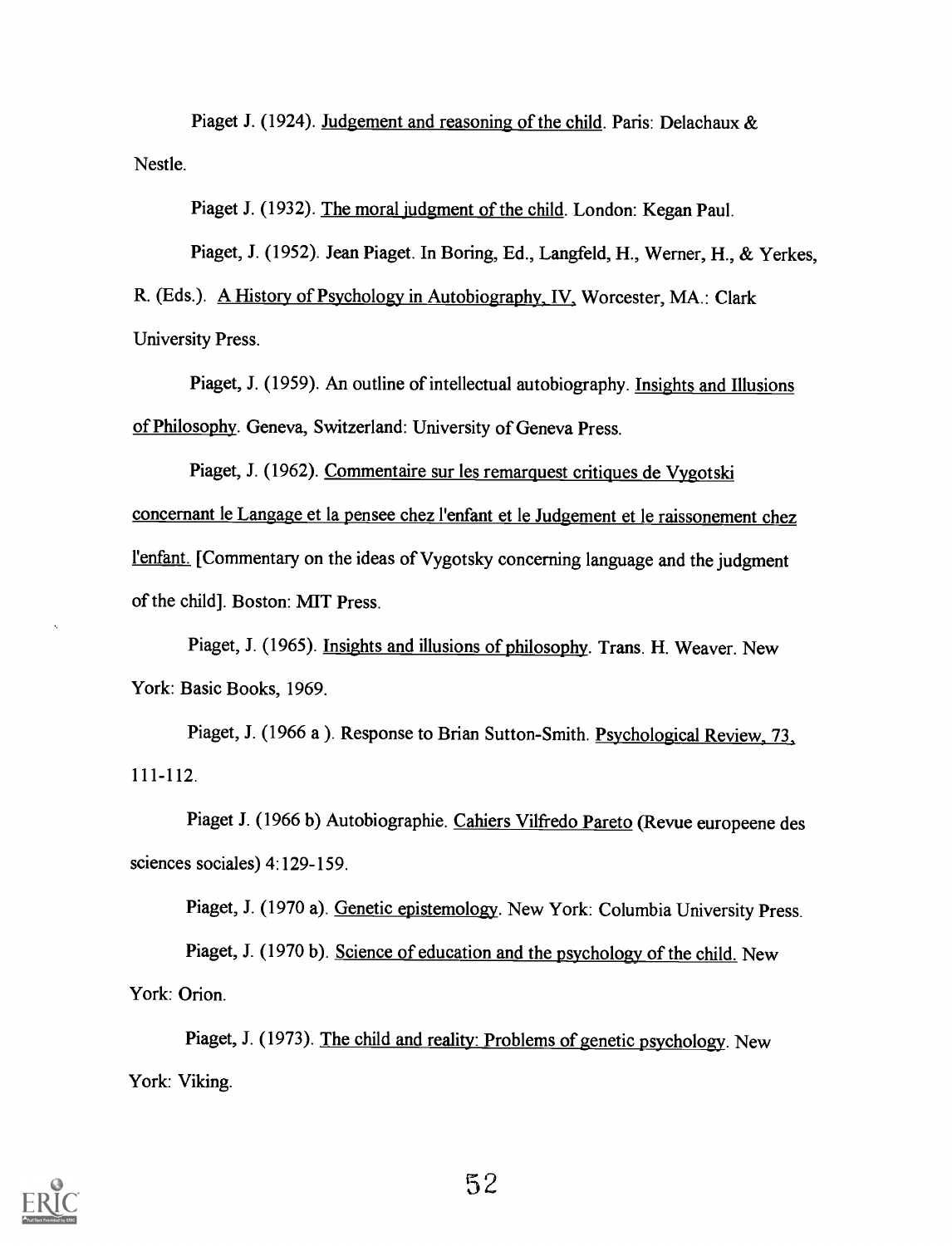Piaget, J. (1976). Autobiographic. Cahiers Vilfredo Pareto (Revue europeenne des sciences sociales) 14:1-43.

Piaget, J. (1980). Conversations with Jean Piaget. Chicago: The University of Chicago Press.

Piaget, J. (1996, Fall). Genetic epistemology. [On-line]. Available: http://www.unige.ch/paiget/docug.html.

Preyer, W. (1882). Die selle des kindes: beobachtung uber die geisteige entwicklung des menschen in den ersten levensjahren. [Children's minds: observations of human mental development in the first years of life]. Leipzig, Germany: Grieben.

Quigley, C. (1961). The evolution of civilizations: An introduction to historical analysis. Indianapolis, IN: Liberty Press.

Quigley, C. (1966). Unpublished manuscript. Georgetown University, Washington, DC.

Reymond, A. (1914). Letter to Jean Piaget. Vauseyon (Neuchatel), 14 July. AJP. Rotman, B. (1977). Jean Piaget: psychologist of the real. Brighton: Harvester Press.

Sabatier, A. (1897). Equisse d'une philosphie de la religion d'apres la psychologie det l'historie. Paris: Fischbacher.

Second Conference for socio-cultural research (September 11-15, 1996). Geneva, Switzerland: University of Geneva Press.

Shpet, G. (1927). Vnutrennjaja forma slova. Moscow: Gosudarstvennaja Akademija Khudozhestvennykh Nauk.

Spencer, J. (1855). The principles of psychology. London: Longman & Brown.

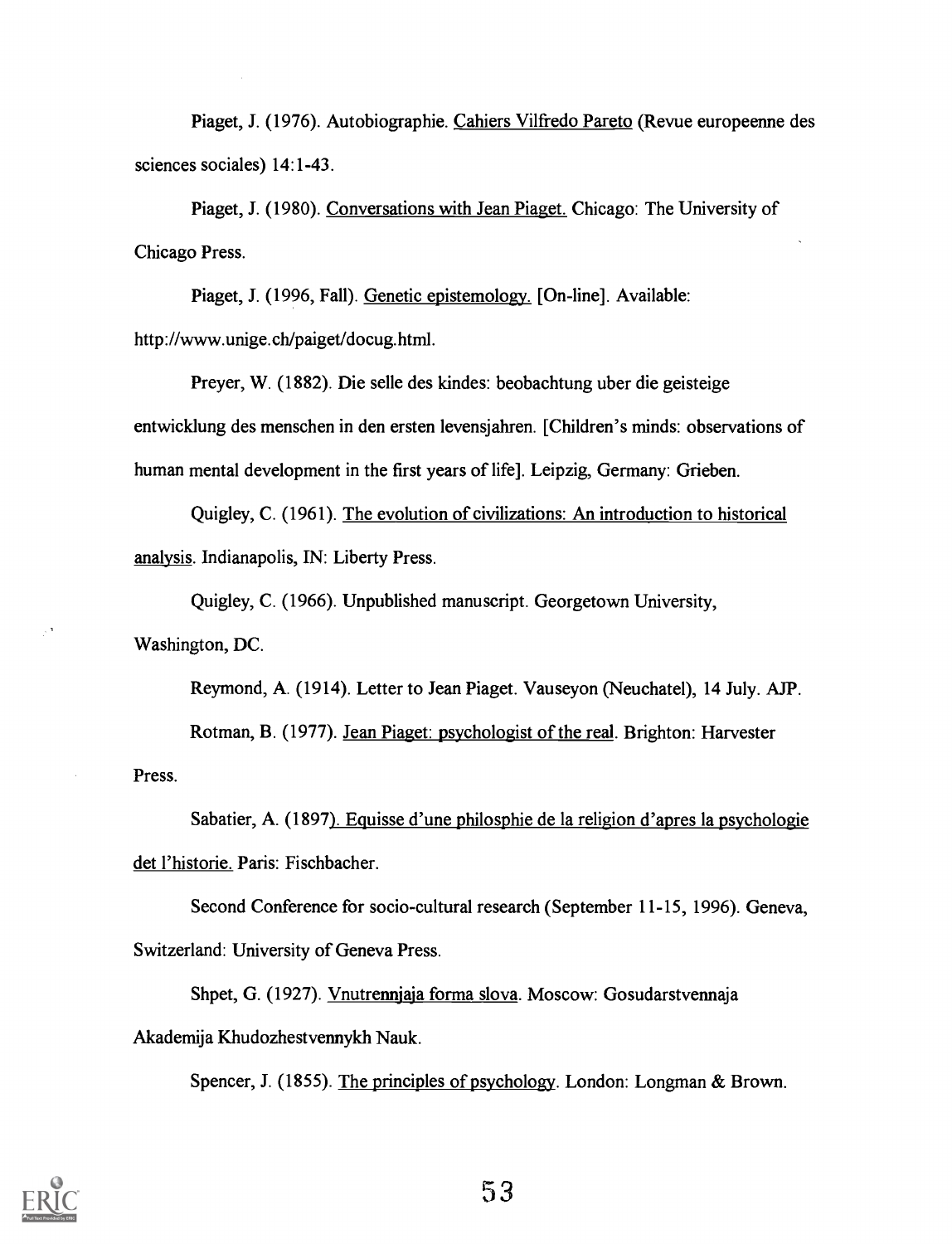Van Biema, E. (1908). L'espace et le temps chez Liebniz et chez Kant. Paris: Alcan.

Vogodskaya, G. & Lifanova, T.M. (1984). Lev Semenovich Vygotsky. In Vsesojuznaja Konferencija. Erevan, USSR: Izdatel'stvo Erevanskogo Universiteta. II: 111-115.

Vygodskaya, G. (1984). personal communication. In G. Blanck The man and his cause. Moll, L. (Ed.) Vygotsky and education. Cambridge, MA: Cambridge University Press.

Vygodskaya, G. (1989). personal comunication. In van der Veer & Valsiner. Understanding Vygotsky. Oxford: Blackwell.

Vygodskaya, G. (January,1994/September 1996). Remembering father. Paper delivered to Commemorative seminar for Lev Vygotsky and redelivered at second conference for socio-cultural research.Moscow/Geneva: abstracts/resumes

Vygodskaya, G. & Lifanova, T. (1996). Lev Semenovich Vygotsky. Moscow: Smysl.

Vygotsky, L.S. (1916). Review of A. Belyh, Petersburg: Russia: Novyi put' 47: 27-32

Vygotsky, L.S. (1924, October). The methodology of reflexology and psychological studies. Paper presented to the Second Psychological Congress. Leningrad, USSR.

Vygotsky, L.S. (1926). Metodika refleksologicheskogo i psikhologicheskogo issledovanija. In K.N. Kornilov (Ed.) Problemy sovremennoj psikhologii. Leningrad: Gosudarstvennoe Izdatel'stvo, 26-46.



 $\bar{\mathbf{x}}$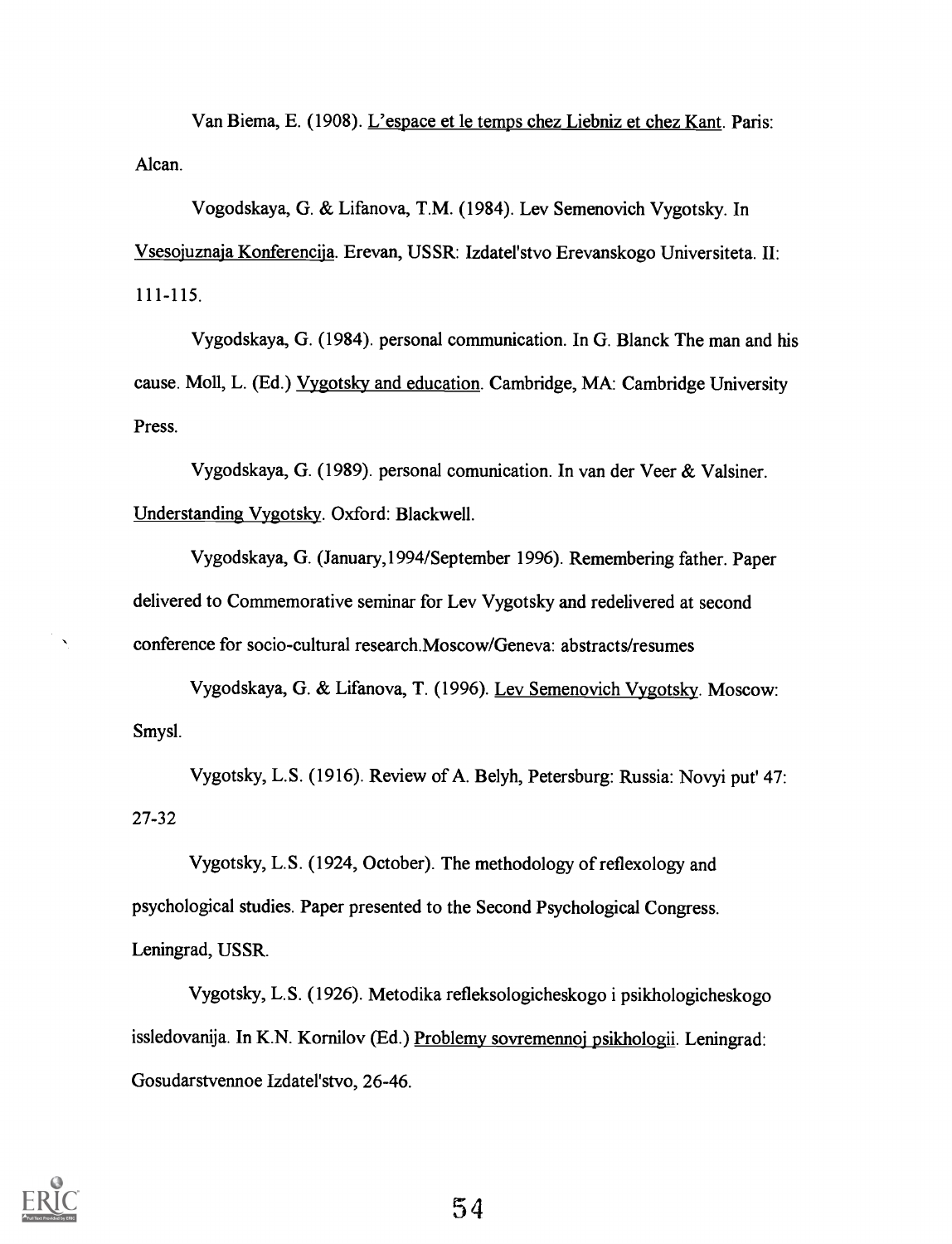Vygotsky, L.S. (March 5, 1926). letter to Luria.

Vygotsky, L.S. (July 26, 1927). letter to Luria.

Vygotsky, L.S. (1928). Judgment and reasoning in the child. Moscow: The Psychological Institute.

Vygotsky, L. S. (July 11,1929). letter to Leontiev.

Vygotsky, L.S. (April 15, 1929) letter to Bozhovich, Levina, Morozova, Slavina,

& Zaporozhec.

Vygotsky, L.S. (July 29, 1930). letter to Morozova.

Vygotsky, L.S. (August 19, 1930). Letter to Morozova.

Vygotsky, L.S. (July 31, 1930). letter to Leont'ev.

Vygotsky, L.S. (July 16, 1931). letter to Levina.

Vygotsky, L.S. (1934/1962). Myshlenie i rech. Moscow: Gosudarstvennoe

Sotsial'no-Ekonomicheskoe Izdatel'stvo. Reprinted and trans. as Thought and language.

Cambridge, MA: The MIT Press.

Vygotsky, L.S. (1967). Play and its role in the mental development of the child. Soviet Psychology, (V), 3-17.

Vygotsky, L.S. (1925/1971) Psikhologiya iskusstvo. Published in English as The psychology of art. Trans. Scripta Technica, Inc. Cambridge, MA: The MIT Press.

Vygotsky, L.S. (1978/1984) Mind in society: The development of higher psychological processes. Edited by Cole, M., John-Steiner, V., Scribner, S., &

Souberman, E. Cambridge, MA: Harvard University Press.

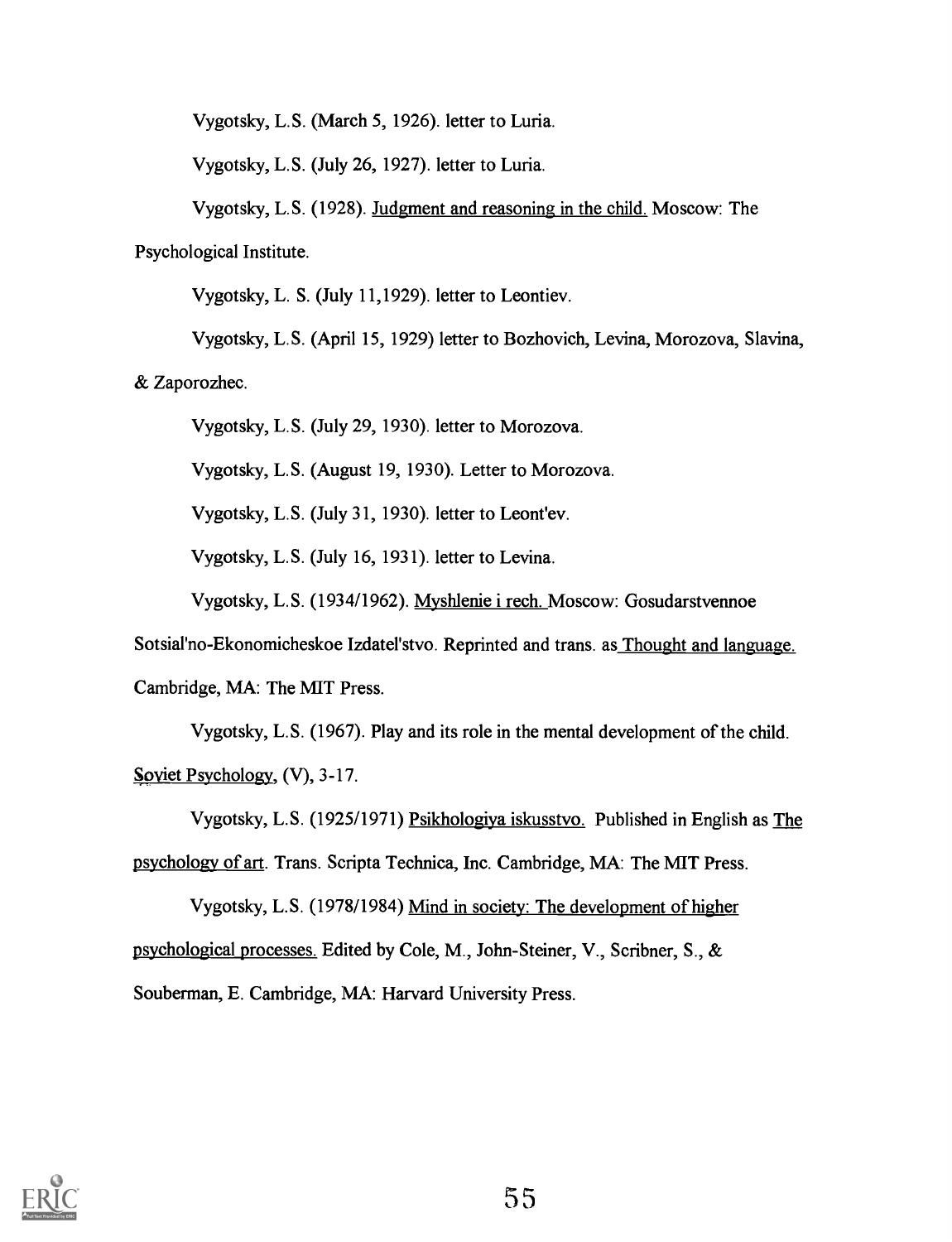Vygotsky, L.S., & Luria, A.R. (1993). "Etiudy pi. istorii povendeniia". [Study on the history of behavior] In Studies on the history of behavior: ape, primitive, and child. (pp.3-11). Hillsdale, NJ: Lawrence Erlbaum. Original published 1928.

Secondary

Amman-Gainotti, M. (Ed). (1992, June). Contributions to the history of

psychology. Perceptual and Motor Skills, 74 (2), 1011-1015.

Andres, S. (1996). The unhistoric in history. English literary history. 26:1, 79-95.

Balestra, D.J. (1980). The mind of Jean Piaget: Its philosophical roots. Thought, 55. (219), 412-427.

Barrelet, J. & Perret-Clermont, A. (Eds.)(1996). Jean Piaget et

Neuchatel. Lausanne, Switzerland: Payot.

Bergan, H. (1983). In search of mind: essays in autobiography. New York: Harper & Row.

Bernalk, J.D. (1964). Science in history. London: Watts.

Blanck, G. (1990). Vygotsky: The man and his cause. Vygotsky and education.

New York: Cambridge Press.

Boden, M. (1979). Jean Piaget. New York: Viking Press.

Borg, W. & Gall, M. (1983). Educational research. New York: Longman Publishers.

Bovet, P. (1943). La fondation et les quatre premieres annes (1893-1897) des Amis de la Nature. Lecture given at the 15th anniversary of the Club of the Friends of Nature. Neuchatel, Switzerland: Delachaux & Nestle.

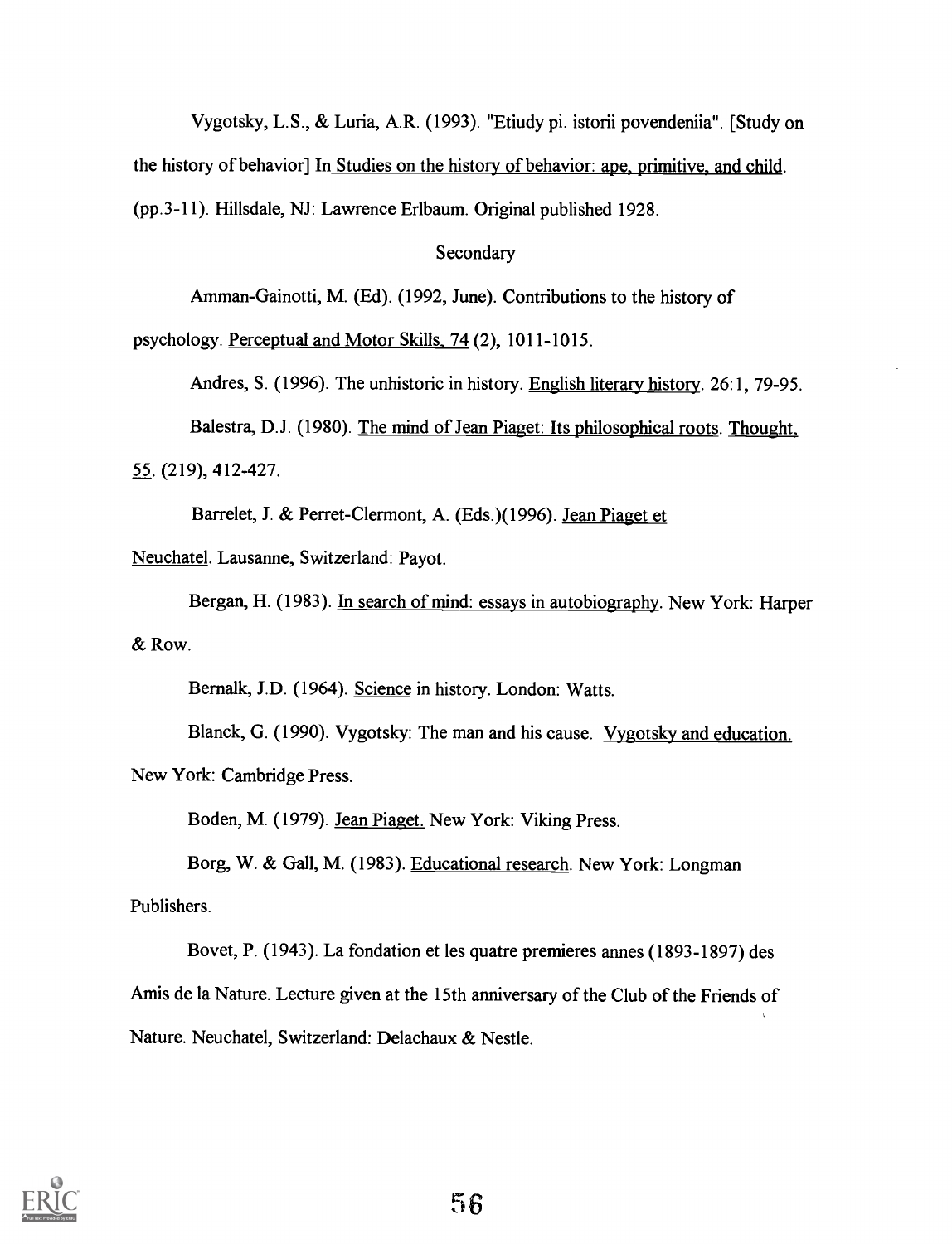Bruner, J. (1967, Spring). The Vygotsky memorial issue. White Plains, NY: International Arts and Sciences Press.

Buissson, F. (1882). Club Jurassien. In Buisson, F. (Ed.) Dictionnaire de

pedagogie et d'instruction primaire. Paris: Hachette. Part 1, vol. 1.

Buscarlet, D. (1920). Notre inspiration. La Federation Universelle des

Associations Chretiennes d'Etudiants. In. L'Association Chretienne d'Etudiants. Aux

etudiants des universites. Lausanne, Switzerland: La Concorde.

Carr, E. (1967). What is history? New York: Random House.

Case, R. (1992). The mind's staircase. Hillsdale, NJ: LEA.

Case, R. (1996). The role of central conceptual structures in the development of

children's thought. Chicago: Society for Research in Child Development.

Chapman, M. (1988). Constructive evolution. New York: Cambridge University Press.

Cohen, G.A. (1976). Karl Marx's theory of history: a defense. Oxford, England: Oxford University Press.

Cole, M., & Scribner, S. (1974). Culture and thought: A psychological introduction. New York: John Wiley.

Cole, M. (1996). Culture in mind. Cambridge, MA: Harvard University Press. Covey, S. (1991). Principle-centered leadership. New York: Simon & Schuster. Daniels, H. (Ed.) (1993). Charting the agenda: Educational activity after Vygotsky. London: Routledge.

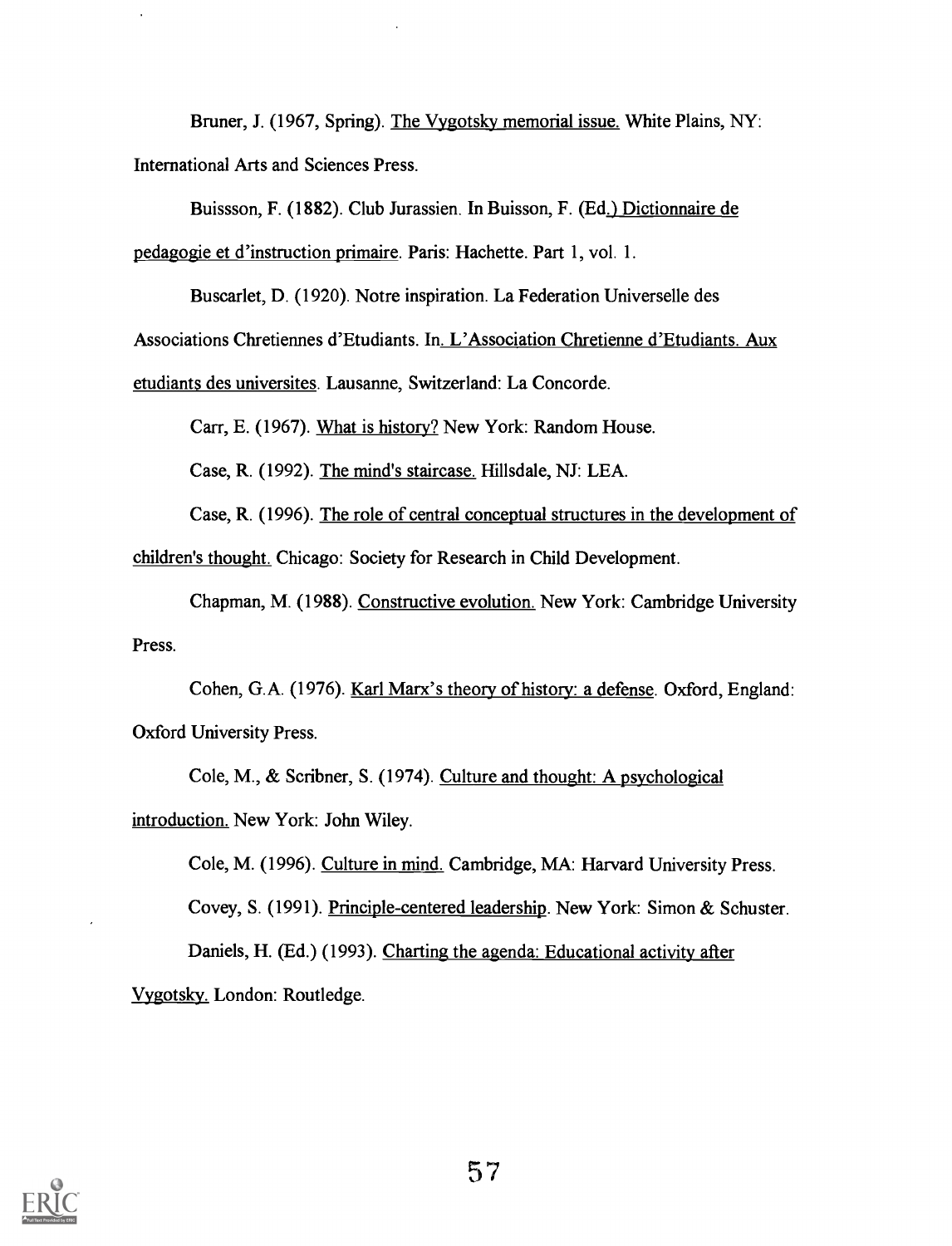Davydov, V. (1967). The problem of generalization in the works of L.S.

Vygotsky. Vygotsky memorial issue. White Plains, NY: International Arts and Sciences Press.

Davydov, V., & Radzikhjovsky, L.A. (1985). Vygotsky's theory and the activityoriented approach in psychology. Culture, communication, and cognition. Cambridge, England: Cambridge University Press.

DeVries, R. (1997, March). Piaget's social theory. Educational Researcher, 26,14- 17.

Ducret, J.J. (1990). Jean Piaget. Paris: Delachaux et Niestle.

Forman, G. (1980). In G. Garzda & R. Corsini (Eds.), Theories of learning. Itasca,

IL: F.E. Peacock Publishing, Inc.

Gall, M., Borg, W., & Gall, J. (1996). Educational research: An introduction.

White Plains, NY: Longman Publishers.

Gardner, H. (1998). My parting sermon. Odessa, Texas: UTPB.

Gardner, J. (1996). In Greenleaf, R; Frick, D. & Spears, L. (Eds.). The nature of

leadership. In. Gardner, J. (Ed.). On becoming a servant-leader. San Francisco,

California: Jossey-Bass.

Gergen, K. (1987). The analysis of psychological theory. Washington, DC: Hemisphere.

Gilbert, M. (1979) The Jews of Russia. Jerusalem: Bernstein.

Greenleaf, R. (1996). In Greenleaf, R., Frick, D., & Spears, L. (Eds.). Service. On becoming a servant-leader. San Francisco, California: Jossey-Bass.

Gruber, H. & Vonche, J. (1995). The essential Piaget. New York: Basic Books.

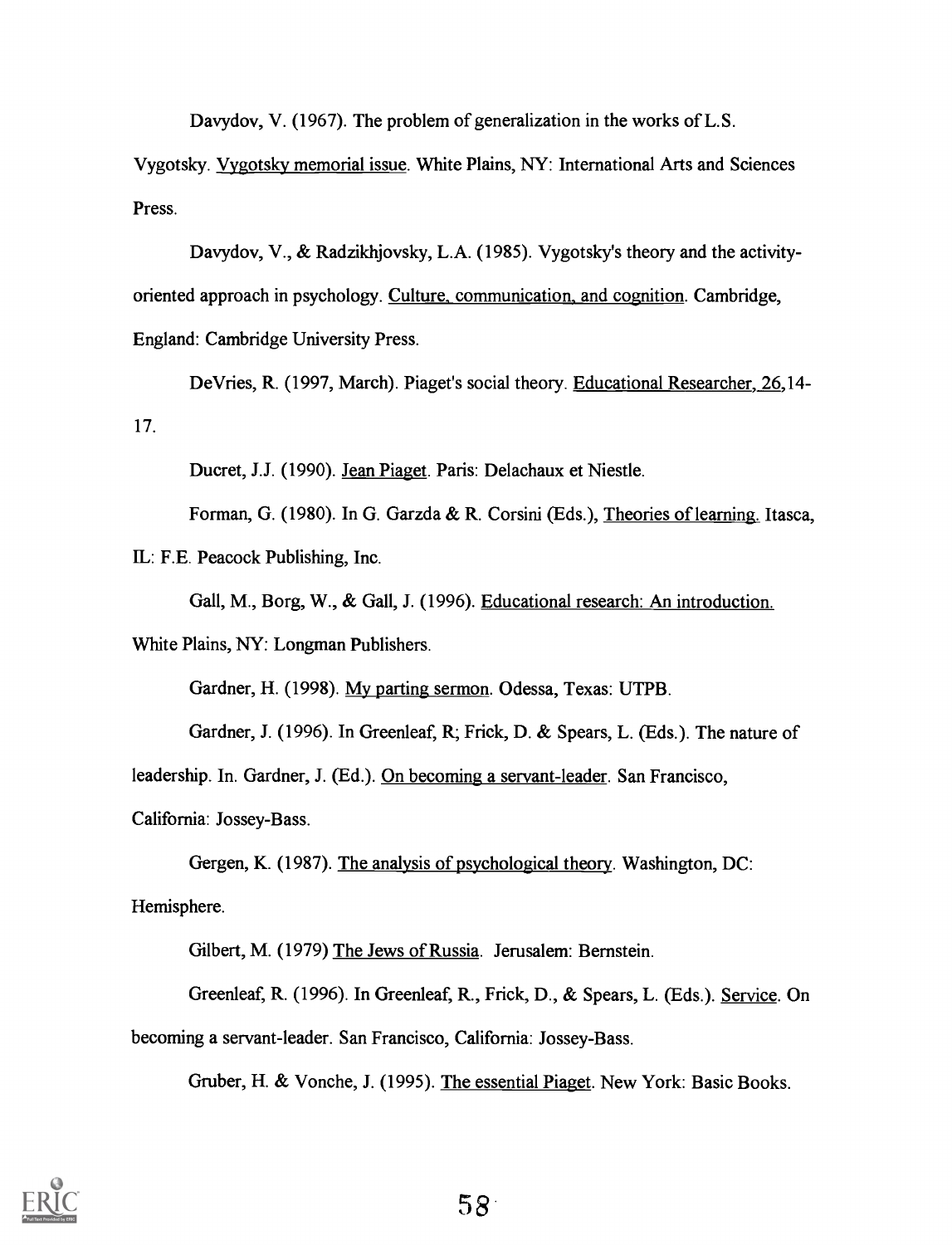Haenen, J. (1989). An interview with P.Ja. Gal'perin. Soviet Psychology. 27:3, 7-23.

Hall, E. (1970). A conversation with Jean Piaget and Barbel Inhelder. Psychology Today, 3, 25-32, 54-56.

Hardy, Charles. (1996). In Greenleaf, R. Frick, D. & Spears, L. Beyond certainty:

a personal odyssey. On becoming a servant-leader. San Francisco, CA: Jossey-Bass.

Isaaca, N. (1974). A brief introduction to Piaget. New York: Schocken Books. Jaroshevsky, M.G. (1984). Afterword. In L.S. Vygotsky. Sobranie sochinenij.

Tom 6 Nauchnoe nasledstvo. Moscow: Pedagogika, 329-347.

John-Steiner, V. (1985). Notebooks of the mind. Albuquerque, NM: University of New Mexico Press.

Kesselring, T. (1988). Jean Piaget. Munich: Verlag C.H. Beck.

Kozulin, A. (1991). Vygotsky's psychology: A biography of ideas. London, England: Harvester.

Kuhn, D. (1979, August). The application of Piaget's theory of cognitive

development to education. Harvard Educational Review, 49, (3), 340-360.

Levitin, K. (1982). One is not born a personality. Moscow: Progress Publishers.

Liben, L. (1983). Piaget and the foundations of knowledge. Hillsdale, NJ:

Lawrence Erlbaum and Associates.

Meldvedev, R.A. (1974). K sudu istorii. Genezis I posledstvija stalinizma. New York: Alfred A. Knopf.

Modgil, S; Modgil, C.; & Brown, G. 191983). Jean Piaget: An interdisciplinary critique. London: Routledge

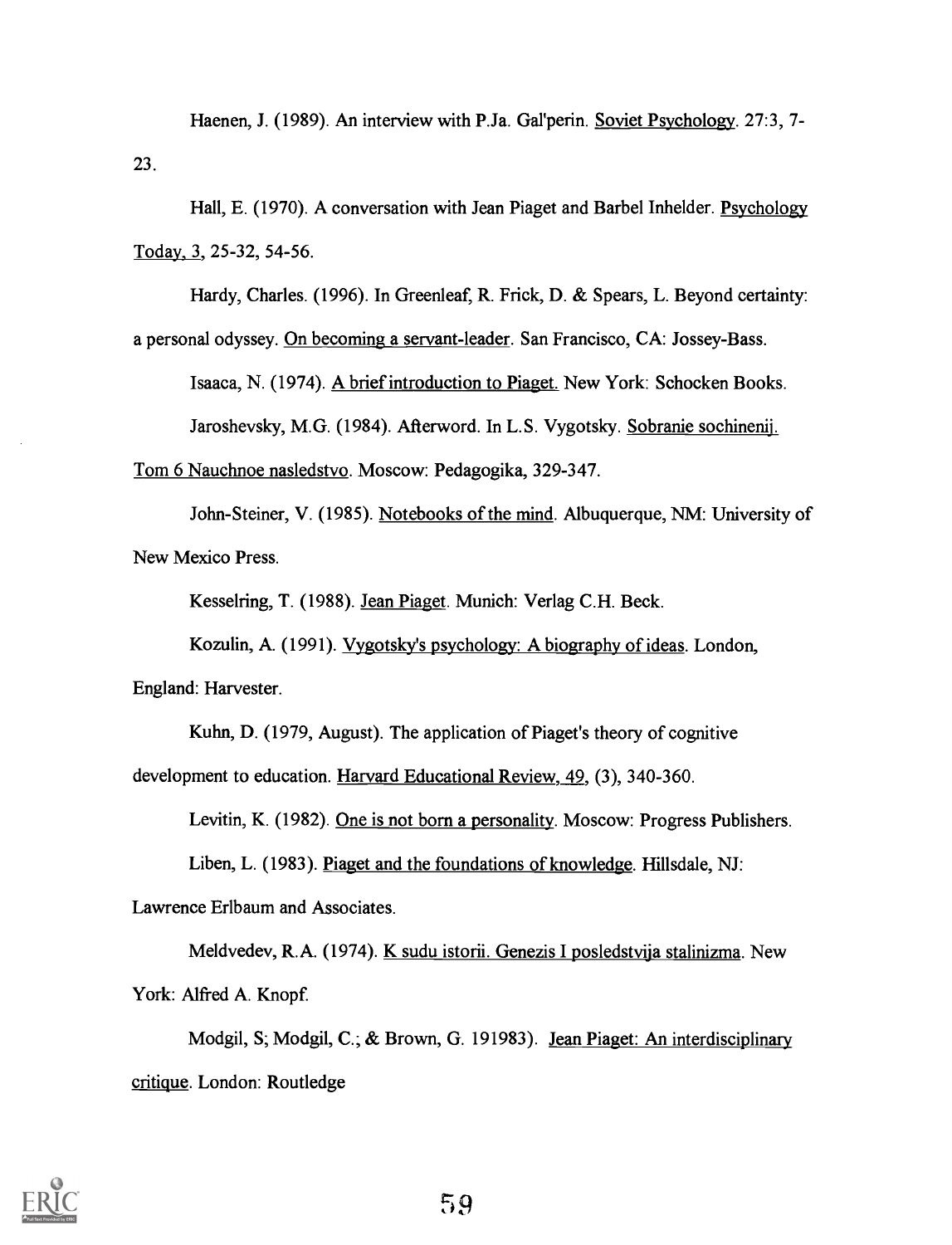Moll, L. (1990). Vygotsky and education: Instructional implications and

applications of sociohistorical psychology. New York: Cambridge University Press.

Montangero, J. & Maurice-Naville, D. (1997). Piaget or the advance of

knowledge. London: Lawrence Erlbaum Assoc.

Munari, A. (1994). Jean Piaget. Prospects,24, 1-2, 311-327.

Newman, F., & Holzman, L. (1993). Lev Vygotsky: revolutionary scientist. New

York: Routledge.

Newman, F. (1995, September). Who is L.S. Vygotsky? [On-line]. Available:

http://XMCA-request@weber.ucsd.edu.

Peterman, Barbara S. (1997). Origins of Piaget's Concept of Decentration.

Houston, TX.: CUSTos Press.

Piaget Group (1996, May). Information on Piaget [On-line]. Available:

http://www.P540Piaget.-Group.

Pieron, H. (1966). Jean Piaget. American Journal of Psychology, 79, (1), 147-150.

Pinkus, B. (1988). The Jews of the Soviet Union. The history of a national minority. Cambridge: Cambridge University Press.

Puzieri, A.A. (1986). The cultural-historical theory of L.S. Vygotsky and

contemporary psychology. Moscow: MGU.

Quinn, J; Mintzberg, H; & James, R. (1988). The strategy process: concepts, context, and cases. Englewood Cliffs, NJ: Prentice Hall.

Ratner, C. (1991). Vygotsky's sociohistorical psychology and its contemporary applications. New York: Plenum Press.

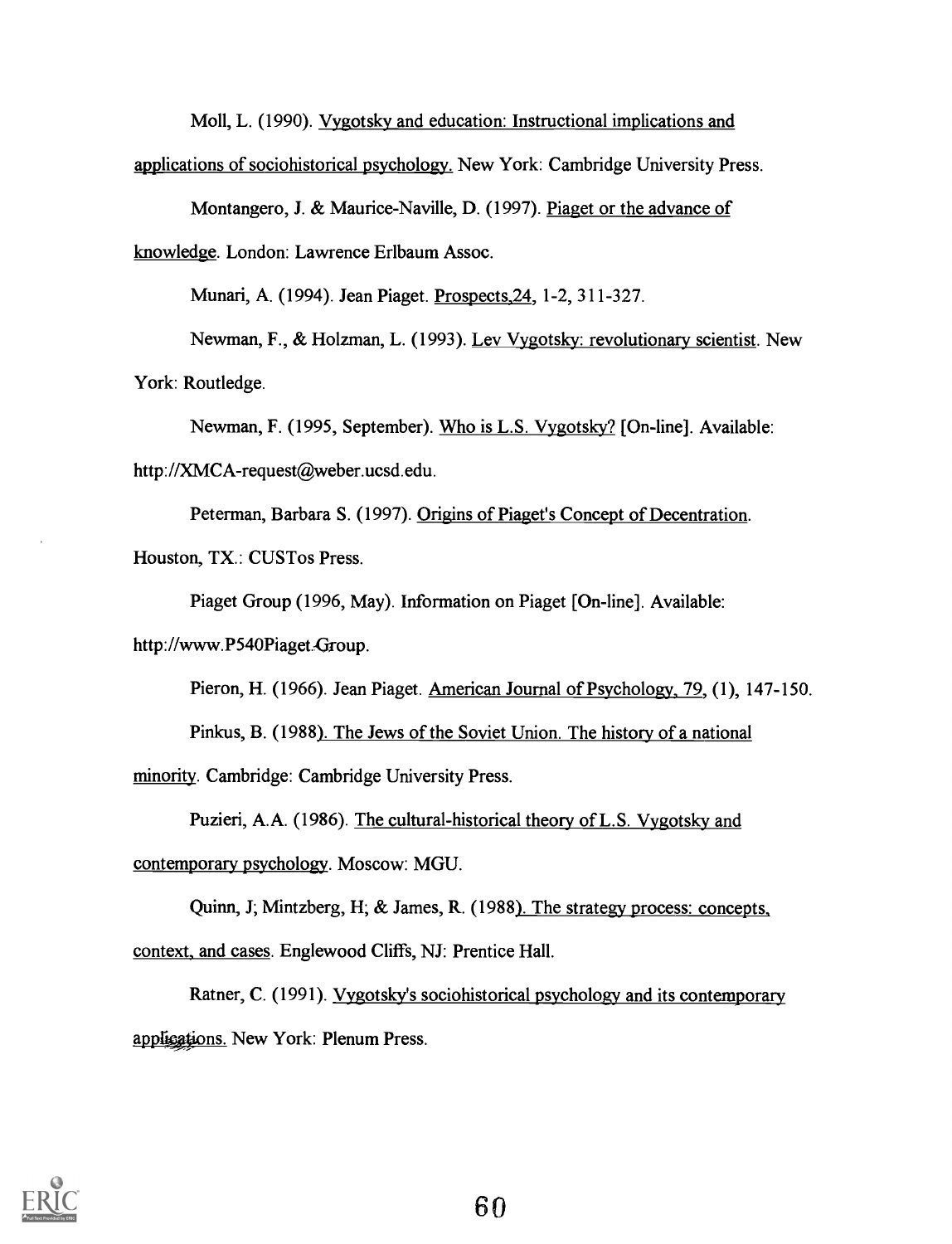Razmyslov, P. (1934). 0 kul'turno- istorichekoj teorii psikhologii. Kniga I Proletarskaja Revoljucija. 4:78-86.

Reed, J. (1920). Soviet Russia now. Liberator. 3:9-12.

Rissom, I. (1985). Der begriff des zeichens in den arbeiten lev semenovic Vygotskijs. [The lesson of the examples in the life of Lev Semenovic Vygotsky]

Gopingen, Germany: Kummerle Verlag.

Sants, J. (1983). Piaget's attitudes to education. In Modgil, S; Modgil, C.; &

Brown, G. Jean Piaget: An interdisciplinary critique. pp. 85-93. London: Routledge.

Schaeffer, T. (September-October, 1982). The West Point thesis: leadership

through followership. Business Horizons, 3.

Schaeffer, T. (June 13, 1998). Lecture on leadership. Odessa, TX: UTPB.

Schedrovitsky, G. (1982). Comment. In K. Levitin. One is not born a personality.

Moscow: Progress.

Shunk, D. (1984, April). Social cognitive theory and self-regulated learning. Journal of Educational Psychology, 75, 83-110.

Seefeldt, C. (Ed.). (1992). The early childhood curriculum: A review of current research. New York: Teacher's College.

Slaughter, R. (1996). Long-term thinking and the politics of reconceptualization. Futures. 28:1, 75-86.

Smagorinsky, P. (1995). The social construction of data: methodological problems\_of investigating learning in the zone of proximal development. Review of Educational Research, 65, (3), 191-212.

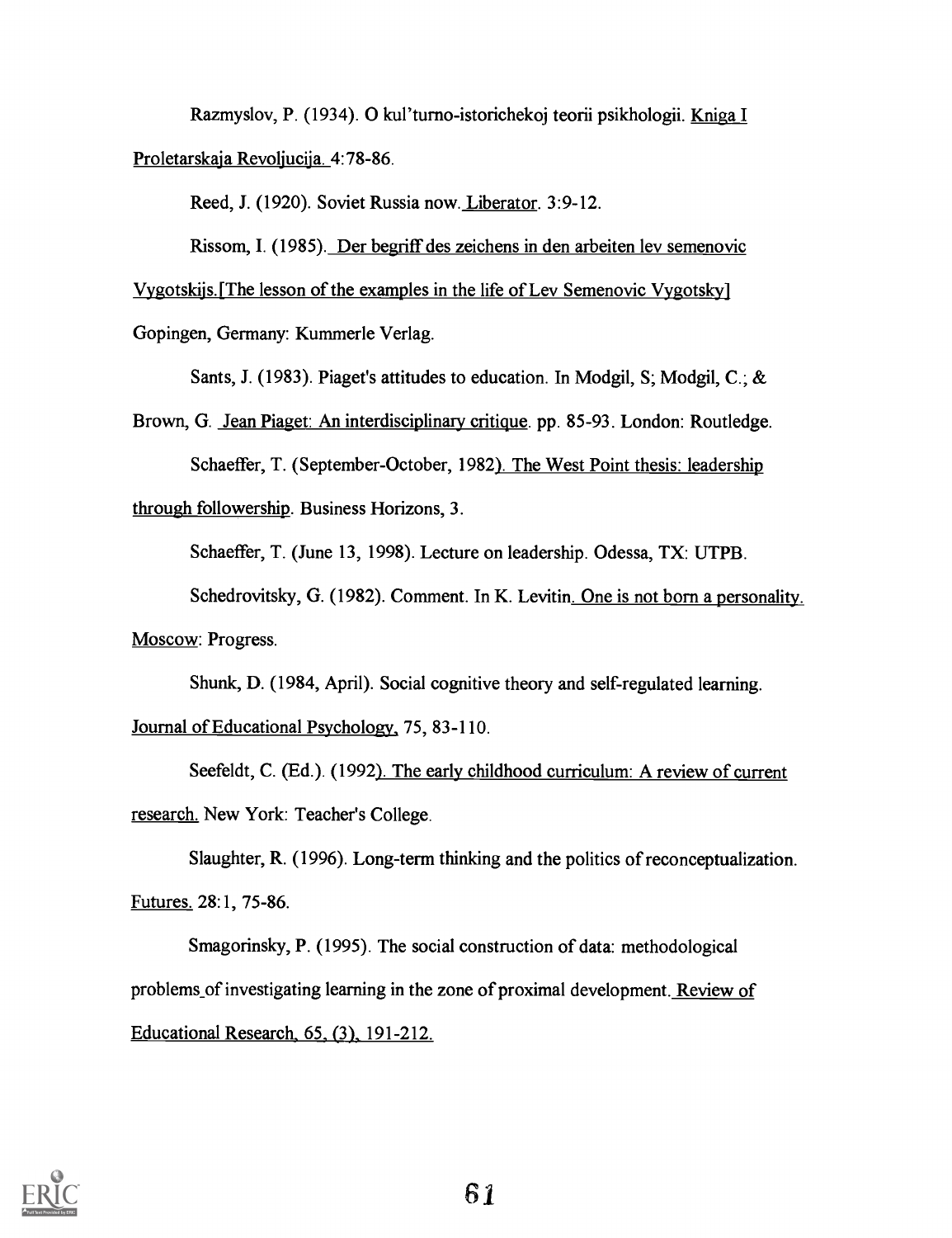Smagorinsky, P. (1997, March). Cultural-historical activity theory. Paper presented to the American Educational Research Association, Chicago, IL.

Smith, L.S. (1993). Necessary knowledge. Hove, UK: Lawrence Erlbaum Associates.

Smith, L.S. (in press). Piaget, Vygotsky and beyond. New York: Routledge. Sutton-Smith, B. (1979). Play and learning. New York: Gardner Press.

Steffe, L. & Gale, J. (1995). Constructivism in education. Hillsdale, NJ: Lawrence Erlbaum. Assoc.

The Vygotsky Group. (1996, August-October) Information on Vygotsky. [Online]. Available: http.//www. P540Vygotsky Group.

Tribolet, M. (1996). Portrait intellectuel et moral due pere de Jean Piaget. Jean

Piaget et Neuchatel. Bartlett, J. & Perret-Clermont (Eds.) Lausanne: Payot.

Tuddenham, R. (1966). Jean Piaget and the world of the child. American Psychologist, 21, (2), 207-212.

Tryphon, A., & Von-che, J. (1996). The social genesis of thought. Geneva,

Switzerland: The Jean Piaget Archives.

Tryphon, A. (1997). Conference on Jean Piaget. Geneva, Switzerland: Jean Piaget Archives.

Valsiner, J. (1988). Developmental psychology in the Soviet Union. Bloomington, IN: Indiana University Press.

Van der Qoot, M. (1989). Piaget as a revolutionary thinker. Bristol, IN: Wyndham Hall Press.

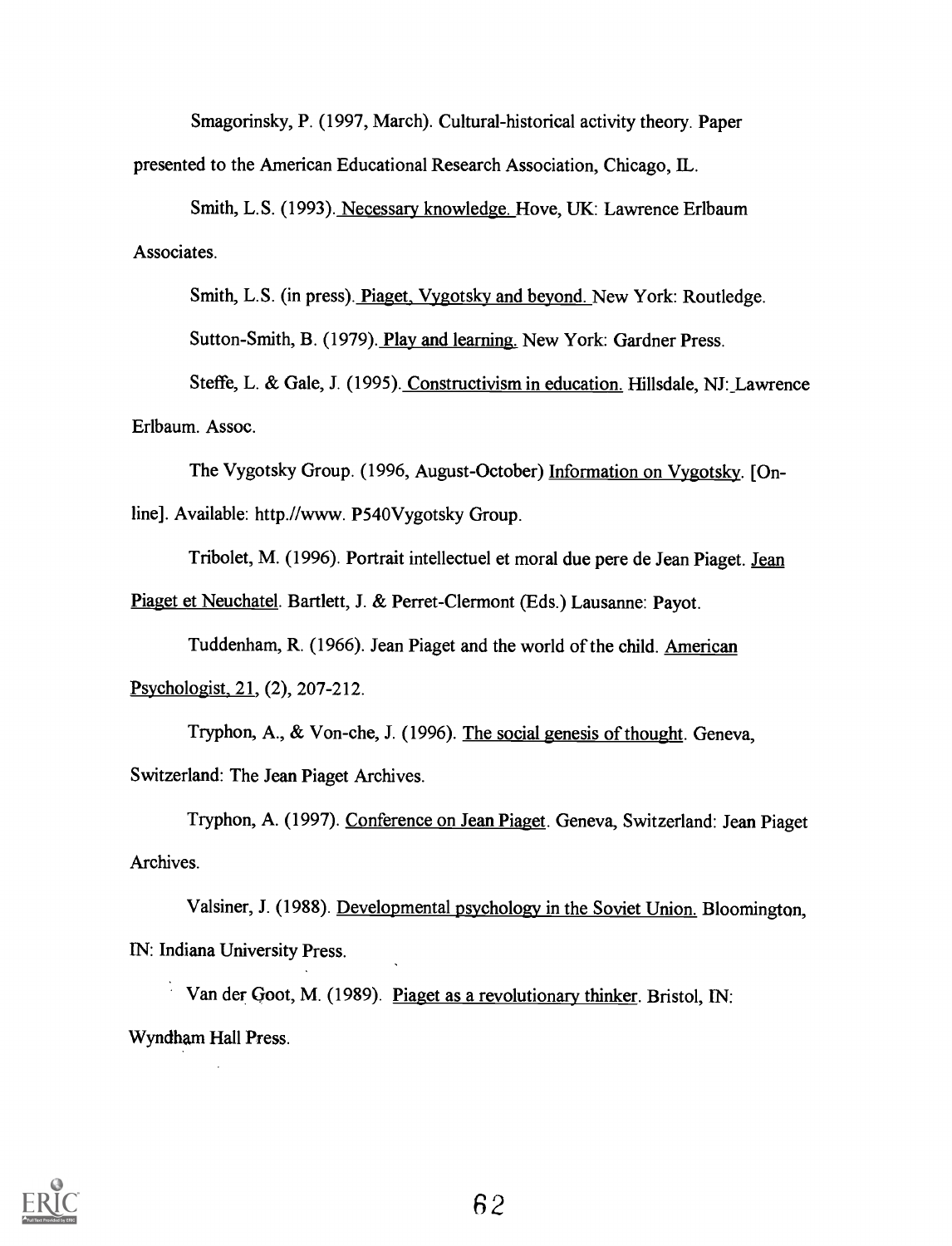Van der Veer, R., & Valsiner, J. (1991). Understanding Vygotsky. Oxford, England: Blackwell.

Vidal, F. (1989). Self and oeuvre in Jean Piaget's youth. In D.B. Wallace & H.E.

Gruber (Eds.), Creative people at work. New York: Oxford University Press.

Vidal, F. (1994). Piaget before Piaget. Cambridge, MA: Harvard University Press. Vuyk, R. (1981). Overview and critique of Piaget's genetic epistemology: 1965-

1980. London: Academic Press.

Wertsch, J. V. (Ed.). (1981). The concept of activity in Soviet psychology. Armonk, NY: Sharpe.

Wertsch, J. V. (Ed.). (1985 a). Culture, Communication, and Cognition. New York: Cambridge University Press

Wertsch, J. V. (Ed.). (1985 b). Voice of the mind: A sociocultural approach to mediated action. Cambridge, MA.: Harvard University Press.

Wertsch, J. V. (1985 c). Vygotsky and the social formation of mind. Cambridge, MA: Harvard University Press.

Wertsch, J. V. (1991) A sociocultural approach to socially shared cognition. In L.

Resnick, J. Levine, & S. Teasley (Eds.). Socially shared cognition. pp.1-25. Washington

DC: American Psychological Association.

Wertsch, J. V.,& Tulviste, P. (1992). L.S. Vygotsky and contemporary

developmental psychology. Developmental Psychology, 28, (4), 548-557.

Wertsch, J. V. & Ramirez, J. (Eds.). (1994). Explorations in socio-cultural studies, Vol. II. Madrid, Spain: Foundacion Infancia y Aprediaaje.

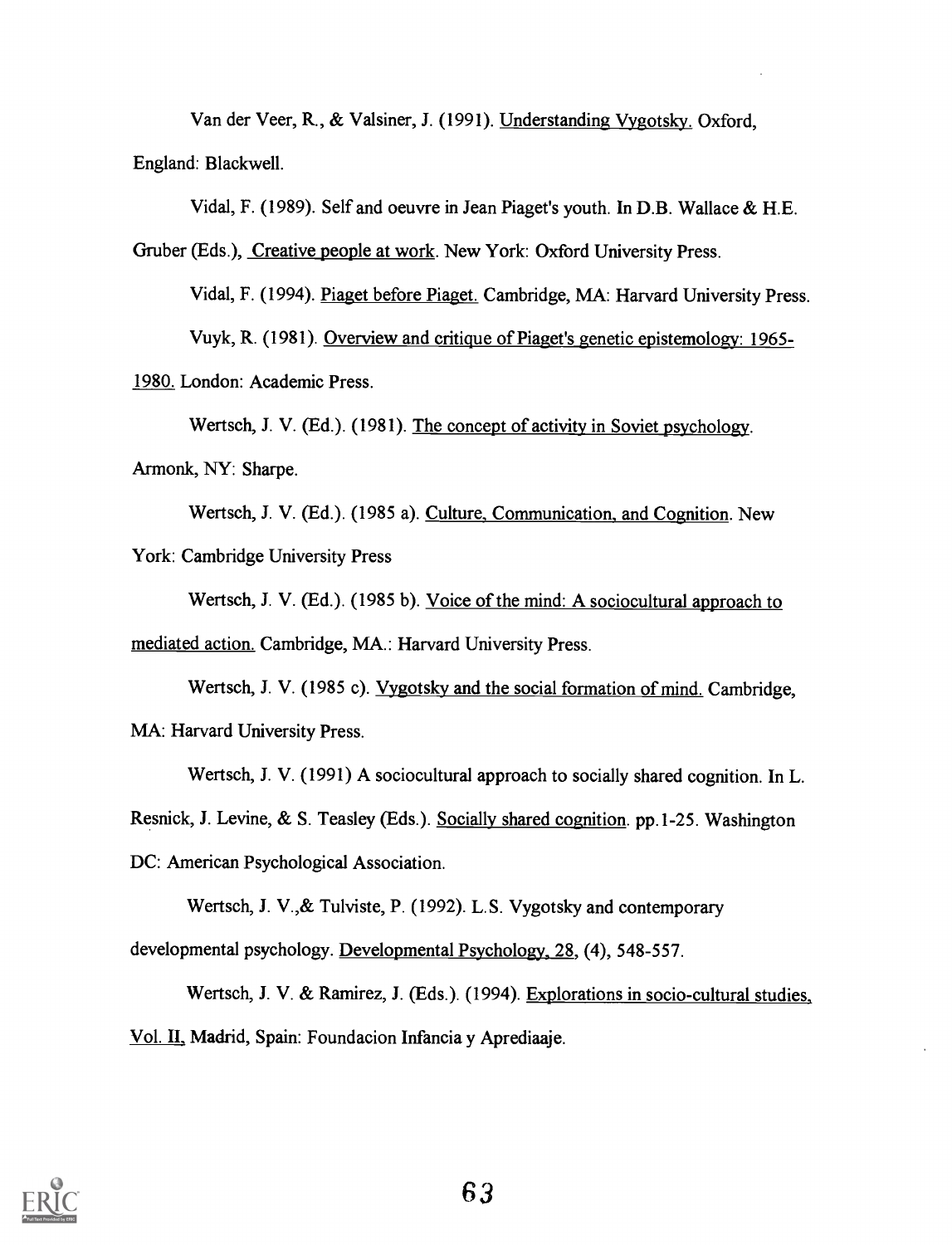Wertsch, J.V., del Rio, P., & Alvarez, A. (Eds.). (1995). Sociocultural studies of the mind. New York: Cambridge University Press.

World Book (1976). Jean Piaget. World Book Encyclopedia. New York: World Book Inc., vol. W.

Yaroshevsky, M. G. (1994/1996). History of psychology. Moscow: Misl.[sic] Publishers.

Yaroshevsky, M.G. (1996). Vygotsky and his position on psychological sciences. Orlando, FL: Paul M. Deutsch.

Zaporozhetz, A. (1967, Spring). L.S. Vygotsky's role in the study of problems of perception. Vygotsky memorial issue. White Plains, NY: Arts and Sciences Press.

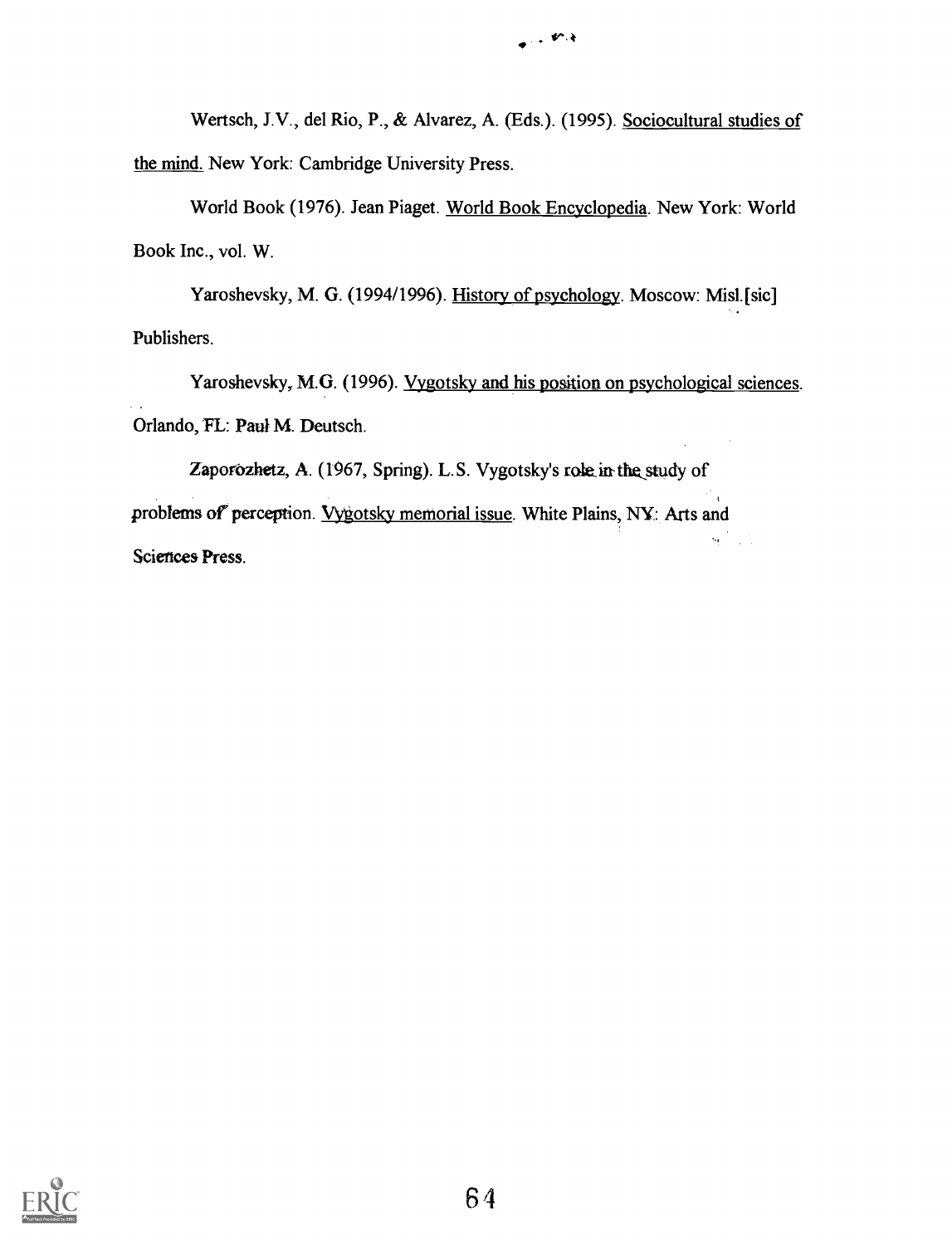|                             | <b>U.S. Department of Education</b><br>Office of Educational Research and Improvement (OERI)<br><b>National Library of Education (NLE)</b><br><b>Educational Resources Information Center (ERIC)</b> | HRIC                                     |  |
|-----------------------------|------------------------------------------------------------------------------------------------------------------------------------------------------------------------------------------------------|------------------------------------------|--|
|                             | <b>REPRODUCTION RELEASE</b>                                                                                                                                                                          | Educational Resources Information Center |  |
| I. DOCUMENT IDENTIFICATION: | (Specific Document)                                                                                                                                                                                  | TM035132                                 |  |
|                             | Title: 1) Jean Pitter + Lev Lygotsay; A Brographical Comparison Tracting<br>2) ICAN PINCET & Leu VIGATTRE : A BIOGRAPhERE COMPRATION of SIMILARY                                                     |                                          |  |
| $Author(s)$ :               |                                                                                                                                                                                                      |                                          |  |
| Corporate Source:           |                                                                                                                                                                                                      | <b>Publication Date:</b><br>22.2003      |  |
|                             |                                                                                                                                                                                                      |                                          |  |

## II. REPRODUCTION RELEASE:

E

In order to disseminate as widely as possible timely and significant materials of interest to the educational community, documents announced in the monthly abstract journal of the ERIC system, Resources in Education (RIE), are usually made available to users in microfiche, reproduced paper copy, and electronic media, and sold through the ERIC Document Reproduction Service (EDRS). Credit is given to the source of each document, and, if reproduction release is granted, one of the following notices is affixed to the document.

If permission is granted to reproduce and disseminate the identified document, please CHECK ONE of the following three options and sign at the bottom of the page.

| PERMISSION TO REPRODUCE AND<br>PERMISSION TO REPRODUCE AND<br>DISSEMINATE THIS MATERIAL IN<br>MICROFICHE, AND IN ELECTRONIC MEDIA<br>DISSEMINATE THIS MATERIAL HAS<br><b>BEEN GRANTED BY</b><br>FOR ERIC COLLECTION SUBSCRIBERS ONLY.<br><b>HAS BEEN GRANTED BY</b><br>$-a^{p}$<br>TO THE EDUCATIONAL RESOURCES<br>TO THE EDUCATIONAL RESOURCES<br><b>INFORMATION CENTER (ERIC)</b><br>INFORMATION CENTER (ERIC)<br>2A<br>2B<br>Level 1<br>Level 2A<br>Level 2B<br>Check here for Level 2A release, permitting reproduction<br>and dissemination in microfiche or other ERIC archival<br>and dissemination in microfiche and in electronic media for<br>media (e.g., electronic) and paper copy.<br>ERIC archival collection subscribers only<br>Documents will be processed as indicated provided reproduction quality permits.<br>If permission to reproduce is granted, but no box is checked, documents will be processed at Level 1.<br>I hereby grant to the Educationel Resources Informetion Center (ERIC) nonexclusive permission to reproduce end disseminete this<br>document es indiceted ebove. Reproduction from the ERIC microfiche or electronic medie by persons other then ERIC employees end<br>its system contractors requires permission from the copyright holder. Exception is mede for non-profit reproduction by libraries end other<br>service egencies to setisfy informetion needs of educetors in response to discrete inquiries.<br>Signature:<br>Printed Name/Position/Title | The sample sticker shown below will be<br>affixed to all Level 1 documents | The sample sticker shown below will be<br>affixed to all Level 2A documents | The sample sticker shown below will be<br>affixed to all Level 2B documents                        |
|-------------------------------------------------------------------------------------------------------------------------------------------------------------------------------------------------------------------------------------------------------------------------------------------------------------------------------------------------------------------------------------------------------------------------------------------------------------------------------------------------------------------------------------------------------------------------------------------------------------------------------------------------------------------------------------------------------------------------------------------------------------------------------------------------------------------------------------------------------------------------------------------------------------------------------------------------------------------------------------------------------------------------------------------------------------------------------------------------------------------------------------------------------------------------------------------------------------------------------------------------------------------------------------------------------------------------------------------------------------------------------------------------------------------------------------------------------------------------------------------------------------|----------------------------------------------------------------------------|-----------------------------------------------------------------------------|----------------------------------------------------------------------------------------------------|
|                                                                                                                                                                                                                                                                                                                                                                                                                                                                                                                                                                                                                                                                                                                                                                                                                                                                                                                                                                                                                                                                                                                                                                                                                                                                                                                                                                                                                                                                                                             |                                                                            |                                                                             | PERMISSION TO REPRODUCE AND<br>DISSEMINATE THIS MATERIAL IN<br>MICROFICHE ONLY HAS BEEN GRANTED BY |
|                                                                                                                                                                                                                                                                                                                                                                                                                                                                                                                                                                                                                                                                                                                                                                                                                                                                                                                                                                                                                                                                                                                                                                                                                                                                                                                                                                                                                                                                                                             |                                                                            |                                                                             |                                                                                                    |
| Check here for Level 1 release, permitting reproduction<br>Sign                                                                                                                                                                                                                                                                                                                                                                                                                                                                                                                                                                                                                                                                                                                                                                                                                                                                                                                                                                                                                                                                                                                                                                                                                                                                                                                                                                                                                                             |                                                                            |                                                                             | TO THE EDUCATIONAL RESOURCES<br><b>INFORMATION CENTER (ERIC)</b>                                   |
|                                                                                                                                                                                                                                                                                                                                                                                                                                                                                                                                                                                                                                                                                                                                                                                                                                                                                                                                                                                                                                                                                                                                                                                                                                                                                                                                                                                                                                                                                                             |                                                                            |                                                                             |                                                                                                    |
|                                                                                                                                                                                                                                                                                                                                                                                                                                                                                                                                                                                                                                                                                                                                                                                                                                                                                                                                                                                                                                                                                                                                                                                                                                                                                                                                                                                                                                                                                                             |                                                                            |                                                                             | Check here for Level 2B release, permitting reproduction<br>and dissemination in microfiche only   |
|                                                                                                                                                                                                                                                                                                                                                                                                                                                                                                                                                                                                                                                                                                                                                                                                                                                                                                                                                                                                                                                                                                                                                                                                                                                                                                                                                                                                                                                                                                             |                                                                            |                                                                             |                                                                                                    |
| here, $\rightarrow$<br>Organization/Address:<br>Telephone<br>please<br>Clemson Linicensity                                                                                                                                                                                                                                                                                                                                                                                                                                                                                                                                                                                                                                                                                                                                                                                                                                                                                                                                                                                                                                                                                                                                                                                                                                                                                                                                                                                                                  |                                                                            |                                                                             | 451<br>$V_1652 - 1322$                                                                             |
| E-Mail Address:<br>Onte:<br>405 Tillman Hall<br>$\overline{\rho}$<br>И<br>10.840708                                                                                                                                                                                                                                                                                                                                                                                                                                                                                                                                                                                                                                                                                                                                                                                                                                                                                                                                                                                                                                                                                                                                                                                                                                                                                                                                                                                                                         |                                                                            |                                                                             |                                                                                                    |